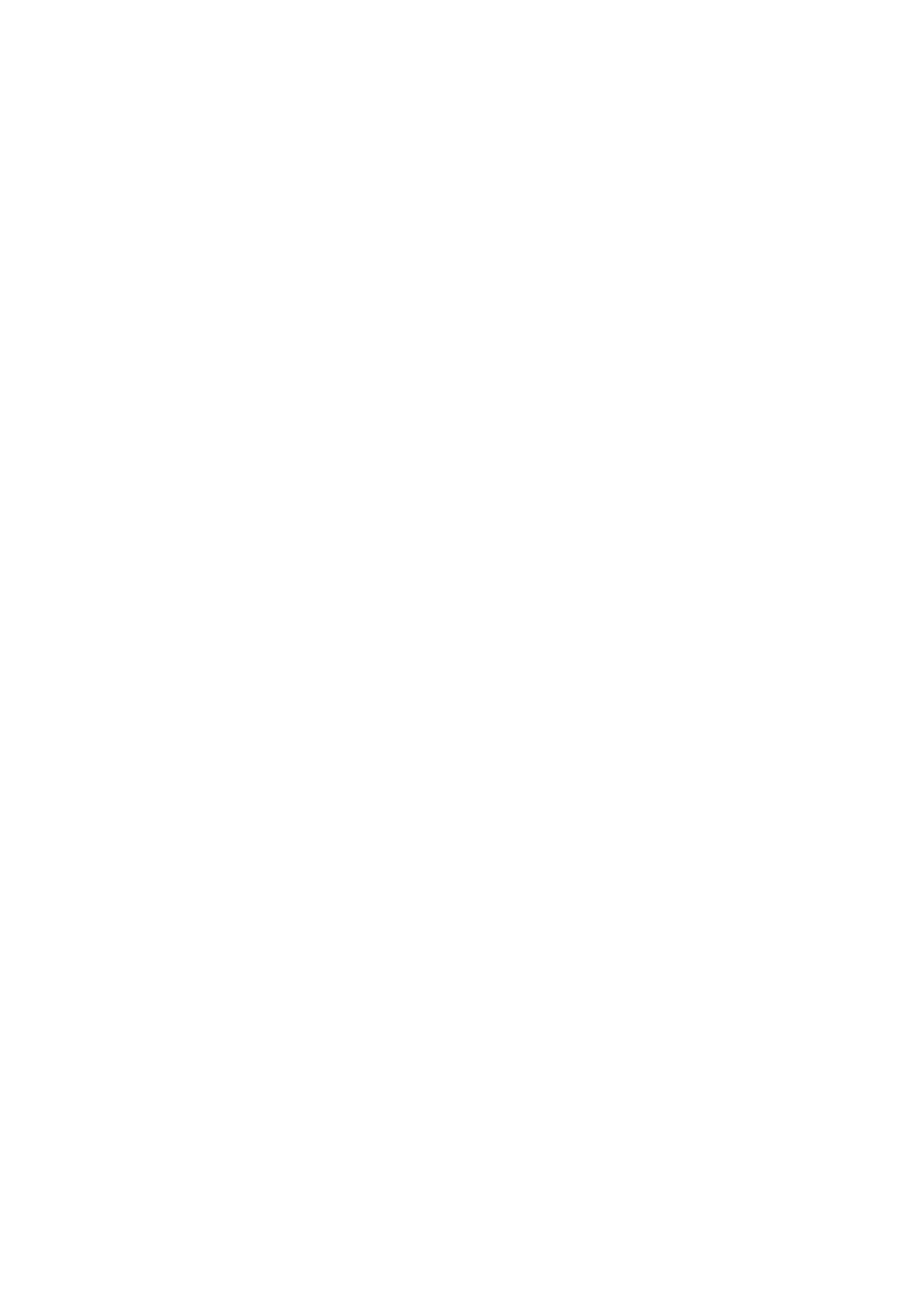# **EUROPEAN UNIVERSITY INSTITUTE MAX WEBER PROGRAMME**

*The "Rougemarine Dilemma": how much Trust does a State Deserve when it Subsidises Cultural Goods and Services?*

CHRISTOPHE GERMANN

EUI Working Paper MWP No. 2008/22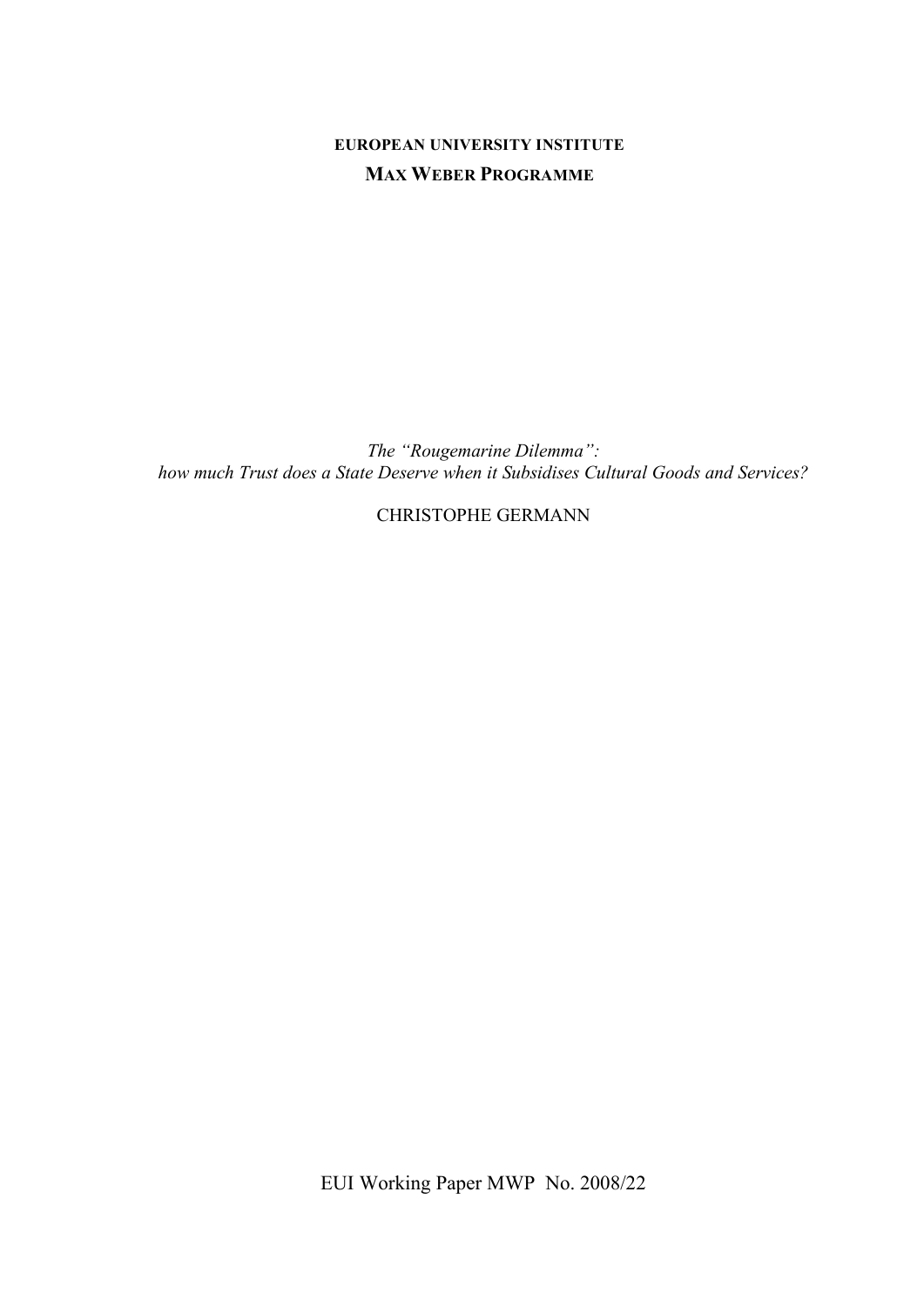This text may be downloaded for personal research purposes only. Any additional reproduction for other purposes, whether in hard copy or electronically, requires the consent of the author(s), editor(s). If cited or quoted, reference should be made to the full name of the author(s), editor(s), the title, the working paper or other series, the year, and the publisher.

The author(s)/editor(s) should inform the Max Weber Programme of the EUI if the paper is to be published elsewhere, and should also assume responsibility for any consequent obligation(s).

ISSN 1830-7728

© 2008 Christophe Germann

Printed in Italy European University Institute Badia Fiesolana I – 50014 San Domenico di Fiesole (FI) Italy

> http://www.eui.eu/ http://cadmus.eui.eu/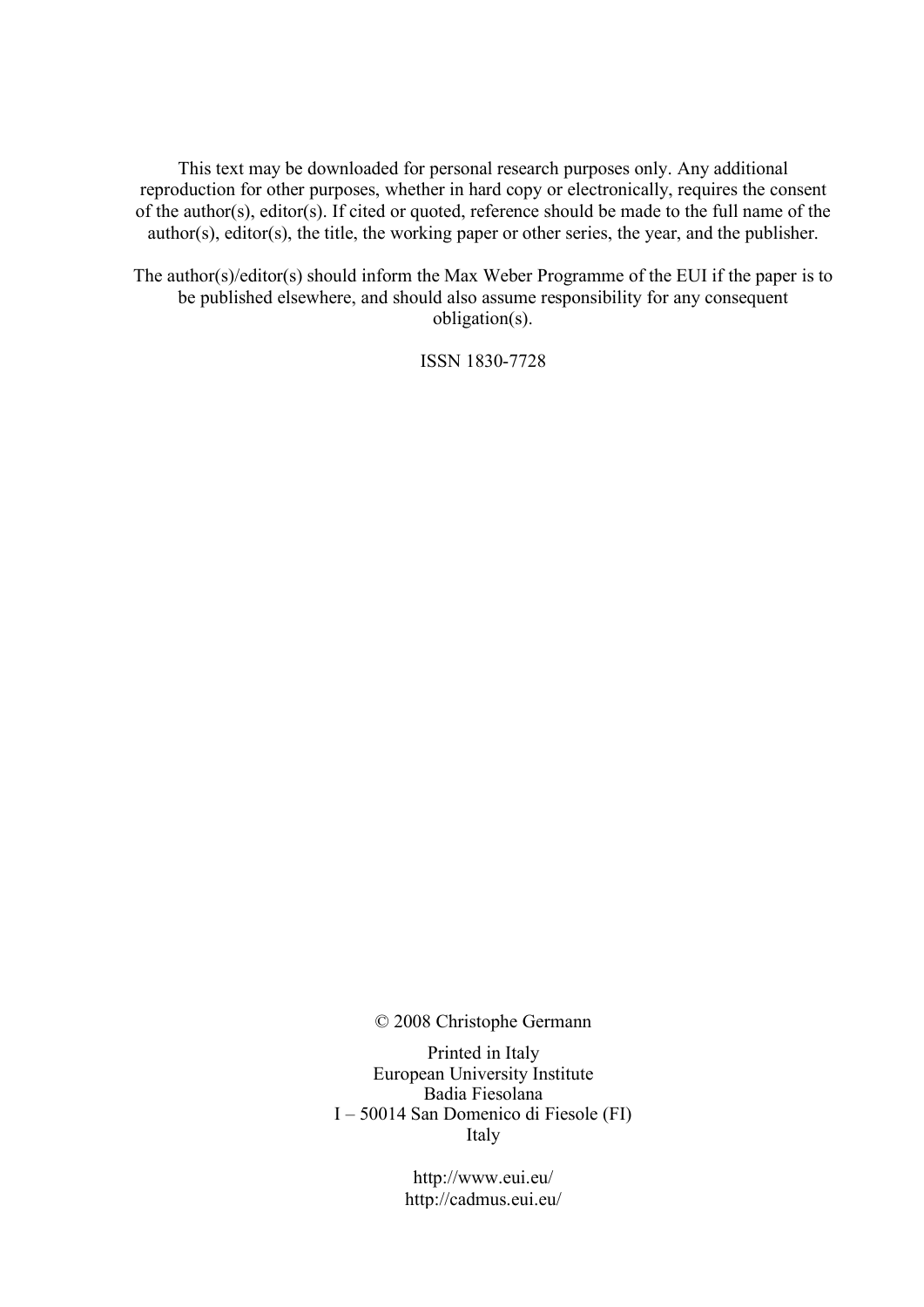#### **Abstract**

This paper focuses on the way welfare states distribute subsidies to cultural industries. It takes the example of the film industry and analyses jurisprudence which addresses socalled "selective state aid" schemes based upon European and Swiss law. States grant selective aid as opposed to "automatic aid" by asking independent experts to decide upon the merits of projects according to criteria that usually refer to subjective elements such as quality or cultural value. Decisions founded on such experts' opinions normally cannot be challenged in the courts. In fact, these decisions constitute a legal "no man's land" through which these states preserve a strong decision-making power that allow them to reject projects for "implicit" or "tacit" reasons under the cover of stated conditions and reasons that leave a broad margin of assessment. If states abuse this power, they are able to censor content as well as tolerate and even facilitate forms of clientelism and corruption that can eventually destroy artistic creativity and entrepreneurial innovation. These possible consequences are not only detrimental to the competitiveness of the cultural industries affected by such practices, but also to cultural diversity within and beyond the borders of the states that proceed in this way. The author of this paper therefore advocates protecting cultural industries not only from market economies that suffer from oligopolitic private power, but also from the abuse of the power of the states to correct market failures that damage cultural diversity. He suggests the introduction of the constitutional principle of an effective separation between the state and the culture by analogy of the separation between the church and the state as inspired by the rationale underlying the French "principe de laïcité". This new principle should promote freedom of opinion and expression by protecting the authors of contemporary cultural expressions from the control of states, their bureaucracies and favouritism in a way that would be legally enforceable.

### **Keywords**

State aid; competition; intellectual property; selective state aid; automatic state aid; cultural industries; cultural diversity; freedom of opinion and expression; administrative law; censorship; clientelism; abuse of state power; principle of separation.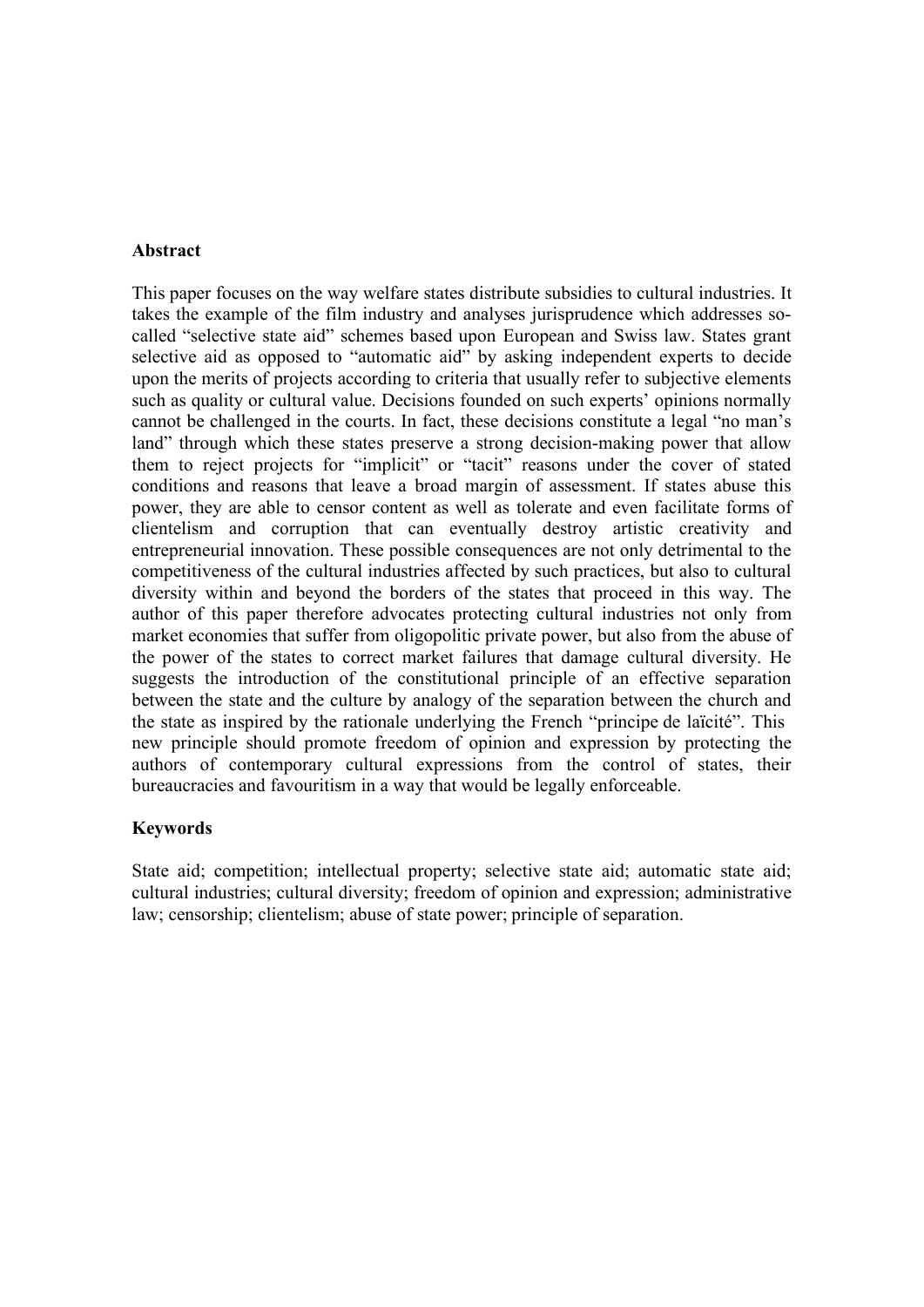*"Viele Köche verderben den Brei."*<sup>1</sup>

 $\frac{1}{1}$  "Too many cooks spoil the broth."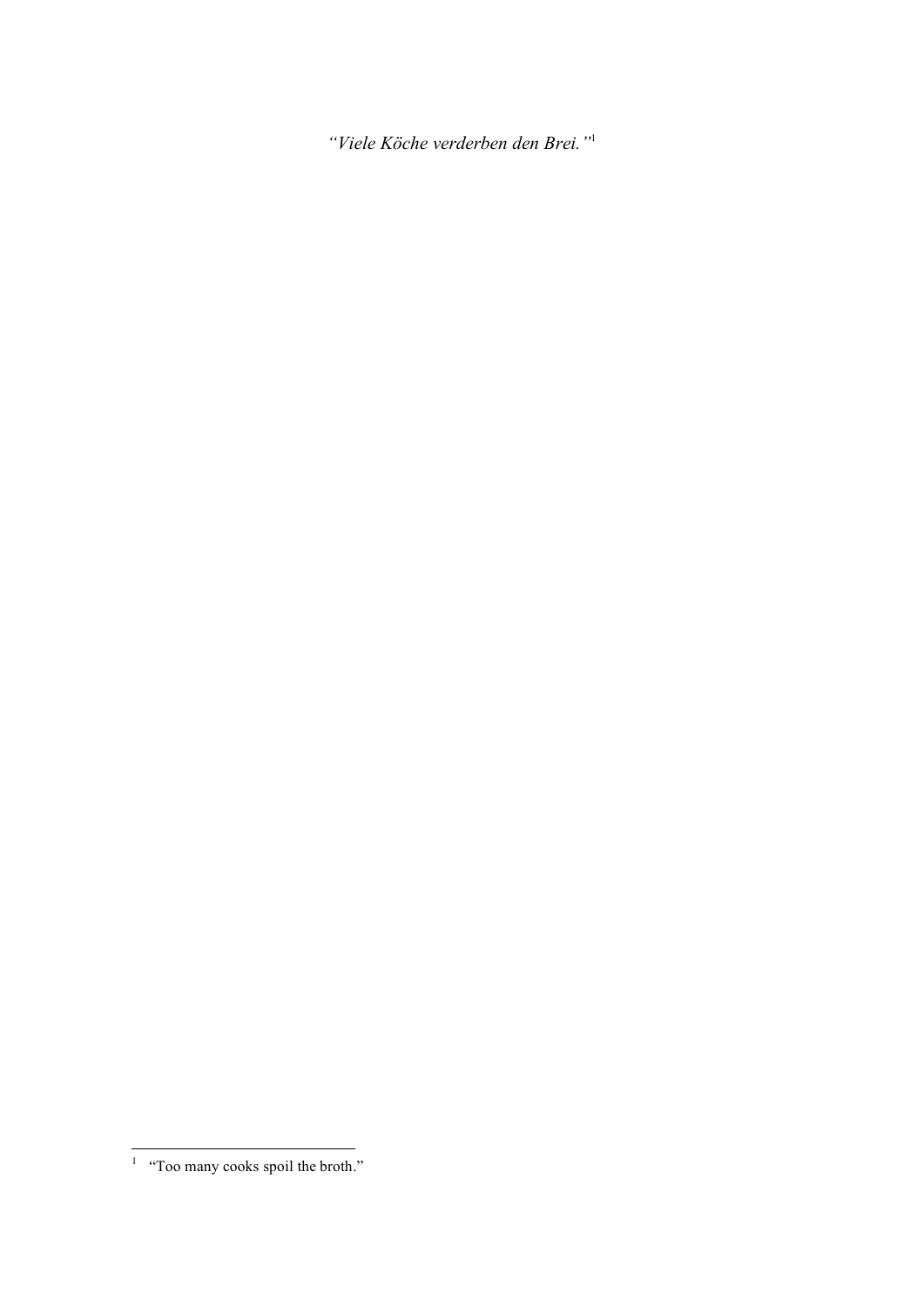*The "Rougemarine Dilemma": how much Trust does a State Deserve when it Subsidises Cultural Goods and Services?*

#### CHRISTOPHE GERMANN♦

#### *Introduction*

 $\overline{a}$ 

State aid for cultural industries raises several questions from the legal perspective. What are the objectives and purposes of granting subsidies to private actors to create, produce and disseminate cultural goods and services? How is the taxpayers' money distributed among the applicants? Who makes the decisions on the content to be publicly supported? What are the results of this state intervention in terms of achieving its stated goals (effectiveness) and its cost-benefit ratio (efficiency)? Are there alternative instruments to achieve the same objectives better? Does the legal framework which structures the public funding of cultural goods and services comply with general principles of law, in particular with regard to the procedural aspects? Does it preserve freedom of opinion and expression? What are the positive and negative side-effects of cultural and economic policies that award aid for both the stakeholders and for third parties? In summary, how much trust does a state deserve when it finances cultural goods and services?

The large majority of rich countries have cultural policies aimed at protecting and promoting cultural diversity in the production and distribution of so-called "cultural goods and services" by taking recourse to state aid in the form of subsidies. This type of state intervention can distort trade and competition in a way that is contrary to the objectives of cultural diversity as contemplated by the Convention on the Protection and Promotion of the Diversity of Cultural Expressions that was approved by the General Conference of the United Nations Educational, Scientific and Cultural Organisation (UNESCO) on 20 October 2005, and which entered into force on 18 March 2007.<sup>2</sup>

<sup>♦</sup> Christophe Germann is currently a post doctoral researcher at the Research Institute for Comparative Law of the University of Paris I – Panthéon Sorbonne/Centre National de Recherche Scientifique CNRS (www.umrdc.fr; grant awarded by the scientific council of the City of Paris). He is also an attorney at law admitted to the bar of Geneva and authorised to practise in Switzerland and in the European Union (www.germann-avocats.com). The author drafted this paper while he attended the Max Weber post doctoral research programme at the European University Institute of Florence (www.eui.eu). For comments and questions, please contact the author at:  $info@germann-avocats.com$ .

<sup>&</sup>lt;sup>2</sup> See the text of the convention and related documentation in the section "Convention on the Protection" and Promotion of the Diversity of Cultural Expressions" of the UNESCO website at:www.unesco.org/culture/en/diversity/convention.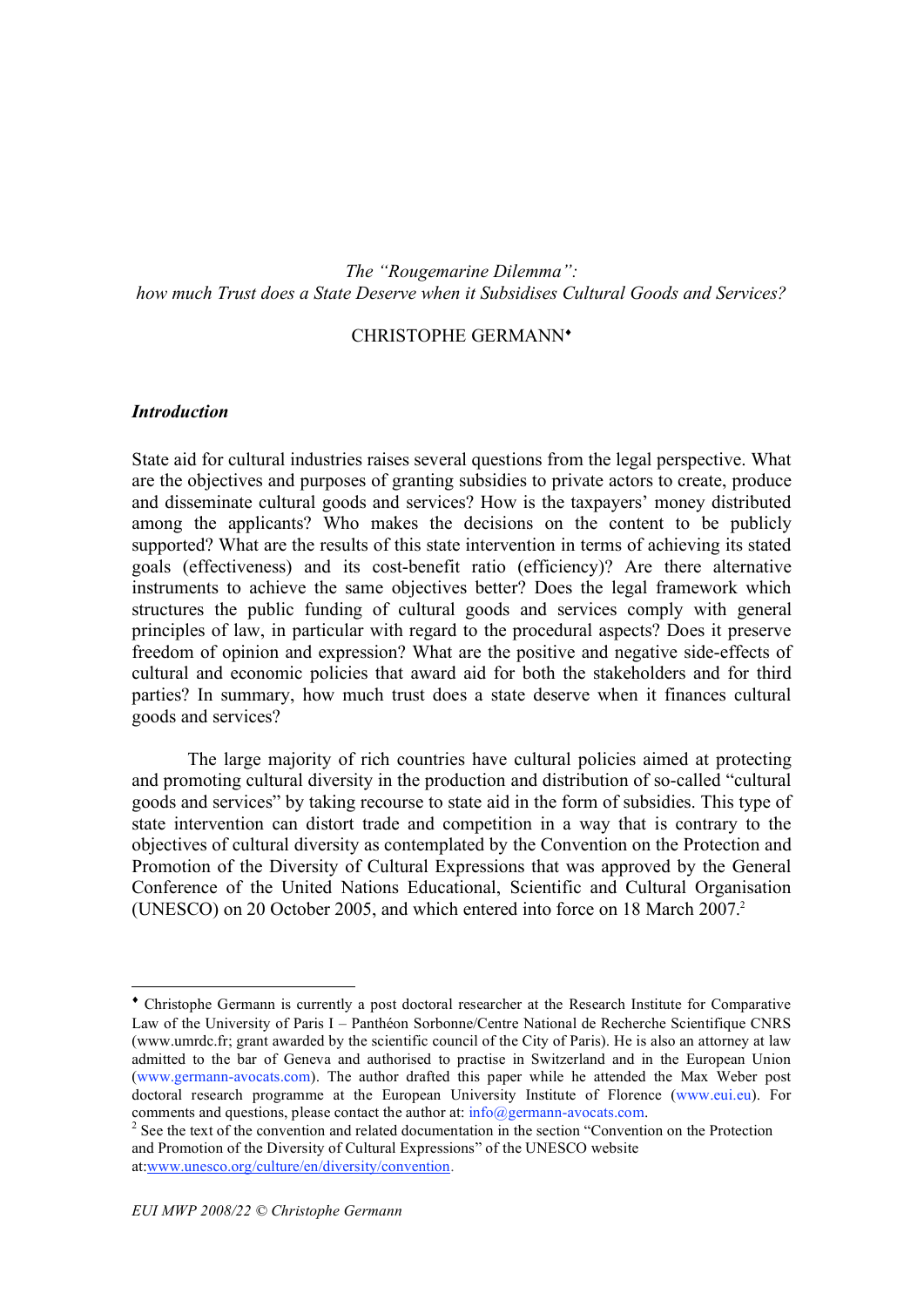When state aid disturbs the balance of the exchanges of cultural goods and services between developed and developing countries by favouring those countries that can economically afford subsidies, and making those that cannot disappear, it arguably runs against the very rationale of protecting and promoting cultural diversity.<sup>3</sup> Furthermore, state aid generally constitutes no satisfactory remedy against the abuse of private undertakings' market domination that result from cultural discrimination. In an ideal world, appropriate competition law should relieve tax-payers and consumers from the costs of such abuse.

There are two main mechanisms of awarding state aid, automatic and selective criteria and procedures. Criteria and procedures are "selective" if they are based upon conditions which, for example, refer to the quality, originality, cultural value and similar appreciation values applied by experts who are mandated by public funding schemes to evaluate, in their personal capacity, projects or completed works. In contrast, state aid granting criteria and procedures are "automatic" if they are based upon conditions established by the applicable rules which involve no discretionary judgement on the part of experts, for example, when a funding scheme grants a flat amount for each cinema ticket sold to the producer of a film that is eligible for such state aid.

When subsidies are granted on the basis of state-appointed expert opinions, *i.e.*, the so-called "selective state aid", it can damage the creators' freedom of expression and the public's freedom of opinion in the absence of effective legal safeguards. As a matter of fact, selective state aid provides a *quasi*-unrestricted discretionary power to governments. It relies on procedural rules that are, in practice, insufficiently subject to the principles of transparency, accountability and predictability. In a worst case scenario, this way of distributing subsidies can oblige the audience to consume mediocre, uniform and censored cultural goods and services by destroying the creativity, originality and autonomy of artists, and the competitive and innovative spirit of entrepreneurs.

Using the example of the European film industry, I shall argue in this paper that the issues of selective state aid schemes in combination with the Member States' passivity to effectively fighting anti-competitive practices of market dominating enterprises constitute the main plague on cultural diversity today.

### *The state of the play in the European film sector*

The planetary champions of state aid to the cinematographic sector, the European Union and its Member States, annually grant more than one billion euros to promote the creation, production and distribution of local films.<sup>4</sup> This amount represents approximately one tenth of the investments made by the oligopoly of the Hollywood

 <sup>3</sup> For a detailed analysis, see Christophe Germann, *Diversité culturelle et libre-échange à la lumière du cinéma – Réflexions critiques sur le droit naissant de la diversité culturelle sous les angles du droit du commerce international, de la concurrence et de la propriété intellectuelle*, Helbing/Bruylant/LGDJ, Basel/Bruxelles/Paris 2008.

<sup>&</sup>lt;sup>4</sup> If one includes the support from tax incentives, the total amount of State aid is substantially higher, see the figures in appendix Abis of the Study on the economic and cultural impact, notably on coproductions, of territorialisation clauses of state aid schemes for films and audio-visual productions, a report by Cambridge Econometrics / Ramboll Management / DGA David Graham & Associates/Germann Avocats for the Directorate-General Information Society and Media of the European Commission at: www.eufilmstudy.eu.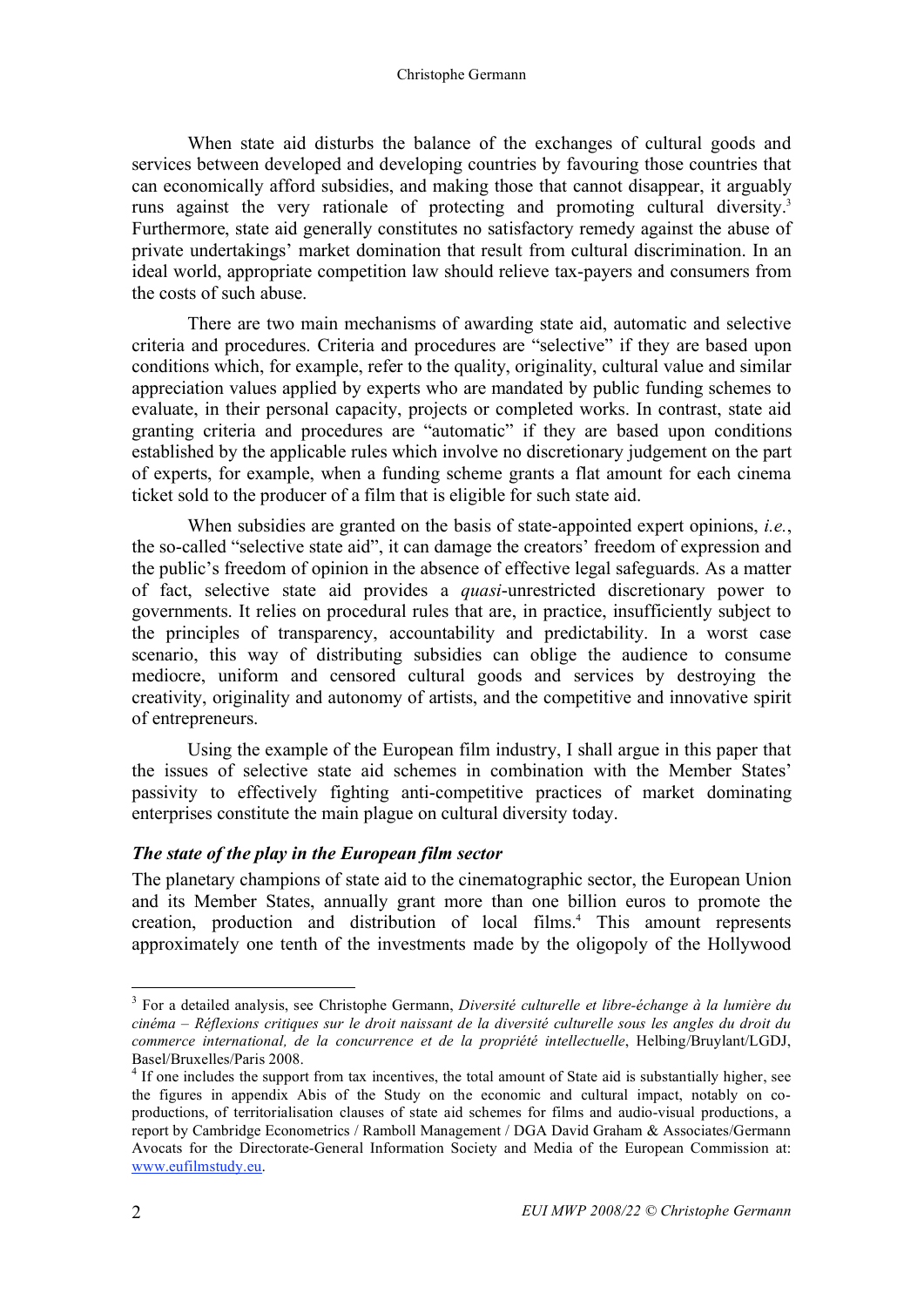major studios each year in marketing expenses for stars and publicity to sell their films on a worldwide scale.<sup>5</sup> In 2001, for example, the budgets of the principal national and regional public-funding schemes for the cinematographic sector of the European Union of the 25 Member States amounted to approximately 1.2 billion euros;<sup>6</sup> by way of comparison, during this same year, the majors spent more than 10 billion dollars in stars, prints and advertisements to sell their films.<sup>7</sup> The funds from the MEDIA programme complement the national aid from the Member States. Furthermore, one must take the effects of the attraction of additional financing triggered by state aid from private and semi-private sources into account (in particular, from local broadcasters that are often legally obliged to support the local cinema industry).<sup>8</sup> One can, however, doubt that these sums reach the total amount which the Hollywood majors invest in marketing for their blockbusters during the same period of time.

The European Union's MEDIA programme, which aims to help the development, distribution and promotion of European audio-visual works, had a budget of 400 million euros over the period 2001 to 2006, an amount equivalent to the marketing budget of approximately 8 out of the 1,000 blockbusters marketed by the Hollywood major studios during the same period.<sup>9</sup> In 2006, the European Parliament and the Council adopted a follow-up programme to support the European audiovisual sector called "MEDIA 2007". The budget will be 755 million euros over seven years (2007-13).<sup>10</sup> Like its forerunners, MEDIA 2007 will focus on film-related preproduction and post-production activities (distribution and promotion). However, in contrast to MEDIA II (1996-2000) and MEDIA Plus/MEDIA Training (2001-2006), the EU funding will be channelled through a single programme. The stated objectives of this programme are:

• to preserve and enhance European cultural diversity and its cinematographic and audiovisual heritage, and to guarantee accessibility to this for Europeans and promote intercultural dialogue;

http://europa.eu.int/eurlex/lex/LexUriServ/site/en/com/2001/com2001\_0534en01.pdf<br><sup>9</sup> For the figures of the MEDIA Plus programme (2001-2006), see:

For the figures of the MEDIA Plus programme (2001-2006), see:

 $\frac{1}{5}$ <sup>5</sup> The Hollywood majors include Walt Disney Company, Sony Pictures Entertainment, Inc., Metro-Goldwyn-Mayer Inc., Paramount Pictures Corporation, Twentieth Century Fox Film Corp., Universal Studios, Inc. and Warner Bros.; see the website of the Motion Picture Association of America (MPAA), the majors' trade organisation at: www.mpaa.org.

 $<sup>6</sup>$  See European Audiovisual Observatory, Annuaire 2002, Volume 3, p. 100 for the figures of 2001.</sup>

<sup>7</sup> See figures from the MPAA for 2002 quoted in Christophe Germann, *Diversité culturelle et libreéchange à la lumière du cinema*, op. cit., p. 449 (for the figures of 2006, see MPAA, 2006 U.S. Theatrical Market Statistics, at: http://www.mpaa.org/2006-US-Theatrical-Market-Statistics-Report.pdf), and European Audiovisual Obervatory, Focus 2003,

at:www.obs.coe.int/online\_publication/reports/focus2003.pdf.en

<sup>&</sup>lt;sup>8</sup> Except for the category of the so-called "difficult films" that are defined by Member State law, a film project can only be subsidised up to 50% of its production budget; for further details, see Chapter 2 of the Communication from the Commission to the Council, the European Parliament, the Economic and Social Committee and the Committee of the Regions on certain legal aspects relating to cinematographic and other audiovisual works, COM(2001)534 final of 26.09.2001, OJ C 43 of 16.02.2002; see:

http://ec.europa.eu/information\_society/media/overview/plus/index\_en.htm.<br><sup>10</sup> Decision No 1718/2006/EC of the European Parliament and of the Council of 15 November 2006 concerning the implementation of a programme of support for the European audiovisual sector (MEDIA 2007). For further information and references on the MEDIA programme, see http://ec.europa.eu/information\_society/media/index\_en.htm.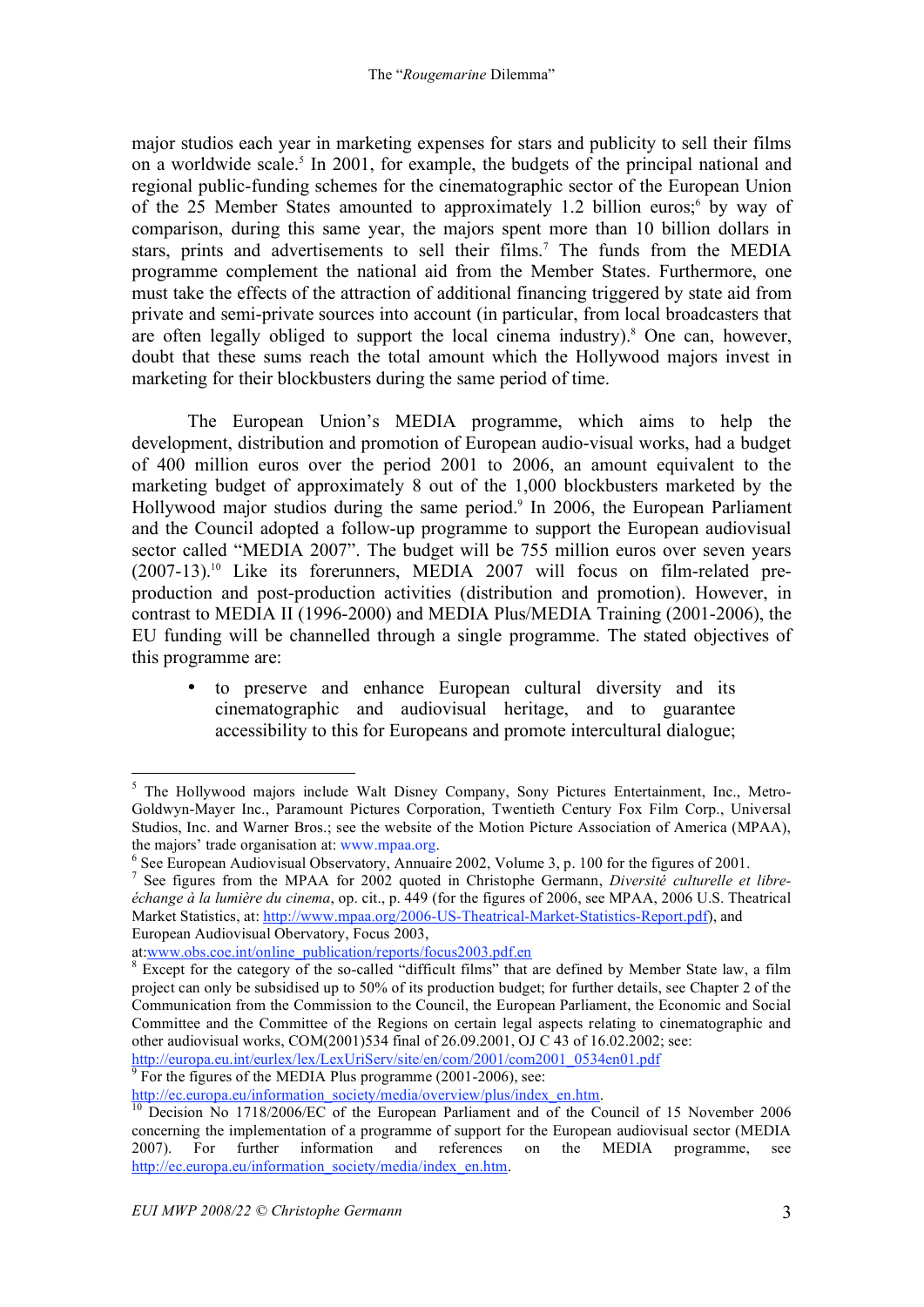- to increase the circulation of European audiovisual works inside and outside the European Union;
- to strengthen the competitiveness of the European audiovisual sector in the framework of an open and competitive market.

The European Commission specified that the measures funded under MEDIA 2007 must:

take account of both the importance of the creative process in the European audiovisual sector and the cultural value of Europe's cinematographic and audiovisual heritage;

strengthen the production structures of small businesses in order to make the European audiovisual sector more competitive, as they constitute its core. This will mean contributing to the diffusion of a business culture for the sector and facilitating private investment;

reduce imbalances between European countries with a high audiovisual production capacity and countries with low production capacity or a restricted linguistic area.

### *Creation, heritage and state intervention*

The first point above distinguishes between "creative process" and "cultural value of heritage". The life circle of the primary commercial exploitation of a motion picture (*i.e.*, the first run in cinemas and on television, and the first release on DVD, via downloads and similar means) is very short. It can range from the day of the première in the case of a flop, to approximately two or more years for a worldwide distribution of a high audience-appeal film that is well-marketed. After the initial commercial exploitation cascade, the film arguably becomes "heritage". This does not mean that it will no longer generate revenue, on the contrary. In particular, cinematographic and audiovisual content for children often have a very long-lasting secondary commercial exploitation period. I define the moment when a film leaves the ambit of "cultural creation" in order to become "cultural heritage" as the transition from the primary commercial exploitation phase to the secondary one. This definition is founded upon the assumption that the "creative process" generating the so-called cultural goods and services should extend to their initial access to the audience. In the primary commercial exploitation stage, the audience is expected to provide immediate feedback to, and to ensure direct economic viability for, the "cultural process". In comparision, the audience of the secondary commercial exploitation stage essentially conditions the cultural value of the goods and services as "heritage", *i.e.*, the audience no longer grants its material and immaterial consideration to a work's creators and producers, but celebrates (or forgets) the work itself. Steven Spielberg, for example, whose film "*Jaws*" initiated the so-called "blockbuster strategy" in 1975, is commercially successful in his *creative process* if one relies on measurable indicators such as box office results;11 however, for the time-being, the cultural value of Spielberg's *creative heritage* remains open: it may well happen that none of his works will eventually be of any value in a few years, whereas film-makers who were independent from the Hollywood major studios, and therefore without any significant marketing-induced

<sup>&</sup>lt;sup>11</sup> For details on this film, see http://en.wikipedia.org/wiki/Jaws (film).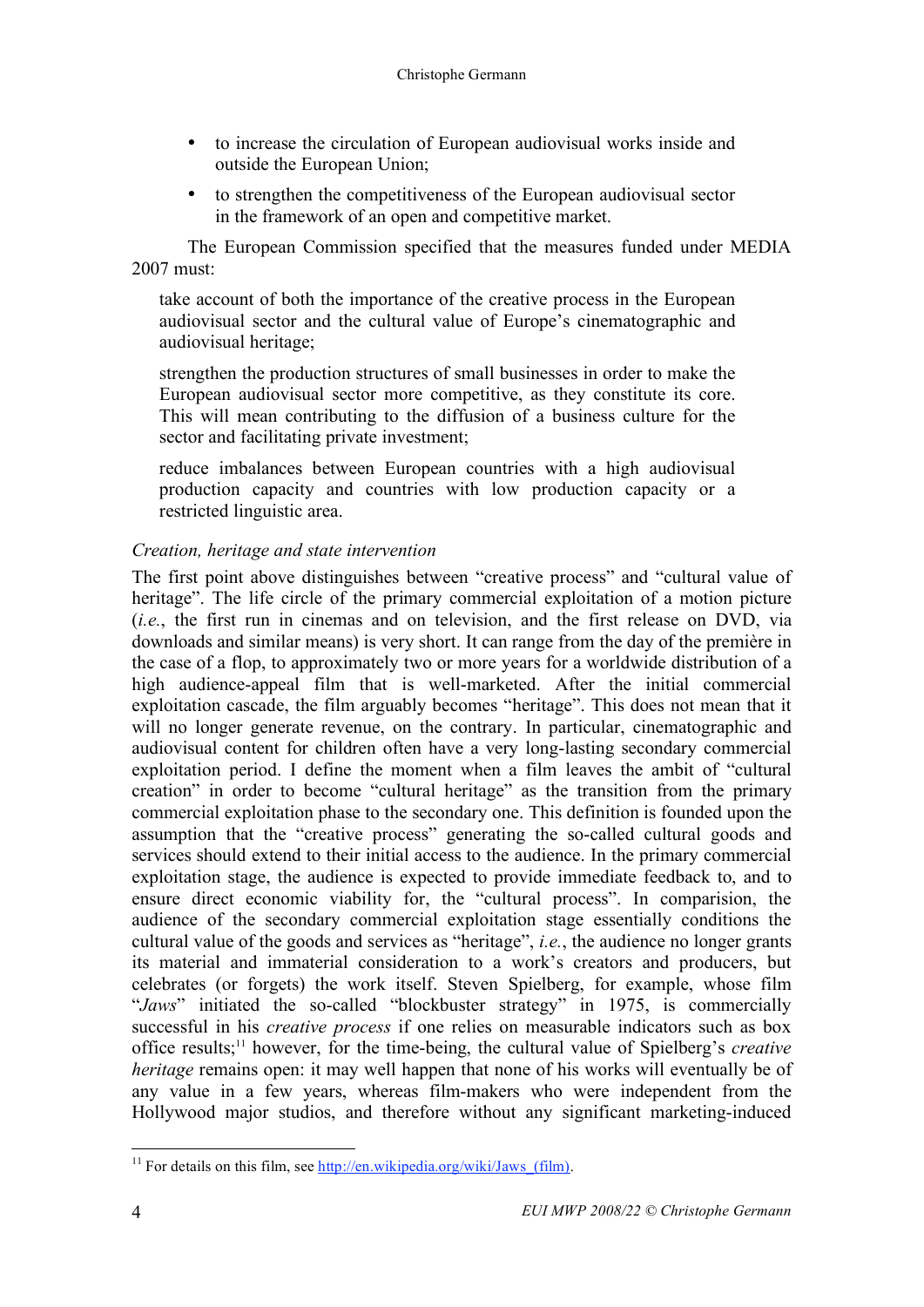visibility and recognition from their contemporary audience, could one day reach the pantheon of world cinema in terms of their cultural heritage. The same applies *mutatis mutandis* to literature and music.

In the context of the debate on cultural diversity and international trade, I argue that one should focus the analysis on the so-called "world cultural goods and services" generated by creative processes and creative heritage. This concept addresses cultural content - such as films, literature and music - which a significant segment of the population from the majority of countries and regions around the world shares in common. The cultural origin of creative processes and heritage in combination with the perception of people from other cultures should provide a measurable indicator of cultural diversity on a global scale as well as in each country. From this perspective, policy and law-makers should achieve two main goals in order to implement cultural diversity in their jurisdictions: first, ensure a level playing-field for creative processes by designing trade and competition laws and policies in a way that takes the economic specificity of cultural industries into account; second, preserve and promote the cultural value of heritage via appropriate international regulations and cross-border resource allocation.

### *Competitiveness and intellectual property rights*

As to the second point of the MEDIA objectives listed above, which aims to strengthen the production structures of small businesses to make the European audiovisual sector more competitive, I advocated - in an other paper - that the European Union needs to rethink radically the way in which intellectual property rights are granted to producers of subsidised films.<sup>12</sup> This argument revolves around the allocation of copyright and other relevant forms of intellectual property, such as the trademarks and tradenames that are generated by film production in Europe. Most of the holders of intellectual property rights pertaining to films in the European Union are heavily subsidised private players. Since these are mainly small and medium-sized enterprises, there is a great fragmentation in the ownership of the rights. In my assessment, this fragmentation causes the European film industry to be substantially less competitive than the North American one in which the ownership of intellectual property rights' catalogues is highly concentrated. This concentration allows the Hollywood major studios to attract the huge capital that is necessary to bear the considerable production and marketing costs.13 Thus, to grant full private ownership of rights to independent film producers substantially generated via public funds makes little sense from the economic perspective when one invokes the rationale of intellectual property protection, *i.e.*,

<sup>&</sup>lt;sup>12</sup> See Christophe Germann, Towards a Cultural Contract to counter trade related cultural discrimination -"Cultural Treatment" and "Most-Favoured-Culture" to promote cultural diversity *vis-à-vis* international trade regulations, in Nina Obuljen / Joost Smiers (editors), UNESCO Convention on the protection and promotion of the diversity of cultural expressions – Making it work, Culturelink, Zagreb 2006.<br><sup>13</sup> Furthermore, the majors' high corporate concentration allow them to manage the considerable

enterpreunerial risk that are inherent to cultural industries mainly dealing with prototype goods and services better: The majors can compensate huge losses from the many flops by the revenues from a/the few blockbusters, hits and bestsellers; see Christophe Germann, *Diversité culturelle et libre-échange à la lumière du cinema*, op. cit., p. 36 and pp. 85.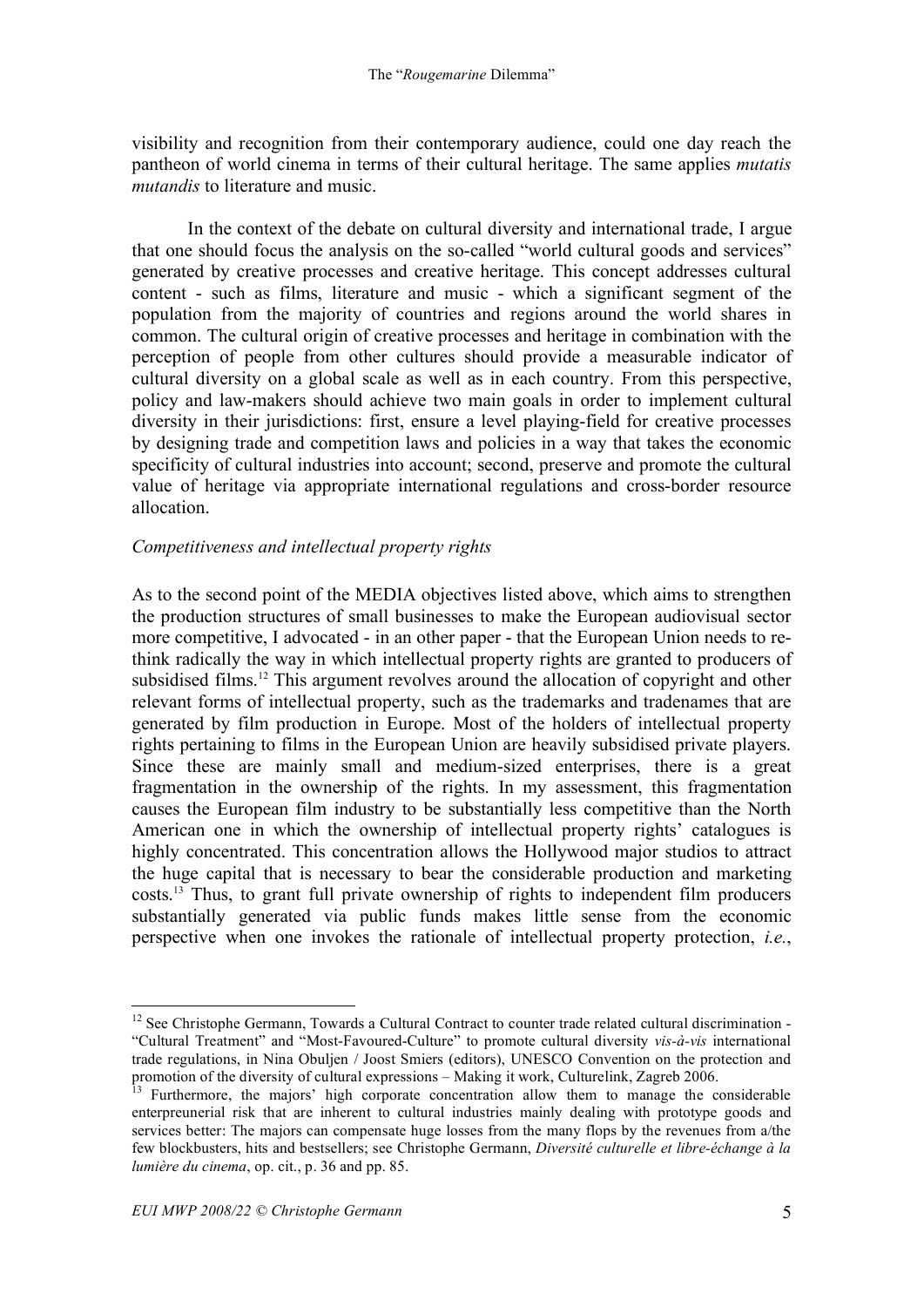securing investments for new creative processes.<sup>14</sup> Furthermore, the currently prevailing allocation of intellectual property rights raises questions of equity and effeciency: Why should state supported private producers and distributors solely own the exclusive rights generated by the collective creative efforts which involve many different artistic professions (screenwriters, directors, actors, *etc*.)?15 This runs against the very rationale that intellectual property protection should function as an incentive to perform creative and innovative efforts when this protection is granted to intermediaries such as subsidised producers who take no genuine entrepreneurial risks and bear no significant liability in a competitive context in which the state "mothers" them.<sup>16</sup>

#### *The dark side of selective state aid*

The last point of the MEDIA objectives quoted above responds to "the need to preserve and enhance cultural diversity and inter-cultural dialogue in Europe". This priority is aimed at fostering "transparency and competition on the single market, and thereby potential economic growth for the whole Union". In this paper, I shall focus on the issue of granting state aid via so-called "selective aid" mechanisms. I shall argue that these modalities of awarding subsidies run *contrary* to elementary principles that come within the rule of law. For these reasons, selective aid destroys the *competitive animus* of the clientele that applies for state aid, and favours mediocrity by driving creative talent and innovative entrepreneurship out of the market. At the end of the day, the only true winners in this game - besides local rent-seekers - are the the members of the Hollywood oligopoly.

Selective criteria and procedures refer to concepts such as quality, originality and cultural value, which are essentially subjective, and, therefore, provide a broad discretion for their interpretation. I submit that the most efficient recipe for a country that is afraid of home-made artistic quality and cultural value consists in keeping local creators marginalised by the market dominating private players and dependent upon selective state aid. Such mechanisms are currently in force in most European jurisdictions that award subsidies for the creation, production and distribution of cultural goods and services. Under these procedures, the public funding schemes in charge of distributing the tax-payers' money for cultural purposes can hide everything

<sup>&</sup>lt;sup>14</sup> On the role of intellectual property to attract borrowers and investors, see The Economist, "Securitising intellectual property - Intangible opportunities", 17 June 2006, p. 77: "Securitisations of intellectual property can be based on revenues from copyrights, trademarks (such as logos) or patents. The best-known copyright deal was the issue in 1997 of \$55m-worth of 'David Bonds' supported by the future sales of music by David Bowie, a British rock star. Bonds based on the films of DreamWorks, Marvel comic books and the stories of John Steinbeck have also been sold. As well as Dunkin' Brands, several restaurant chains and fashion firms have issued bonds backed by logos and brands. Intellectual-property deals belong to a class known as operating-asset securitisations. These differ from standard securitisations of future revenues, such as bonds backed by the payments on a 30-year mortgage or a car loan, in that the borrower has to make his asset work. If investors are to recoup their money, the assets being securitised must be

<sup>&#</sup>x27;actively exploited', says Mr. Yarett: DreamWorks must continue to churn out box-office hits." 15 Christophe Germann, Towards a Cultural Contract to counter trade related cultural discrimination, *op.* 

*cit.* <sup>16</sup> For the incentive rationale of intellectual property rights at the example of patents, compare Fritz <sup>16</sup> For the incentive rationale of intellectual property rights at the Nineteenth Century'' in: (1950) 10 *T* Machlup & Edith Penrose, "The Patent Controversy in the Nineteenth Century", in: (1950) 10 *The Journal of Economic History*, pp. 1-29: http://links.jstor.org/sici?sici=0022- 0507%28195005%2910%3A1%3C1%3ATPCITN%3E2.0.CO%3B2-L.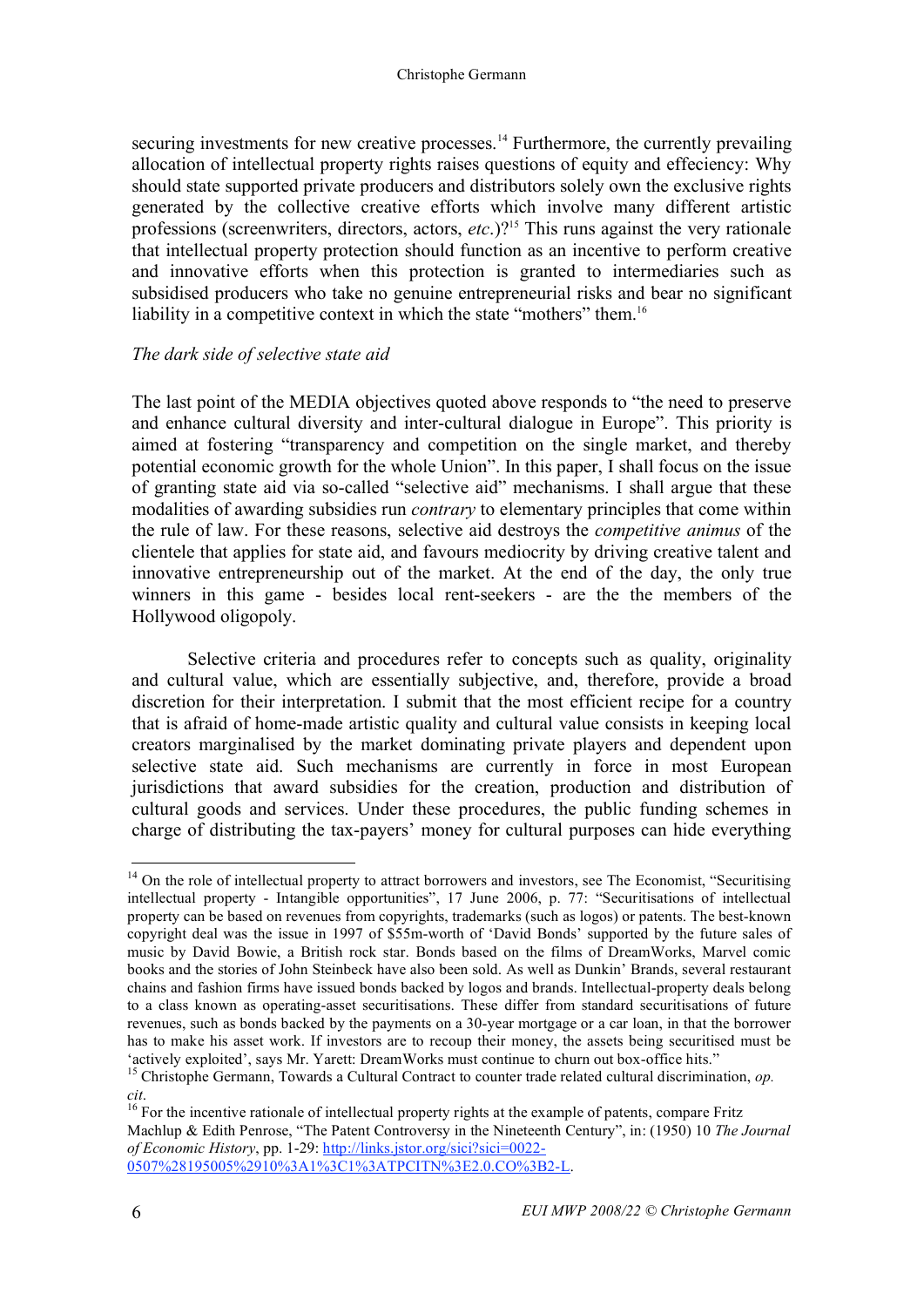ranging from racial, cultural and gender discrimination via political censorship to clientelism and corruption: selective state aid granting procedures can favour men over women, white over black creators, WASP over Jewish or Muslim artists (or vice-versa since there is no monopoly for racism and discrimination), censor critical content, promote economic interests over cultural ones, priviledge relatives and friends, feed rent-seekers, and, last but not least, celebrate mediocrity and opportunism, fight creativity and innovation and kill talent. Selective state aid support is essentially located in a law free zone that is protected by a bullet-proof presumption of good faith which which is difficult to rebut in practice.

### *Cultural diversity and competition*

It is arguable that the European Commission fails to apply competition law to forms of collective market-domination, to cartels, and to transactions which lead to concentration (mergers and acquisition) in cultural industries in an effective way that takes the economic specificities of these industries into account. To date, the European Commission does not seem to discharge fully its mandate under Article 151 of the EC Treaty prescribing the promotion of cultural diversity when it deals with anticompetitive situations, transactions and practices in the area of cultural industries. In this way, it contributes to maintain local film-makers, producers and distributors dependent upon public help. As a consequence, the European tax-payers must finance the absence of a coherent and efficient competition policy that should apply to cultural industries by means of subsidies. From a Community perspective, this *laissez-faire* attitude also means tolerating the distortion of both competition and trade induced by state aid between film-makers and producers from Member States that present discrepancies in terms of economic performance and market size. This is particularly true for Central and Eastern European countries where highly-gifted artists flourished before the new market economy that opened the door to the importation of heavilyadvertised American content which drove them out of competition. For example, under the corporate Hollywood *diktat*, a Croatian film talent will have a much harder time, or even no sustainable opportunities at all, to finance - via state aid - his or her work reflecting local culture, and to show it to a larger audience than his or her colleague in France where the state grants subsidies of over 300 million euros per year. This does not mean that the Croatian artist would not have any demand for his or her content. The private censorship by the market-dominating Hollywood oligopoly and the lack of a critical mass of public resources to overcome it will - especially in economically weak countries - hinder the audience from seeing what it may want to see. In this sense, I assess the current passivity of the European Commission and the competition agencies of the Member States as inconsistent with Article 10 of the European Convention on Human Rights that protects freedom of opinion and expression. Subsidies are an instrument to fulfil cultural policies that usually only the rich countries can afford today. In this sense, they contribute to exclude less wealthy countries from the benefits of cultural diversity.<sup>17</sup>

<sup>&</sup>lt;sup>17</sup> In another paper, I advocated using certain features of the international intellectual property system in combination with competition law mechanisms as legal instruments to oblige rich countries to contribute to cultural diversity in developing and less developed economies; see Christophe Germann, "Culture in times of cholera, A vision for a new legal framework promoting cultural diversity", in: *ERA Rechtszeitschrift der Europäischen Rechtsakademie Trier*, ERA-Forum 1/2005, pp. 109-130.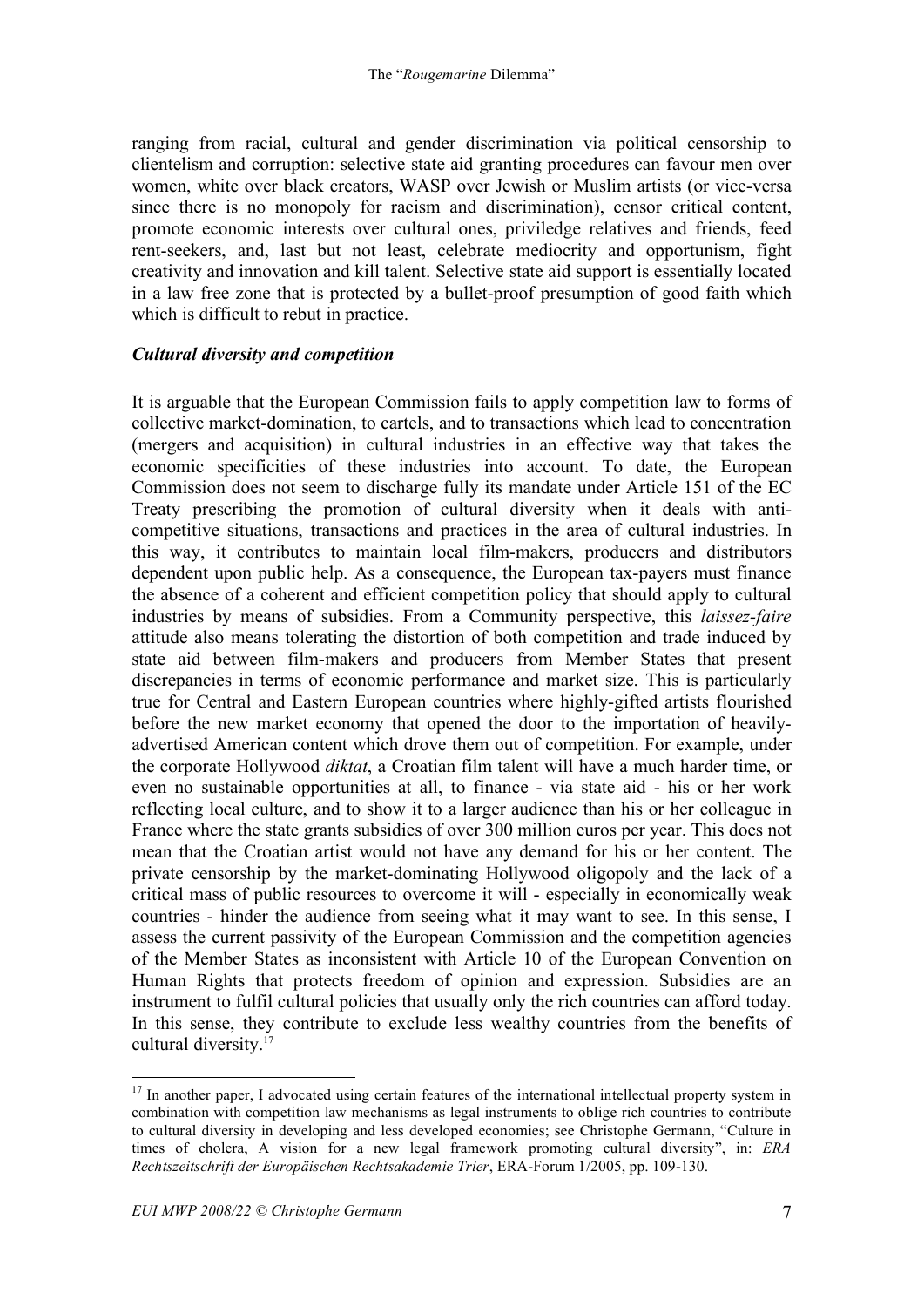Furthermore, I consider the state aid granted by the wealthy countries - as a (weak) palliative against abuses of dominant market-positions – which substantially distorts creative and economic competition between creators and producers from Europe on the one hand, and from the developing and the less developed economies on the other, to be equally damaging. This state induced distortion of trade and competition is used as an *ersatz* measure in European countries against the distortion of trade and competition caused by the market-dominating Hollywood major studios. The negative side-effects of this palliative upon the cultural industries of the developing and the lessdeveloped countries needs further research.

The Hollywood major studios claim that state aid distorts competition and trade. One can reply that public support constitutes a comparatively modest and benign reaction to the Hollywood majors's own much bigger and more damaging distortion of competition and trade. In view of the figures above, the core issue in the competitive relationship between the Hollywood majors on one side, and local creators, producers and distributors on the other, is not caused by the subsidies granted to the latter, but, arguably, by the collective market-domination of the former.

#### *Types of state aid for cultural industries*

States subsidising their cinema sector normally use three types of instruments: grants, soft loans and tax incentives. Funding schemes generally award grants "*à fonds perdus*", which means that the beneficiaries are not required to pay them back, except if the film is not completed. Certain funding schemes require reimbursement out of the profits, if and once the film has reached "break even", *i.e.*, when the revenues from the commercial exploitation have covered all the costs, which occurs very seldom. This latter requirement, however, generally does not allow the producers to offset the losses generated by flops with a reasonable amount of the receipts earned from successful films.<sup>18</sup> "Soft loans" are loans given on more favourable conditions than market terms. "Tax incentive" means tax reductions aimed at encouraging investors to invest in a specific product or service.<sup>19</sup> Both forms qualify as state aid.<sup>20</sup>

As an example of efficient and effective state intervention in the film sector, one can point to the French system, which is remarkable for three reasons. First, it insures a relatively high amount of state aid that is financed, to a large extent, by market dominating (foreign) players, second, it relies mainly on automatic aid, and, last and most importantly, it translates into relatively higher market shares for local content in comparison to most other countries subsidising their film industry.

The main originality of the French system is that the film sector *itself* finances most of the subsidies granted to local film production and distribution by a mandatory

<sup>&</sup>lt;sup>18</sup> In the highly risky cultural industries, economic sustainability is insured by cross-financing within the content portfolio: winners pay for losers. For example, a percentage of commercially very successful films - between 5% to 10% of the 200 films on average - that the oligopoly of the Hollywood majors

See glossary of the Study on the economic and cultural impact, notably on co-productions, of territorialisation clauses of state aid schemes for films and audio-visual productions at:

www.eufilmstudy.eu.<br> $\frac{20}{20}$  See Section 2.3 of Study on the economic and cultural impact, notably on co-productions, of territorialisation clauses of state aid schemes for films and audio-visual productions (www.eufilmstudy.eu) on the definition of "state aid" according to European law.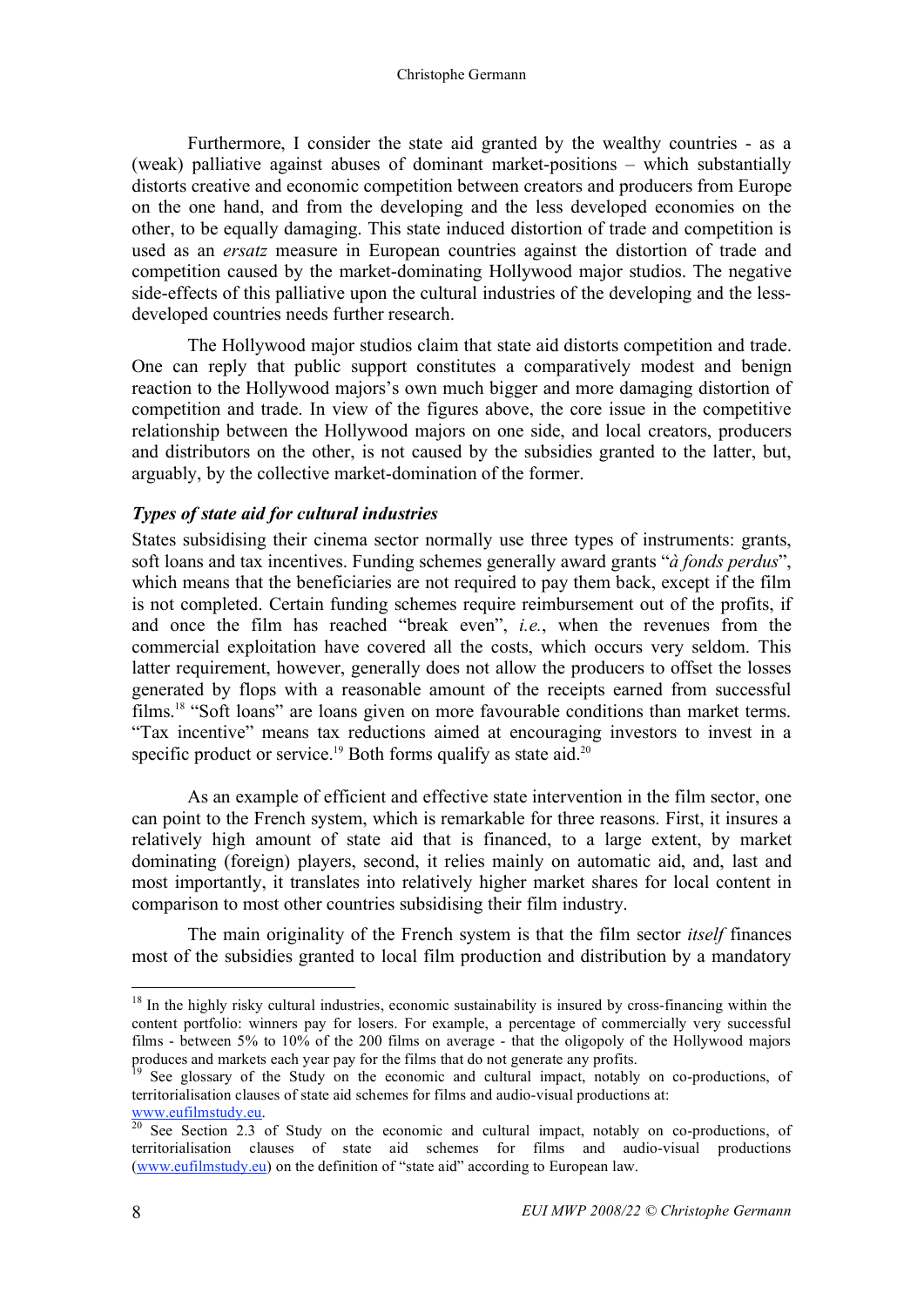contribution called "*taxe parafiscale*" (parafiscal tax).<sup>21</sup> This sector specific tax is collected from private undertakings engaged in the commercial exploitation of cinematographic and audiovisual works in France, *i.e.*, from the film theatres, television broadcasters and like facilities, as well as video rental and sale retailers, respectively. The French tax system comprises two main components. First, it provides state aid to local film producers and distributors from a so-called "support account" that is managed by the *Centre National de la Cinématographie* (CNC). The subsidies granted to the cinematographic sector are financed by the parafiscal tax on:

- the price of the tickets of cinema/theatres at an current rate of 10.72% of the price of the ticket;
- the television broadcasters, including so-called "television service distributors" such as telecommunication and internet service providers, at a rate of 5.5% for the former, and, for the latter, a progressive rate ranging from 0.5% to 4.5% of their turnover (*i.e.*, revenues from advertising, subscription fees, programme sponsoring, and value added phone calls; 36% of the revenues from these sources go to the cinematographic sector); and
- video sales at a rate of 2% of the sales turnover (80% of the revenues from this source are granted to the cinematographic sector).<sup>22</sup>

Based upon this parafiscal tax in France, the commercial exploitation of local as well as foreign films finances most of the state aid granted to local film producers. In other words, the Hollywood majors co-finance the state aid that is annually awarded to French productions up to the percentage of the market share achieved by their films in France<sup>23</sup>

The second source of film financing comes from the obligation imposed upon national television broadcasters to invest in French and European cinematographic works by way of "prepayment" of the licence rights to broadcast films and via contributions resulting from their participation in co-production agreements. One must, however, consider that these resources qualify as private funds under EU law.<sup>24</sup>

<sup>&</sup>lt;sup>21</sup> For an overview of the French system of state aid to the film sector, see the "France Synthesis Sheet" that is digitally attached to the Study on the economic and cultural impact, notably on co-productions, of territorialisation clauses of state aid schemes for films and audio-visual productions at: www.germannavocats.com. 22 See the attachment to the report by Yann Gaillard, *Rapport d'information fait au nom de la commission* 

*des Finances, du contrôle budgétaire et des comptes économiques de la Nation sur les aides publiques au cinéma en France*, Paris 2003, page 147: www.senat.fr/rap/r02-276/r02-2761.pdf For further details and

The author of this paper shall publish an analysis in 2008 that will be based upon a field study on the question of whether the French system could be implemented in other jurisdictions; see the questionnaire on comparative cultural diversity laws and policies North and South, "North South Comparative Cultural Diversity in the Light of Cinema - Diversité culturelle comparée Nord – Sud à la lumière du cinema" at: www.umrdc.fr.<br><sup>24</sup> Chapter 2 of the European Commission's cinema communication of 2001, see footnote 8 above.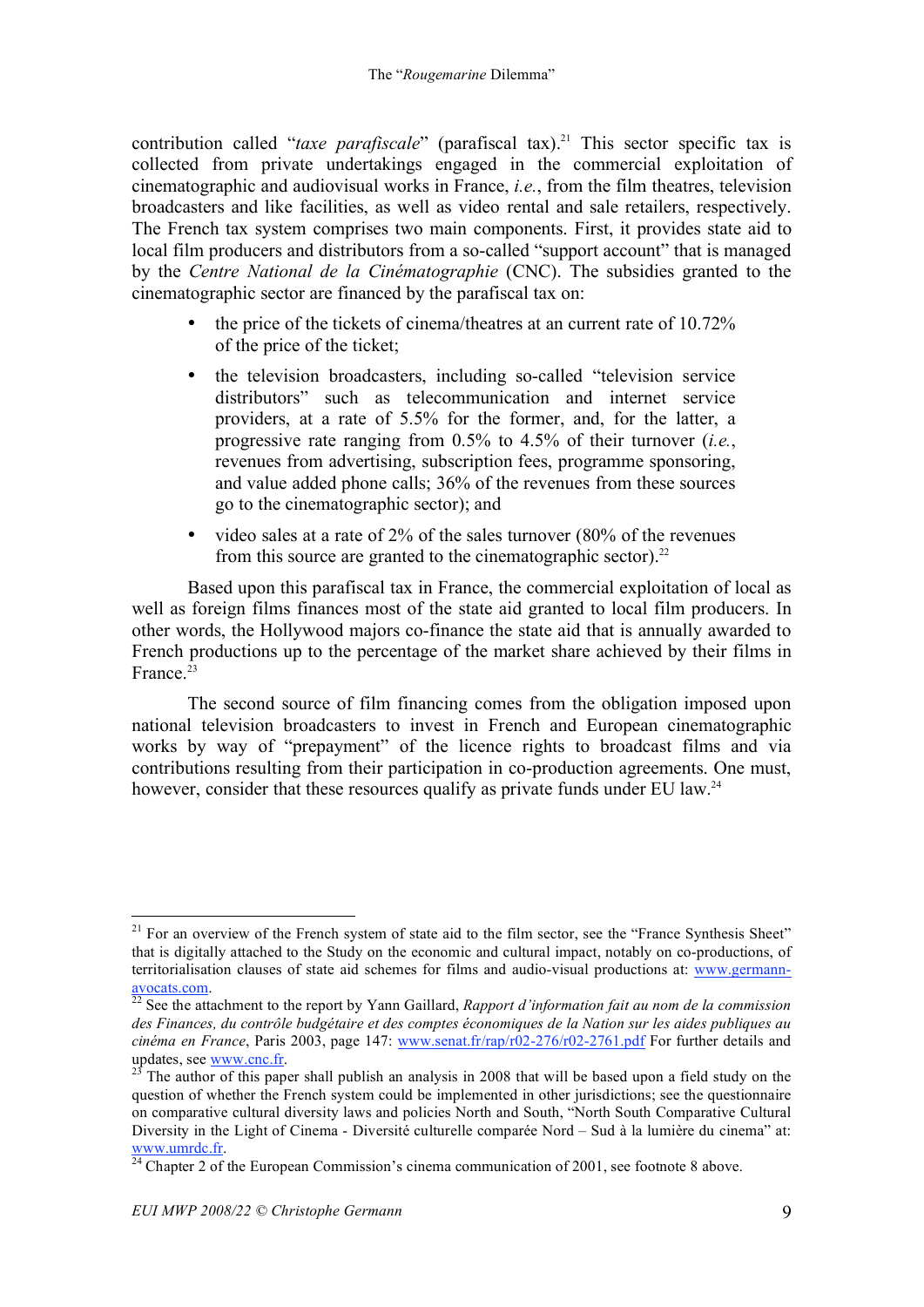Eventually, a loan facility ("*avance sur recettes*") financed by tax incentive schemes called "SOFICA" ("*Sociétés de financement du cinéma et de l'audiovisuel*") completes this system at national level.<sup>25</sup>

### *The "Rougemarine" case:* **De gustibus non est disputandum**

The judgment of the European Court of First Instance of 9 July 2002 in Case T-333/00, of the French independent film production company, *Rougemarine SARL*. versus *the European Commission*, supported by the Council of the European Union, illustrates the issue of limited judicial scrutiny that is inherent to the selective aid criteria and procedures commonly followed in cultural industries.

### *Project of bad quality or discrimination relating to nationality?*

The case in question concerned the refusal by the Commission to award financial support to Rougemarine in the framework of the programme to encourage the development and distribution of European audiovisual works (MEDIA II). The applicant, Rougemarine, an independent film production company, was majority-owned by its manager, who was not a national of any of the Member States of the European Union or of any other European State that participated in the MEDIA programme. Rougemarine alleged that the European Commission's refusal to aid its film project was discriminatory. It claimed that the Commission had refused to award financial support on the grounds that its majority shareholder was a Tunisian. While this was *not made explicit* in the contested decision, Rougemarine argued that it was *in fact* the decisive factor. It held that it was a victim of discrimination, and challenged the legality of the contested decision, and claimed illegality with regard to the nationality condition laid down in the fourth paragraph of Article 3 of Decision 95/563.

Rougemarine alleged, first, that the contested decision infringed Article 12 of the EC Treaty and the fundamental principle of equality. In the applicant's view, the nationality criterion applied to it resulted in discrimination between European companies according to the nationality of their majority shareholder. Rougemarine argued that such discrimination was contrary to the general principle of equal treatment laid down in case-law and in Article 12 of the EC Treaty. It further claimed that the projects which it had submitted in response to several calls for proposals satisfied the selection criteria with regard to the quality and originality of the concept, the know-how of the production company and its staff, the project's production potential, and the possibilities of transnational production. Last, but not least, it argued that the subjective criterion of the quality of its project had been met. The applicant therefore considered the Commission's systematic rejection of its various projects as evidence that the real basis for the contested decision was the nationality of its majority shareholder.

<sup>&</sup>lt;sup>25</sup> In addition, beneficiaries of subsidies have access to a facility of credits and bank guarantees that is supervised by the Institute of financing for cinema (Institut de financement du cinema, "IFCIC"). In particular, it allows producers to obtain cash advances at favourable conditions upon the basis of concluded production contracts and expected subsidies. Producers can apply to other public fundingschemes in the French regions; for further details, see the "France Synthesis Sheet" that is digitally attached to the Study on the economic and cultural impact, notably on co-productions, of territorialisation clauses of state aid schemes for films and audio-visual productions (www.germann-avocats.com), and, at supra-national level, for example, to the MEDIA and Eurimages programmes.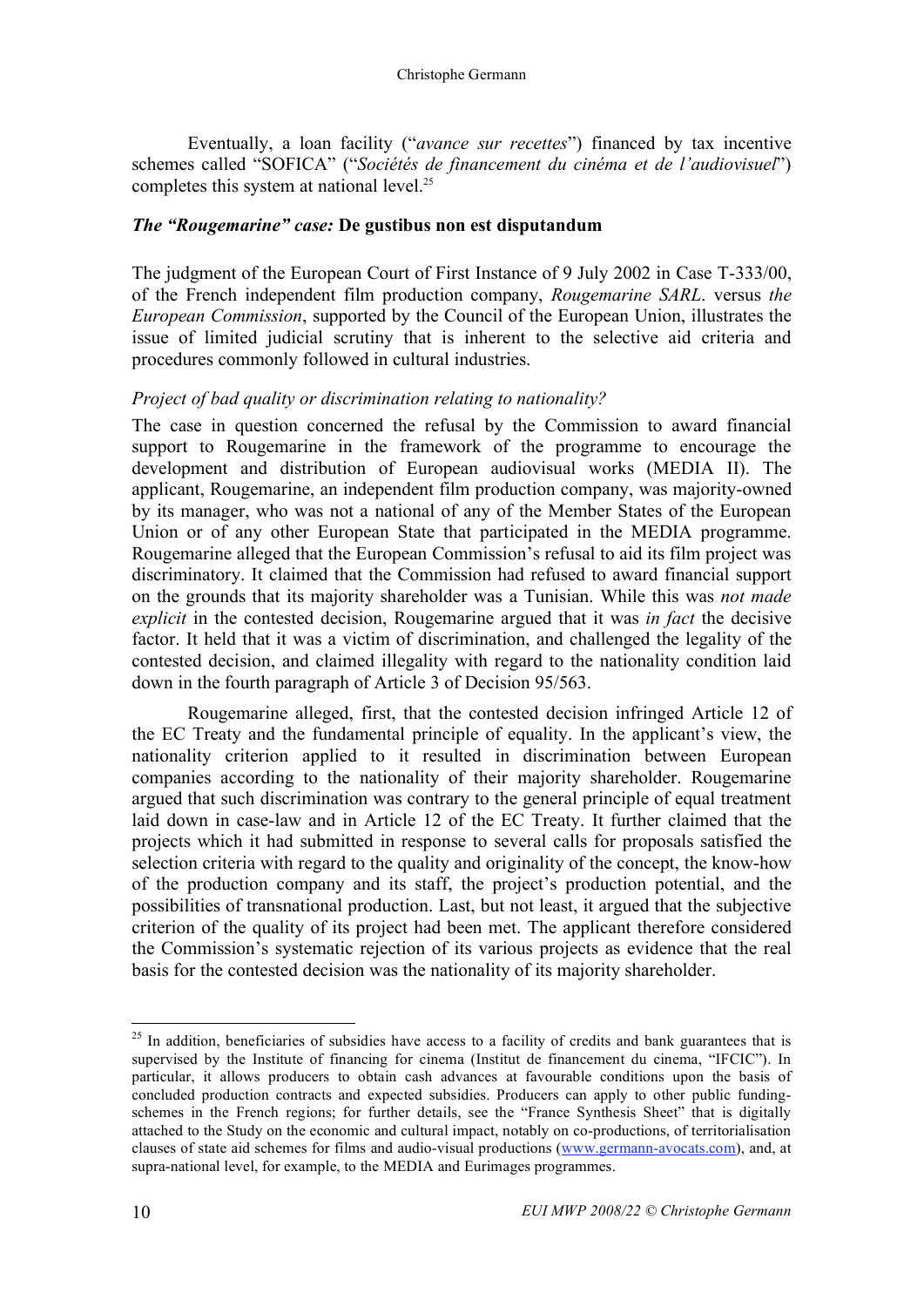### *The Commission invokes selective aid criteria*

The Commission stated that all the projects submitted in the context of the call for proposals at stake had been carefully examined in the light of the following selection criteria:

- quality and originality of the concept;
- experience of the applicant company and its team members;
- suitability of the project for production;
- suitability for transnational distribution.

The Commission refuted Rougemarine's allegation that its project had not been selected because it was not considered to be a "European" production company.<sup>26</sup> It submitted that the sole basis of its decision was the fact that, following an assessment by an independent expert, the applicant's project had not satisfied the stated selection criteria of quality, and was not, therefore, eligible for Community funding. It stated that there were no unstated grounds for rejection, and claimed that the refusal to grant support to Rougemarine's film project was exclusively attributable to its intrinsic weaknesses and not to discrimination of any kind which might infringe the EC Treaty.

In support of this claim, the Commission produced the report of the independent expert who was responsible for evaluating the applications for financial support. This report pointed out the shortcomings of Rougemarine's project, in particular, the fact that the script did not seem to be developed to a sufficient degree, and that the proposed budget was too large, given the potential audience.

### *Burden of proof for alleged implicit reasons*

The European Court of First Instance ruled that Rougemarine had the *burden* to prove its allegation that the Commission's decision was in fact based upon the nationality of Rougemarine's main shareholder. Since Rougemarine was not able to provide this evidence, and since it was clear from the file that the Commission had considered the merits of the applicant's project without mentioning the question of nationality, the Court concluded that Rougemarine's project had been properly evaluated against the stated selection criteria.<sup>27</sup>

The Court came to the conclusion that it was because of the inherent quality of the project, and not for any reason relating to the applicant's possible ineligibility, that the Commission had rejected Rougemarine's application for financial support. In other words, the Court concluded that Rougemarine had been refused the subsidy because its project was qualitatively bad, and not because its main owner was Tunisian.

<sup>&</sup>lt;sup>26</sup> The Council submitted that the nationality criterion challenged by the applicant was objective and nondiscriminatory. It pointed out that there was no general principle of Community law obliging the Community to accord the same treatment in all respects to third countries and their nationals as that accorded to Member States and their citizens Case 52/81 Faust v Commission [1982] ECR 3745, paragraph 25; Case C-122/95 *Germany* v *Council* [1998] ECR I-973, paragraph 56; and Joined Cases C-

<sup>364/95</sup> and C-365/95 T. 27 The Court left Rougemarine's claim that the Commission's decision infringed Article 12 of the EC Treaty open because it considered it as irrelevant since the Commission's decision made no mention of Rougemarine's eligibility for the MEDIA II programme with regard to the nationality of Rougemarine's majority shareholder; see points 37 and 41 of the Judgment.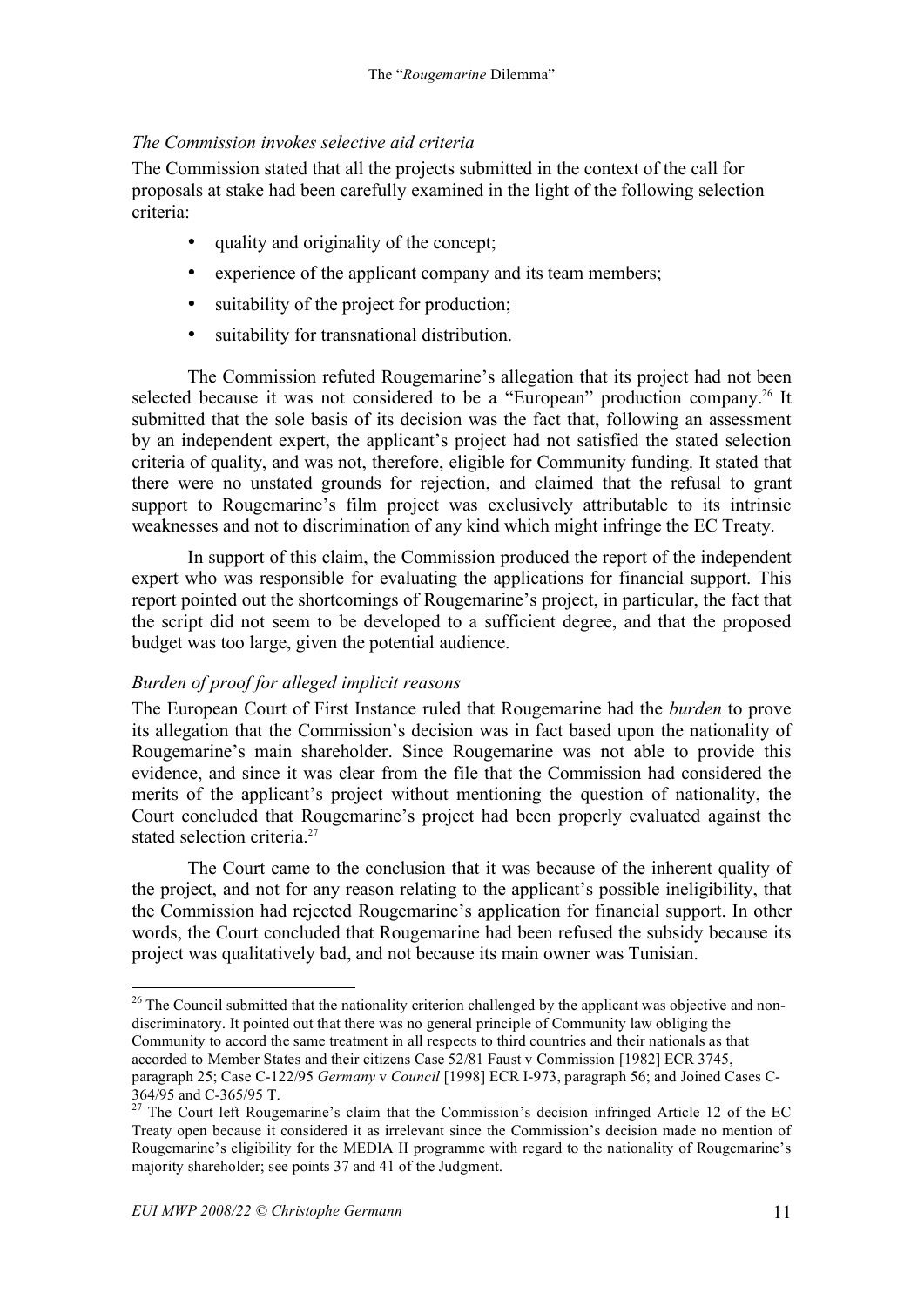### *Terse statement of reasons*

The Court of First Instance also rejected Rougemarine's complaint that the reasoning in the contested decision had been inadequate. It assessed the question of whether the statement of reasons met the requirements of Article 253 EC not only in the light of its wording, but also in the light of its context and of all the legal rules governing the matter in question as follows:

"It is clear from the contested decision that the Commission rejected approximately 84% of the 577 applications for financial support which it examined. In those circumstances, providing more detailed reasons in support of each individual decision would have significantly slowed down the process of awarding the Community funds available under Call for proposals No 3/2000 (see by way of analogy Case C-213/87 *Gemeente Amsterdam and VIA* v. *Commission*, [1990] ECR I-221 (Summary publication), paragraph 2). Although terse, the statement of reasons in the contested decision did enable the applicant to defend its rights and the Court of First Instance to exercise its supervisory jurisdiction."<sup>28</sup>

The Court therefore concluded that the summary nature of the statement of reasons in the decision by which the Commission refused to award financial support seemed to be an inevitable consequence of the large number of applications for support submitted, on which the Commission had to give a decision within a short period of time.

### *The "Pro Helvetia" case and the statement of reasons*

In a more recent judgement, the Swiss federal administrative court ("*Tribunal fédéral administratif*") addressed the question of the statement of reasons of a decision refusing state aid in greater detail. In the case in question, the plaintiff applied for a guarantee from Pro Helvetia, a Swiss funding scheme granting selective state aid for cultural projects, to cover the potential deficit of a music band's tour in the Southwest of England. Pro Helvetia summarily motivated its refusal to grant support by arguing that the band's music was not innovative enough because it was musically too conventional. In particular, it stated that one can recognise neither an "outbreak towards new musical borders" nor any "enlargement of the aesthetic via new elements of sound or instrumental techniques". It also mentioned that one cannot consider a tour with five concerts in pubs and clubs in Southwest England as particularily significant, and thus it would have been inappropriate to establish the band on a sustainable international  $level<sup>29</sup>$ 

The Swiss federal administrative court found that this ruling did not meet the requirement of due reasoning of decisions. It argued that a judgement must explain why a party's claim has been rejected. In reference to Swiss case law, it recalled that the required "density of the statement of reasons" ("*Begründungsdichte*") depends upon the complexity of the facts and the level of the authorities' discretionary power ("*Ermessenspielraum*"). In particular, the interpretation of the legal concepts that are undetermined as well as the exercise of the authorities' discretionary power must be articulated in a comprehensible way ("*nachvollziehbar*").

<sup>&</sup>lt;sup>28</sup> Point 44 of the Judgment.

<sup>&</sup>lt;sup>29</sup> Tribunal administratif fédéral, judgment of 4 October 2007, B-2782/2007, point 4.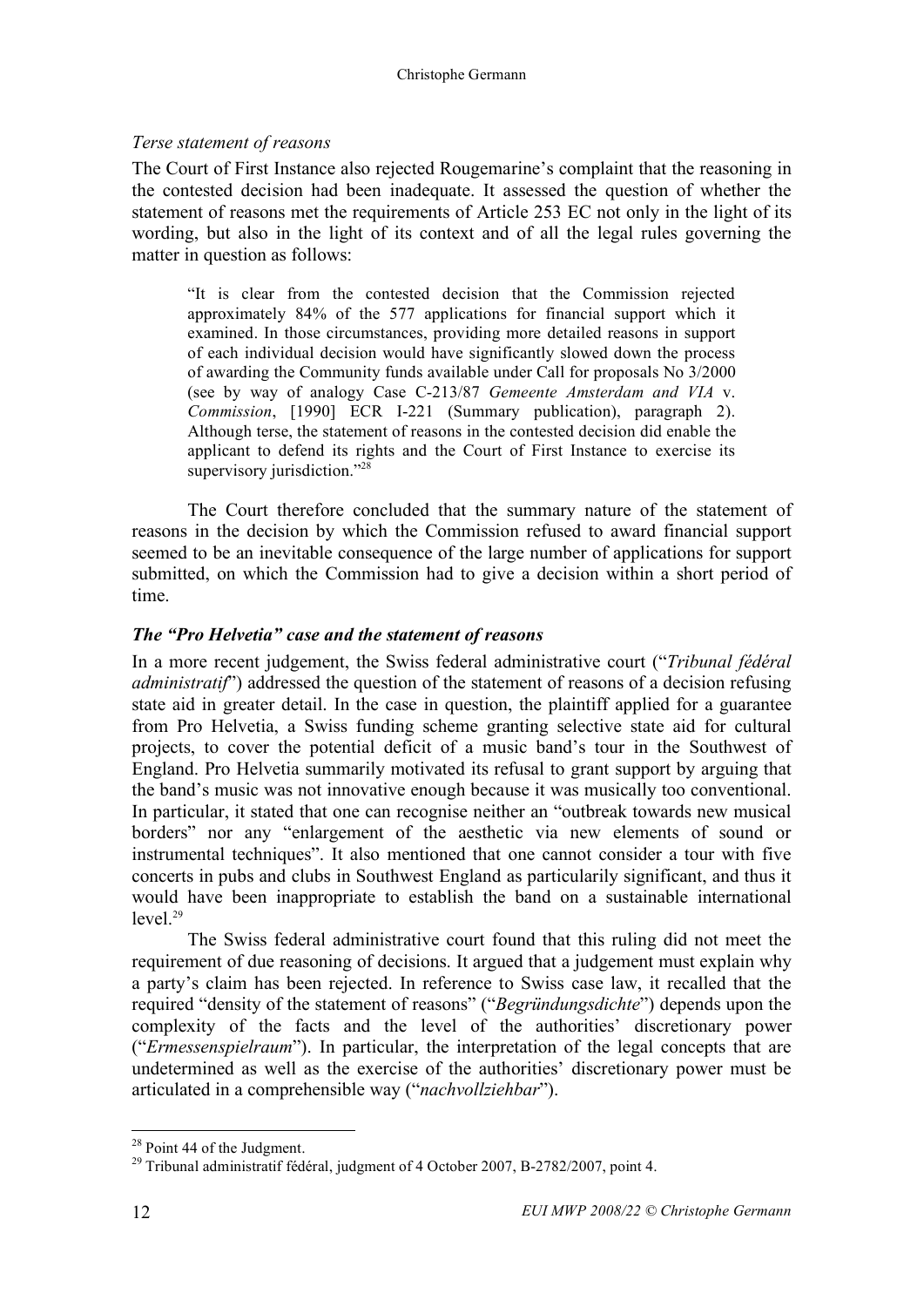The Court ruled that, in view of the very short statements of reasons, one must doubt that the lower instance had appropriately addressed the plaintiff's application and claims. The Court recalled that the obligation to provide due statements of reasons falls under the procedural guarantees which address the right to be legally heard ("*Anspruch auf Gewährung des rechtlichen Gehörs*") that is set forth in Article 29 paragraph 2 of the Swiss federal Constitution.<sup>30</sup> According to the Court's findings, the lower instance had rejected the claims with a very general motivation that did not respect this constitutional right. $31$ 

The Court provided some guidance to the lower instance on the way to deliver statements of reason that would comply with this constitutional requirement in the case in question. For example, it stated that the lower instance should have addressed the applicant's allegation that some of the band's songs were exclusively accompanied by instruments of percussion and therefore qualified as innovative elements of sound and instrument-related technique. One must, however, make the criticism that this type of guidance makes little sense. It refers to one of the selective aid criteria which were applied by the lower instance and which required the music to be "innovative" in order to be eligible for state aid. One must aknowledge that this criterion cannot be interpreted in an objective way unless one defines it in a very broad way to encompass everything that does not constitute mere imitation. As a consequence, it remains, to a very large extent, a matter of subjective understanding as to whether music consisting of songs that are exclusively accompanied by percussion instruments qualifies as "innovative" or not.<sup>32</sup> Therefore, even if the lower instance had discussed the meaning of the percussion instruments percussion in relation to the criterion of musical innovation, it might have come to the same conclusions as it did without addressing this question at all.

The Court highlighted the limited scope of judicial scrutiny that it has in disputes involving the granting of subsidies. Although the standards of review are formally not limited in scope, the court indicated that it applied these standards with restraint where the factual questions at issue were difficult to verify due to their particular nature. It explained the reason for this practice by the fact that the instance of recourse often does not know all the factors that were relevant for the lower instance's assessment of the application for subsidies. In addition, the Court noticed that subsidies are often related to specific areas in which the instance of recourse does not possess knowledge of its own. As a consequence, the instance of appeal generally confirms the lower instance's decision as long as there is no evidence of partiality and as long as the assessment of the application for subsidies is free from errors or is not obviously clearly inappropriate. As a rule, the Court cancels a decision from a lower instance only if the criteria of assessment were irrelevant in a way that the decision cannot be upheld. However, the Court applies this self-restraint only to disputes pertaining to the exercice of the funding scheme's "exercise of appreciation" or "discretionary power" ("*Ermessensausübung*"). In contrast, the Court reviews without restriction all questions

<sup>&</sup>lt;sup>30</sup> Federal Constitution of the Swiss Confederation of 18 April 1999, RS 101; for an English translation, see: http://www.admin.ch/org/polit/00083/index.html?lang=en.<br><sup>31</sup> Point 4.1.

<sup>&</sup>lt;sup>32</sup> In comparison, the criteria of "novelty" and "inventive step" for the patentability of inventions refer to the disclosed "state of the art". In contrast, there is no concept of "state of the art" that could apply for the instrumentalisation of songs.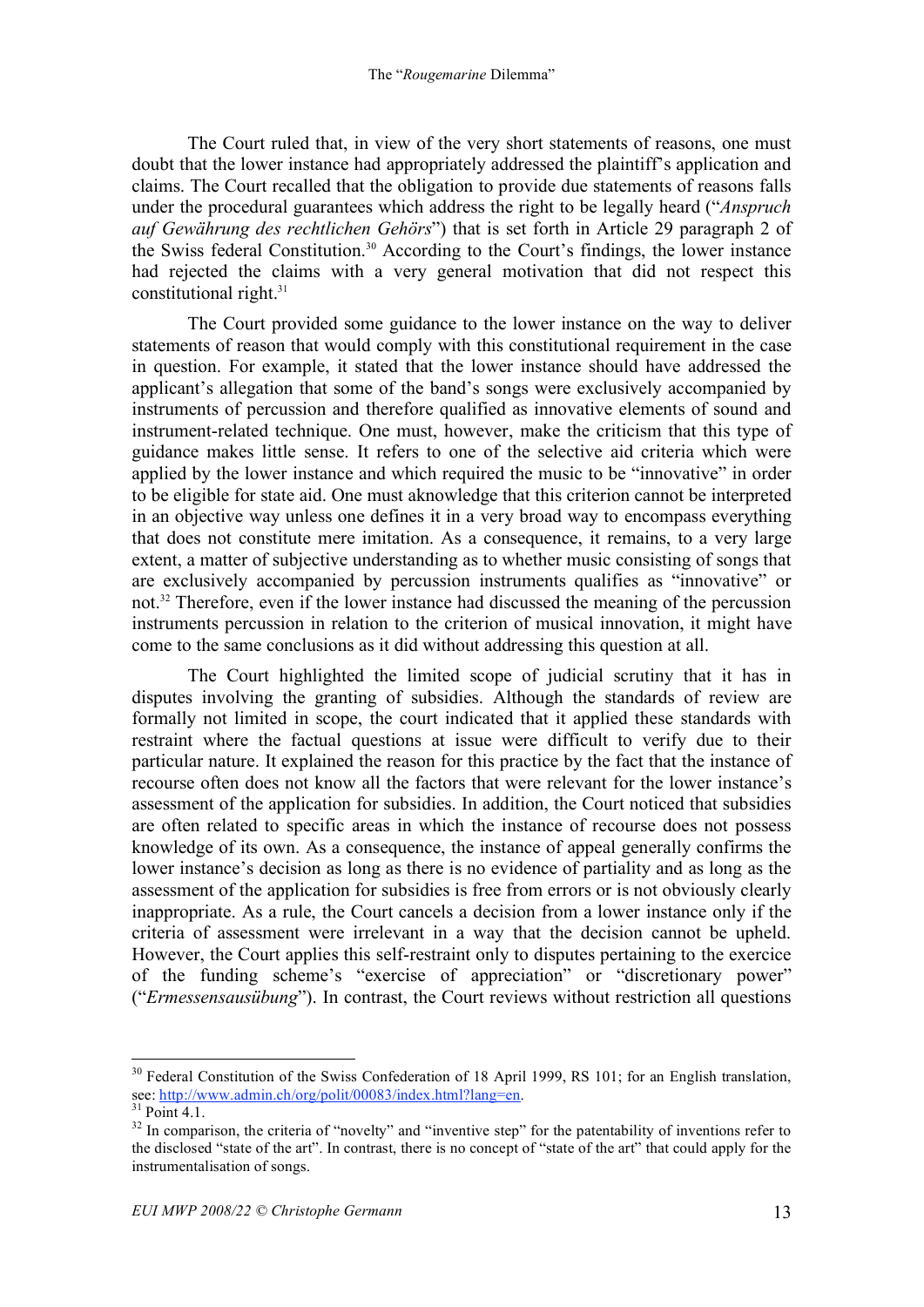of substantive or procedural law without restriction.<sup>33</sup> Thus, one can conclude that this limited judicial scrutiny over the administrative practice on selective aid grants considerable decision-making power to the experts appointed by the funding schemes who are in charge of assessing the projects.

### *The "Colza Klo" case and freedom of expression*

"*Colza Klo*" is a narrative film of 42 minutes with some experimental features that the author of this paper produced for the Geneva based association Boheme Films in the framework of the so-called "*Doegmeli*" movement, an artists' collective protest action that took place in Switzerland in 2001.<sup>34</sup> The "*Doegmeli*" movement denounced, among other issues and abuses, certain practices of favoritism in the selective state aid granting procedures at the level of the Swiss federal state's funding scheme.

The film "*Colza Klo*" was shot with professional actors in one single afternoon and edited within two months. The cinema office of the Swiss federal agency for culture refused to grant selective state aid to this work. Boheme Films appealed against this decision by arguing that a small cartel of insiders constituted by established subsidised film producers captures most of the public support via clientelism and like forms of manipulation of the selective state aid granting procedures. It alleged that the experts were incompetent, dependent and partial, and claimed that "*Colza Klo*" was refused support not because of insufficient quality, but implicitly because its producer did not belong to the alleged cartel of the usual beneficiaries of subsidies. It submitted that this alleged cartel of rent-seekers excludes all other creators from operating in the local film sector on a sound economic basis, and therefore violates the artistic freedom of these outsiders. It invoked the Swiss federal state and its cultural bureaucracy to be in violation of Article 10 of the European Convention on Human Rights and its equivalent provision of the Swiss Constitution that protects freedom of expression by tolerating the practice of the alleged cartel. The claimant requested that the instances of recourse analyse the official statistics on federal film subsidies upon the basis that it would provide evidence in support of his claims.

The attachment at the end of this paper contains a more detailed excerpt from Boheme Films' brief to the Federal Council (Swiss government) that acted as the ultimate instance of recourse. The Federal Council fully confirmed the funding scheme's refusal of a grant to "*Colza Klo*" in a decision of 12 April 2006.<sup>35</sup> It rejected

<sup>&</sup>lt;sup>33</sup> Point 2 of the judgement: "Der Grund dafür liegt darin, dass der Rechtsmittelbehörde zumeist nicht alle massgebenden Faktoren und Fachkenntnisse für die Bewertung von Gesuchen um Subventionen durch die Vorinstanz bekannt sind. Hinzu kommt, dass sich Subventionen oft auf Spezialgebiete beziehen, in denen die Rechtsmittelbehörde über keine eigenen Fachkenntnisse verfügt. (…) Dies hat zur Folge, dass, solange konkrete Hinweise auf Befangenheit der Mitglieder des Entscheidgremiums fehlen und die Beurteilung des Gesuchs um Subventionen nicht als fehlerhaft oder völlig unangemessen erscheint, auf die Meinung der Vorinstanz abzustellen ist. Das Bundesverwaltungsgericht hebt deren Entscheid nur dann auf, wenn sich die Vorinstanz von sachfremden Beurteilungs-kriterien hat leiten lassen, so dass der auf ihrer Begutachtung beruhende Entscheid als nicht mehr vertretbar erscheint. Die dargelegte Zurückhaltung gilt jedoch nur bei der Frage nach der Ermessensausübung durch die Subventionsbehörde. Sind hingegen die Auslegung und Anwendung von Rechtsvorschriften streitig oder werden Verfahrensmängel in der Vergabepraxis gerügt, hat die Rechtsmittelbehörde die erhobenen Einwendungen in freier Kognition zu prüfen, andernfalls sie eine formelle Rechtsverweigerung beginge."<br><sup>34</sup> See documentation and picture of "Colza Klo" at: www.boheme.net.

<sup>&</sup>lt;sup>35</sup> Excerpts of this decision are published at: www.vpb.admin.ch/franz/doc/70/70.83.html. Shortly after this decision, an amendment of the federal administrative law entered into force that replaced the Federal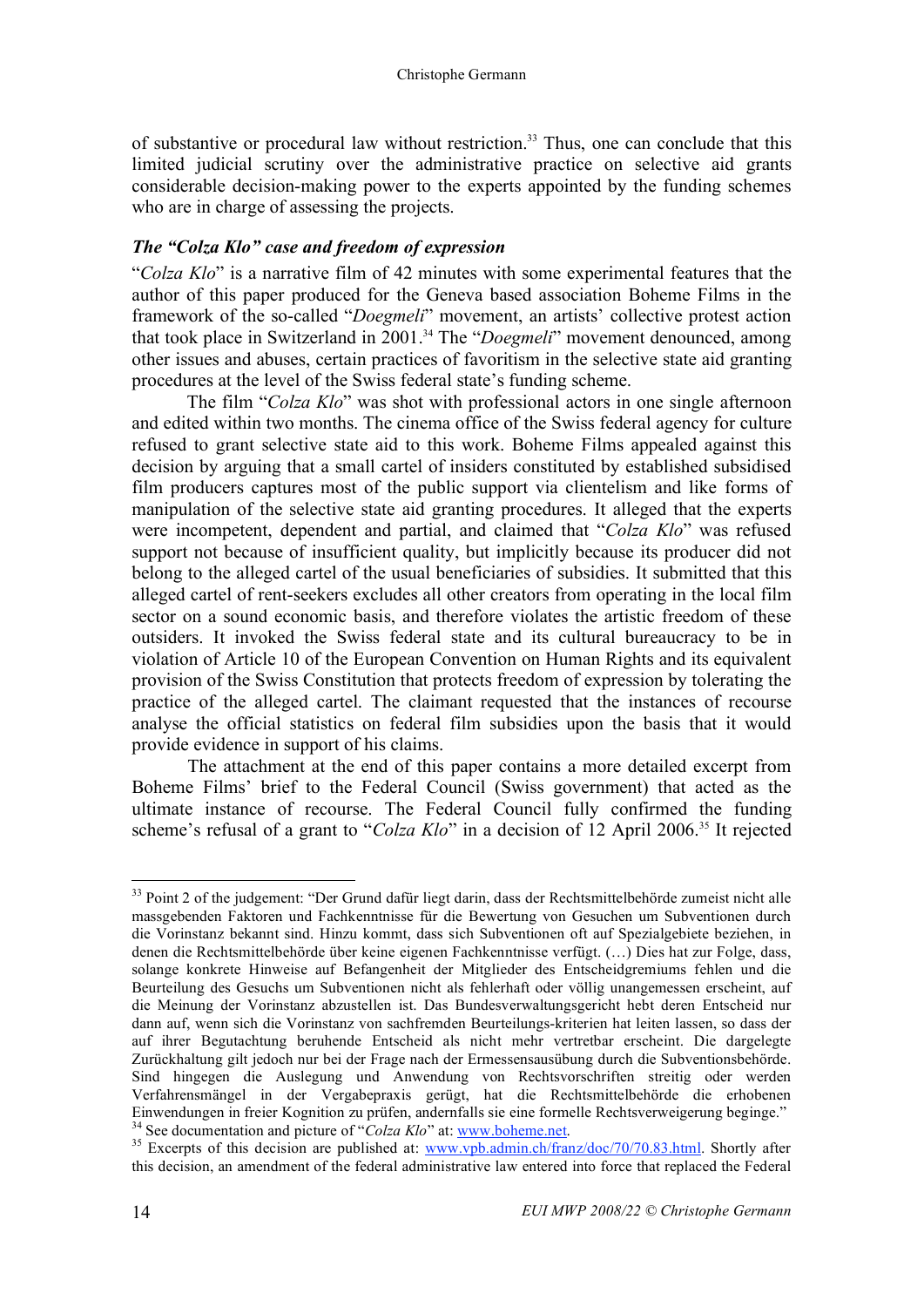all claims which challenged the experts' competence, independence and impartiality without providing a convincing statement of reasons.<sup>36</sup> Furthermore, it did not address the claim regarding the alleged cartel of rent-seekers in a relevant way (Point 4 of the decision) which I consider to be a violation of the right to be heard.<sup>37</sup>

"*Colza Klo*" was shown in several international film festivals and on television. On occasions, it obtained very enthusiastic reactions from the audience.<sup>38</sup> This film eventually generated revenues only from a licence agreement with the Swiss national broadcaster SF DRS, which relied upon copyright law. It demonstrates that intellectual property protection, understood as a complement or as an alternative to subsidies, can contribute to artistic freedom when selective state aid for cultural goods and services is granted without sufficient legal safeguards against the incompetence, dependence and partiality of the "so-called" experts.

Council, which is part of the public administration, by the Federal administrative court to hear *inter alia* cases on state aid.

<sup>&</sup>lt;sup>36</sup> For example, in Point 5 in fine of its decision, the Federal Council alleged that according to the statistics of 2002, there was no evidence that one or more members of the jury were partial because of direct links with one of the awarded films. In reality, during the same round and from the same pot of selective state aid, the film section of the Swiss federal culture agency decided, upon its experts' proposal, to grant a "life-time achievement award" of around  $\epsilon$  20,000 to a sound engineer who happened to have worked on many films produced by the experts' president.

<sup>&</sup>lt;sup>37</sup> For instance, the Federal Council did not take into account the published statistics that the film production company of the jury's president allegedly received for over a decade each year around one tenth of the federal cinema subsidies without making any artistically and/or commercially succesful film during this period of time. This regularity in terms of the amount of state aid that the Swiss federal funding scheme granted to this producer in combination with the steady failure of his films arguably suggests that the experts of the Swiss federal film agency are either incompetent or captured by private

interests on a sustainable level.<br><sup>38</sup> A researcher in cinema studies, Fred Truniger, reviewed the film as follows: "Colza Klo comes as a surprise especially because one would not expect it to be possible to produce a film in Switzerland today without any concessions. There are hardly any films produced in this country that consciously refer to the forms in literature and in cinema elaborated in the 1960s. The fascination for the almost evil situations of constraints reminds us of Buñuel's *El Angel Exterminador*. The actors' reactions to violence that they cannot understand point to current tendencies in cinema. The film shows a formal strength that is astonishing for a fictional work. For example, the concept of the colours: full red, full green, full blue, full yellow – wonderful! (…) Of course, one can question whether a motion picture like *Colza Klo* still fulfils any function in contemporary cinema or whether it retrospectively triggers an interest because it reminds us of a way of thinking and of making films that has been lost." (Translation from: "An Colza Klo erstaunt vor allem, dass in der Schweiz heute ein so konsequent sperriger Film entstanden ist. Es gibt hierzulande ja kaum mehr Filme, die bewusst auf Formen zurückgreifen, die beispielsweise in den Sechzigerjahren des 20. Jahrhunderts in der Literatur und im Film entwickelt wurden. Die Faszination für die fast dämonische Zwangssituation erinnert an Buñuels El angel exterminador. Die quasidokumentarische Reaktion der SchauspielerInnen auf eine nicht fassbare Gewalt wiederum verweist auf aktuelle Tendenzen im Kino. Und dann ist der Film von einer formalen Strenge, die gerade für einen narrativen Film erstaunlich ist. Nehmen wir nur einmal das Farbkonzept: klares Rot, klares Grün, klares Blau, klares Gelb – wunderbar! Man fragt sich, ob der Autor – der namentlich bisher nicht bekannt ist – ein noch junger Filmemacher ist. Oder wie erklärt sich die Faszination für die Zwangssituation in der Kiesgrube und die quasi-dokumentarische Reaktion der SchauspielerInnen auf eine nicht fassbare Gewalt? – Möglicherweise aus einer Mischung von Einflüssen der Filmgeschichte und der aktuellen Diskussion um dokumentarische Formen im Kino. Natürlich kann man sich fragen, ob ein Film wie Colza Klo im und für das zeitgenössische Kino noch eine Funktion erfüllt, oder ob er retrospektiv ein Interesse weckt, weil er ein Denken und eine filmische Haltung wieder in Erinnerung ruft, die verloren gegangen ist.")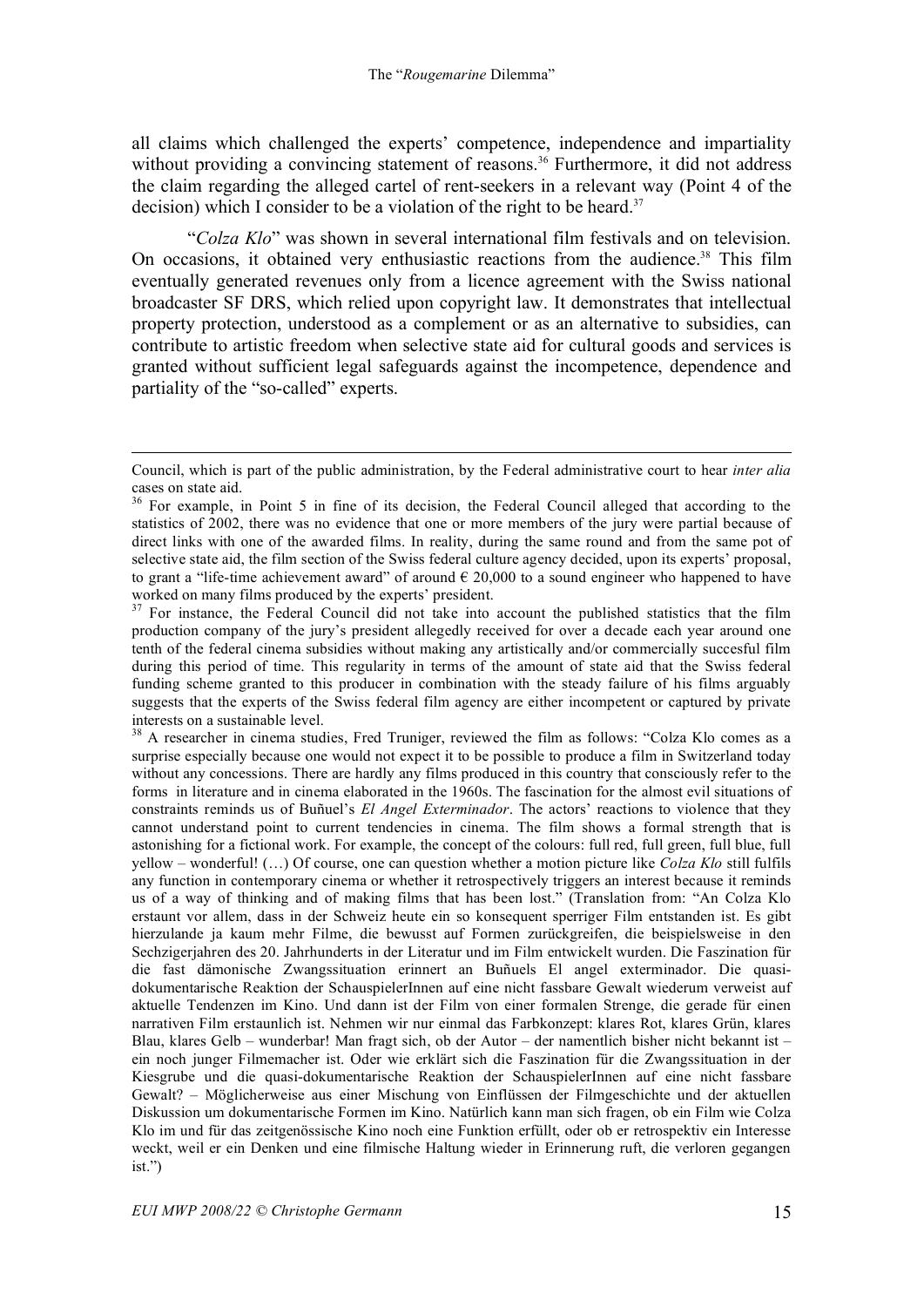Furthermore, this case shows that there is not only a serious issue of distortion of competition and trade induced by subsidies at macro-level between rich and poor countries, but often also at micro-level between individual applicants. Granting state aid necessitates a heavy and costly administrative apparatus that can be very vulnerable to clientelism and other forms of corruption. Where subsidies are granted via selective state aid schemes, there are no effective legal safeguards against private interests that monopolise the support offered and exclude other applicants outside of their cartels from its benefit.<sup>39</sup>

### **Critical analysis**

#### *No judicial scrutiny over state intervention*

In Europe, a very large part of the state aid dedicated to independent film and television production and distribution is granted upon the basis of the assessments of the projects made by experts on the basis of various criteria that essentially refer to considerations of quality, originality, cultural value and other similar concepts. Usually, under this way of providing state aid, one or more experts assess the value of the film and television projects based upon their screenplays and other relevant documentation (production file, the budget, the financial and commercial exploitation plan, the track records of the directors, producers, actors, *etc*.). Although such an assessment is also supposed to rely on more-or-less objective criteria (for example, a feasibility check of the financial plan in relation to the applicant's track record), the evaluation of the quality of a film or television project, in relation, for example, to its artistic or entertainment value, is essentially based upon highly subjective elements which rely on individual taste. For this very reason, the decisions and funding recommendations of the experts are hardly suitable for judicial review, except on purely formal grounds: *De gustibus non est*  disputandum<sup>40</sup> - or, to put it concretely, criteria of quality, originality and cultural value are intrinsically unsuitable for a substantive judicial review.

From the legal perspective, the core issue resides in the fact that, in most jurisdictions, there is be no critical mass of case law that is able to develop and refine definitions of undetermined terms and concepts. I argue that the reason for the small quantity of jurisprudence results from the applicants' reluctance to challenge, via administrative and judicial litigation, decisions on selective aid from funding schemes because they fear sanctions. In practice, one can perceive a law of silence, a kind of "*omertà*" that is imposed on stakeholders when it comes to decisions on selective aid. The "*Rougemarine*", "*Pro Helvetia*" and "*Colza Klo*" cases are remarkable exceptions.

<sup>&</sup>lt;sup>39</sup> In the Swiss practice, a member of the alleged producers' cartel can arguably cash in up to 15% of the film budget even if the film generates no revenues at all from its release, see Christophe Germann, *Diversité culturelle et libre-échange à la lumière du cinema*, op. cit., p. 193. This means that such a producer does not need to care about the commercial exploitation of his or her films in order to survive comfortably if he or she is well-embedded in the cartel. In the "*Colza Klo*" case, the claimant also argued an analogy between selective aid for the film producers' cartel and the "Ticino Asphalt" case in terms of the way of functioning of the alleged trust. This case dealing with a group of asphalt providers that submitted their proposals to the canton of Ticino in the framework of public procurement procedures upon the basis of an agreement assigning suppliers in rotation and fixing prices above national market standards was still pending at the time of the procedure initiated by Boheme Films; see Swiss Competition Commission, Decision of 19 November 2007 concerning "22-0323: Strassenbeläge Tessin". 40 "In matters of taste there is no dispute" or "there's no arguing taste". A similar expression in English is

<sup>&</sup>quot;there's no accounting for taste"; see List of Latin phrases: http://en.wikipedia.org/wiki/E.g.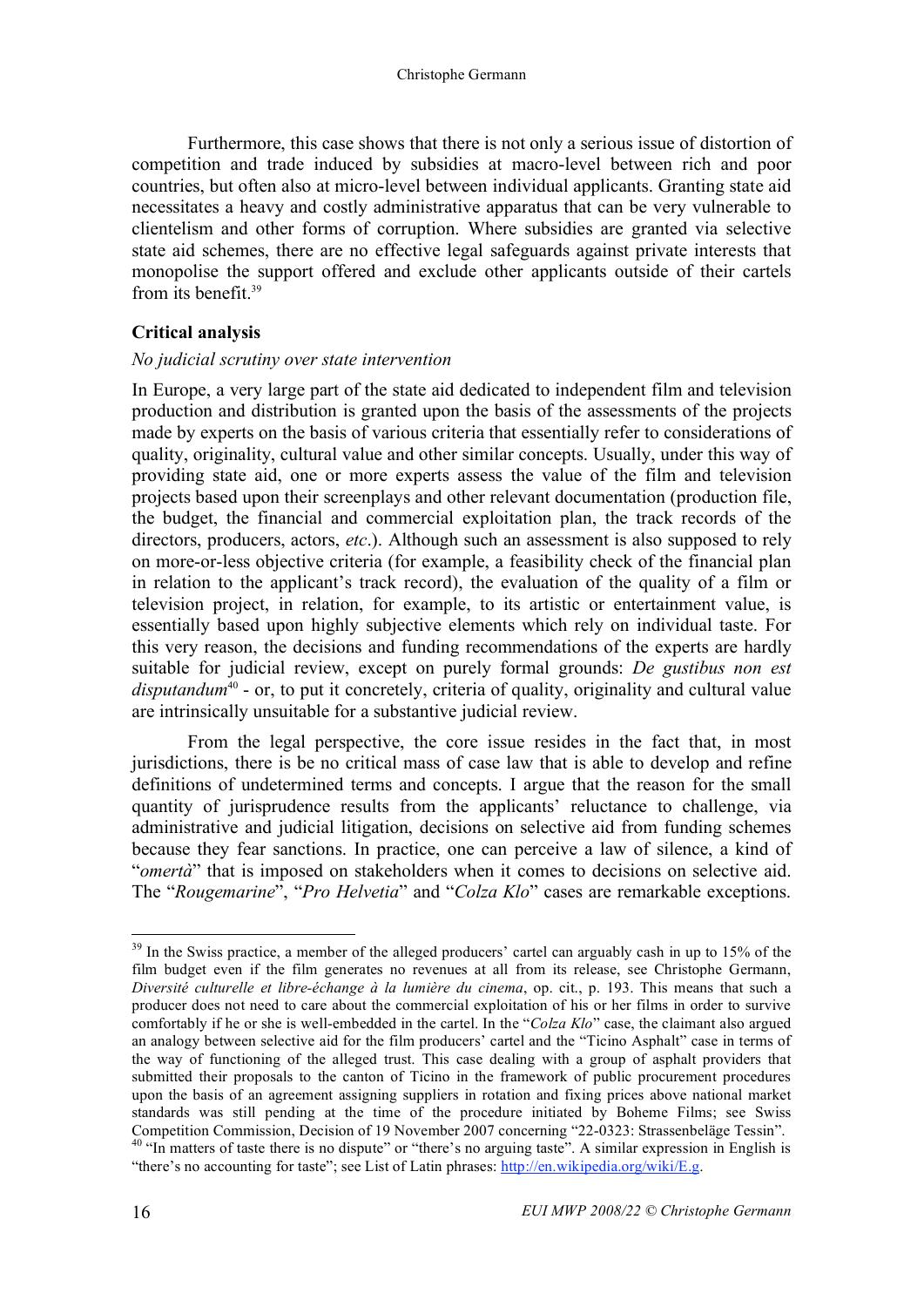The claimants in these cases all had to overcome their real or imagined apprehension that the funding bodies would reject their future applications for subsidies based upon the implicit reason that they had dared to challenge the quality of these funding bodies' decision-making processes in the past.<sup>41</sup> One must highlight that this situation is exceptional in liberal democracies that rely on the rule of law.

The *Rougemarine* case illustrates, in an emblematic way, several issues of selective state aid granting mechanisms that concern not only the film sector, but also cultural industries in general, including the book and music sectors.<sup>42</sup> I shall name this problem the "*Rougemarine* Dilemma".

Since the market-place does not work properly due to dominant market positions, which, arguably, practice cultural discrimination, local content providers need the help of the state to ensure their economic viability.<sup>43</sup> Applicants for selective state aid face a dilemma between the necessity to ask the state to finance their projects, and the need to trust that the state will act in good faith and in compliance with general principles of law when granting or refusing support on the one hand, and doubts about the state appointed experts' competence, independence and impartiality to opine on the quality of their projects on the other. The core issue lies in the absence of satisfactory legal protection for the applicant against abuses by the state and its experts since subjective statements of reasons, which form the essence of a decision on selective aid, are, on the whole, excluded from judicial control.44 The *Rougemarine* Dilemma arises whenever a party alleges that implicit conditions or reasons have been applied by funding schemes in order to refuse to support a film project for which the stated grounds of such a refusal are insufficient quality or originality or similarily vague concepts such as "artistic merits" or "cultural value", *etc*. Generally, rejected applicants will find no evidence of unstated reasons. Their dilemma in this case is either to continue trusting the state, and to submit new applications in the future, or to stop wasting their time and resources, and get out of the 'unfair' game, be it imaginary or real. In the latter case, those who disappear will be lost also for cultural diversity – buried in the tomb of the Unknown Artist fallen under the state's unstated taste and its experts' expertise…45

State intervention necessitates a presumption of good faith. Accordingly, one should presume that both funding schemes and their experts act in good faith when assessing the quality of the projects submitted, and do not refuse selective aid upon the basis of hidden "implicit" conditions or reasons. As a consequence of this presumption,

<sup>&</sup>lt;sup>41</sup> Since, in patent disputes, the litigators are usually all private parties as opposed to litigation on subsidies where private claimants face the state, the patent disputes generate in most jurisdictions a critical mass of case law that provide a clearer understanding of undetermined concepts such as "novelty", "inventive step" and "state of the art"; see footnote 32 above.

<sup>&</sup>lt;sup>42</sup> For a definition of "cultural industries", *i.e.*, industrial sectors producing cultural goods and services, see The Economy of Culture in Europe, Study prepared for the European Commission (Directorate-General for Education and Culture), October 2006.

<sup>&</sup>lt;sup>43</sup> On the concept of "cultural discrimination", and on new legal approaches to address it upon the basis of the "cultural treatment" and "most favoured culture" principles in international trade and culture law, see Christophe Germann, *Diversité culturelle et libre-échange à la lumière du cinema, op. cit.*, pp. 387.  $^{44}$  In practice, this means not only that one cannot challenge bad decisions, but also that the quality of the

experts themselves remains beyond scrutiny.

 $45$  I believe that an artist like Rainer Werner Fassbinder, who made 40 films before he died at the age of 38, would have ended in this tomb today if he had not had the good fortune to be born earlier. As a matter of fact, the inflation of selective state aid schemes started in Europe once Fassbinder was, in fact, no longer dependent on experts' opinions.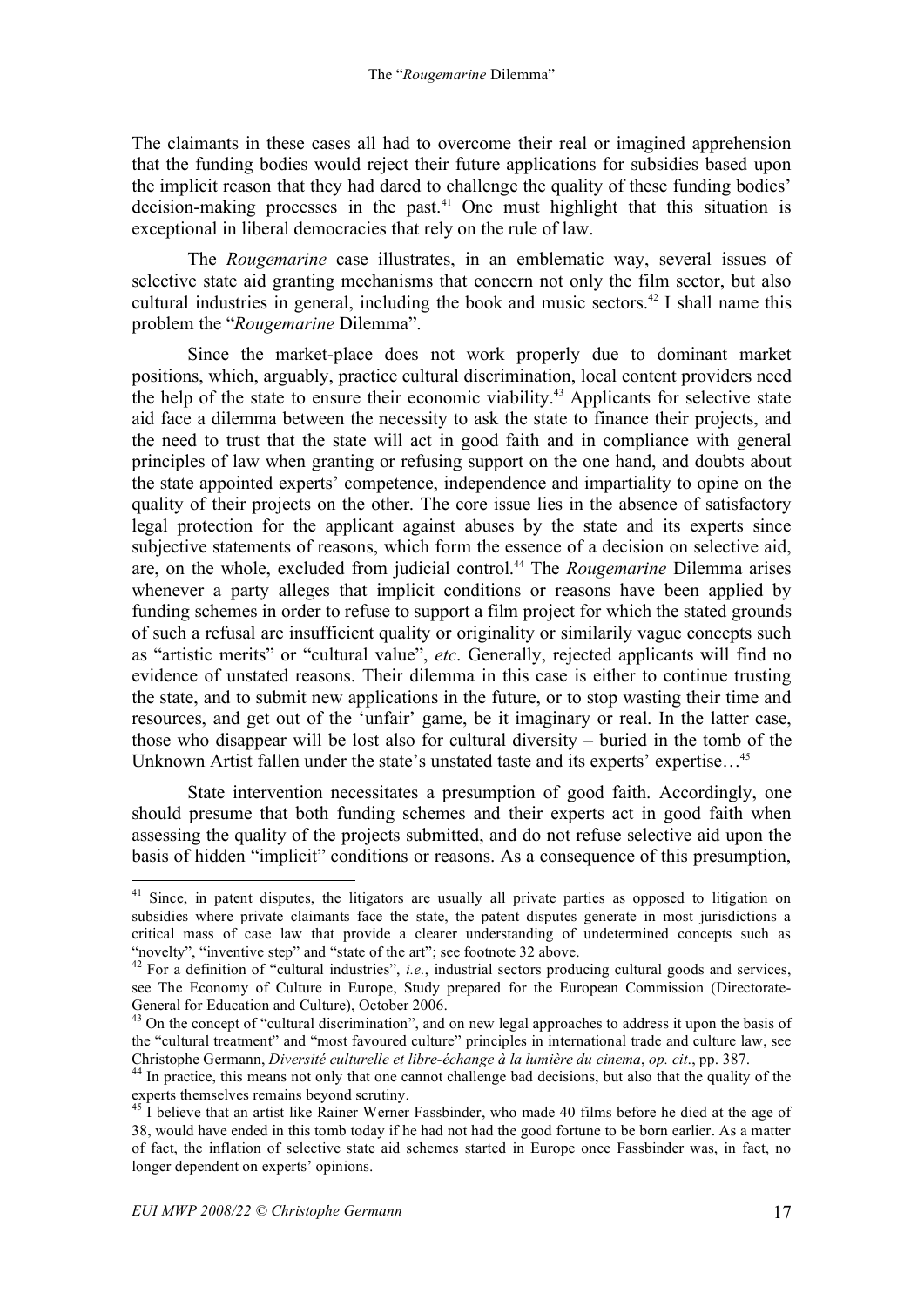the burden of proof lies with the party that argues that a project was denied selective aid for such an implicit condition or reasons. Nevertheless, one should treat this presumption with due scepticism as I shall outline in the following, for it is precisely this scepticism which is at the heart of the *Rougemarine* Dilemma.

### *Unclear objectives of selective state aid*

Weber and Zulauf analysed the selective aid related objectives and concepts underlying the Swiss film promotion from 2003 to 2005 as set forth in an ordinance to the Swiss cinema law of 2002. They found a dozen "wishful expectations" ("*Wunschvorstellungen*"). They assessed that the stated aims of film promotion are mere "shall endeavour" obligations. Furthermore, due to the high number of goals, they submitted that one cannot exclude contradictions or, at least, tensions between the various purposes. They concluded that these provisions are excessively open and vague for legal purposes.<sup>46</sup> One must add to these comments that the interpretation of unclear legal objectives is even more complex and open if the state uses them in relation to goals of industrial and trade policies, goals upon which cultural goals are usually contingent in the film and television sector.

In a reply to Weber and Zulauf's paper, Zufferey, who used to work as an inhouse lawyer for the Swiss federal cinema funding body, explained that experts based their selection of film projects upon the quality criteria articulated in the relevant film regulations. Experts must examine the conceptional elements of a project such as the quality of the dramatic structure and of the dialogues, as well as the financial aspects (financing plan, staff and facilities to be contracted, *etc*.). She admitted that, in this context, the experts' assessments and interpretations were intrinsically subjective, since any qualitative evaluation presents a subjective character resulting from each individual's emotions, sensitivities, perceptions and judgements. As a consequence, in her opinion, experts seek to "objectivise their subjective considerations" by drafting a report which articulates their positive and negative arguments about the project. Furthermore, they needed to keep in mind the objectives of the applicable regulations when they assess projects.<sup>47</sup>

Zufferey's description and opinion of the legal framework and practice for granting selective aid deserve two comments. First, subjective considerations clearly

 <sup>46</sup> Rolf H. Weber & Rena Zulauf, "Filmförderung und Recht – Schwierige Ausbalancierung von Anforderungen", in: (2003) *Jusletter*, 14 April 2003, points 13–15. 47 Nathalie Zufferey, "Section du cinéma, Encouragement du cinéma en Suisse", in: *Jusletter*, 7 July

<sup>2003,</sup> point 7: "Pour opérer leur sélection, les experts s´appuient d´une part sur les critères mentionnés à l´art. 4 al. 2 OECin. Ces critères ont avant tout une nature qualitative (voir l´art. 8 LCin : « qualité »). Il s´agit d´examiner les aspects conceptionnels d´un projet (par ex. intérêt de la matière, qualité de la dramaturgie et des dialogues), mais également ses aspects financiers (financement prévu, collaborateurs et industries envisagés). Dans ce contexte, les appréciations et les interprétations des experts sont inévitablement empreintes de subjectivité, car il y a au fondement de toute appréciation qualitative une certaine subjectivité résultant des sentiments, de la sensibilité, des perceptions et des évaluations de chacun. Par conséquent, afin de rendre compréhensibles les raisons pour lesquelles un projet est retenu ou rejeté, les experts s´efforcent d´objectiver leur subjectivité, ce qu´il font à travers la rédaction d´un procès-verbal contenant les arguments favorables et défavorables (art. 23 al. 5 OECin). Dans le cadre de leur mandat, les experts doivent d´autre part garder à l´esprit les objectifs arrêtés par les Régimes d´encouragement pour la période considérée et suivre les directives fixées, à tout le moins lorsque ces dernières sont directement applicables (…)"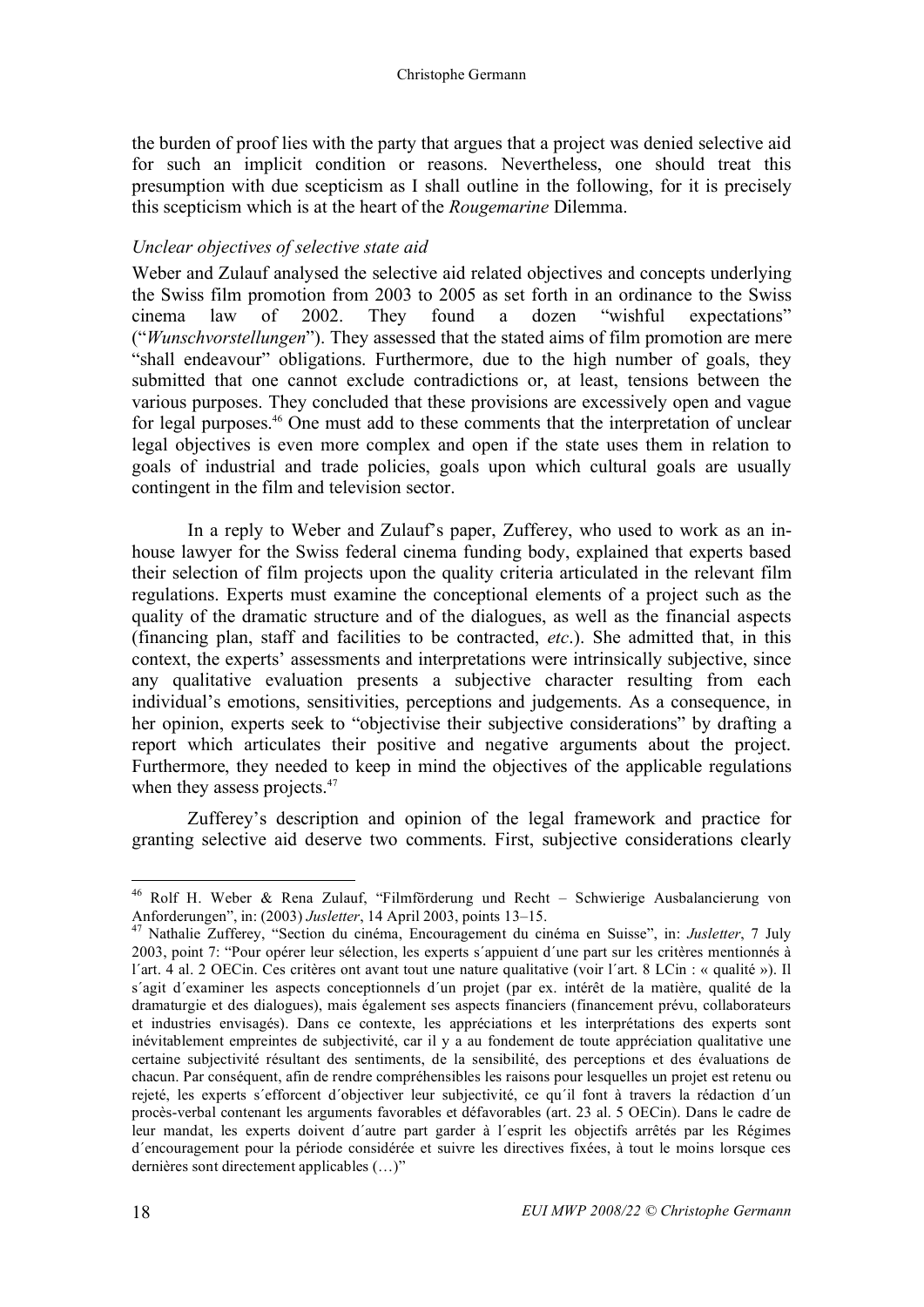cannot become more objective merely by recording their findings in written form. Second, when the objectives set forth in regulations governing public funding schemes are contradictory or vague, they do not contribute to making the experts' opinions more legitimate.

### *Selective state aid, impartiality and accountability*

Selective state aid relies on a peer-review. The experts in charge of selecting film and television projects for public funding are, in practice, often recruited from among local professionals. One may not exclude the possibility that they express a preference towards their priviledged business partners, which makes the selection procedure biased. For example, a screenwriter serving as an expert is likely to favour the producers for whom he or she has worked on other projects, and *vice-versa*. Clearly, such a practice is not likely to inspire any trust towards the system.48

Furthermore, I suggest that experts working for selective funding schemes are generally not chosen from among the most recognised professionals in the film business. Working as an expert is often the only way to survive economically for those who cannot get a better job in the industry – good professionals normally have no time for such kind of activies. Mediocre screenwriters, for example, who are not able to sell their work on the market-place can be real nuisances as experts: they will assess "good" projects as "bad" and *vice-versa*, and will not find any guidance in their choices from the confusing purposes and objectives set forth in the law. They will not be fired if they defend a "bad" project or reject a "good" one. They do not have to bear any consequences from their wrong opinions. They have no personal incentives to make "good" decisions since they will not receive any reward for them. Moreover, they will have no personal disincentive to make "bad" decisions because nobody can hold them liable for the decisions that they take. As a matter of fact, nobody can question the quality of their decisions.<sup>49</sup> In this sense, selective state aid granting mechanisms are a rather sophisticated way of wasting public money.

### *Selective state aid, transparency and predictability*

Producers who apply for state aid face the unpredictable and arbitrary nature of selective aid granting mechanisms that leave considerable discretion to the taste of the selecting experts. These experts have significant decision-making power without any of the corresponding creative and entrepreneurial accountability that belongs to the recipients of the aid. Thus, from the perspective of the producers who are concerned to sustain their economic viability, there is a legitimate interest in achieving as much control as possible over what is essentially an arbitrary and unpredictable aid-granting mechanism. Under these circumstances, one cannot exclude the possibility that the producers will tend to channel subsidies towards their own projects by - more or less overtly - influencing the procedures for granting selective aid. This type of interference usually takes the shape of informal arrangements aimed at sharing the cake among the established players and at excluding third parties from the game.<sup>50</sup>

<sup>&</sup>lt;sup>48</sup> See, also, footnote 36 above.<br><sup>49</sup> In comparison, Hollywood's decision-makers are generally driven by the "hire and fire" dynamic that put their personal performance under the private investors' scrutiny.<br><sup>50</sup> The novelist Jacques Brenner discloses in his diary the way in which some established Parisian

publishers used to manipulate the awarding procedures for the main prizes for literature that are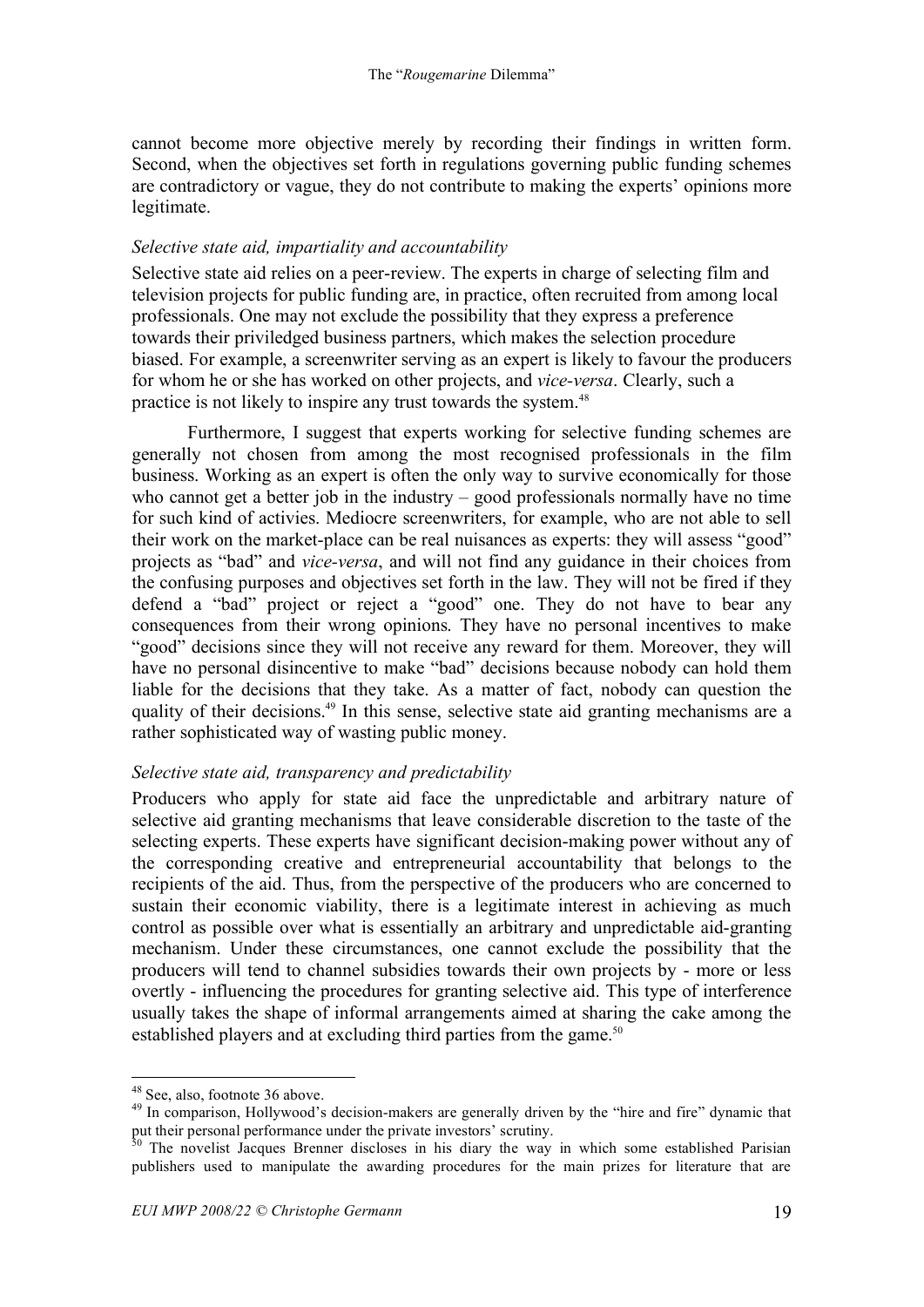#### Christophe Germann

The legal uncertainty which results from the possible implicit conditions or reasons underlying decisions on the granting of selective state aid can have far-reaching implications for the sectors concerned at both cultural and economic levels, as well as for society at large. Arguably, this partially explains why the European film and television industry is, in many respects, less competitive that its American and Indian counterparts in terms of market shares.<sup>51</sup> European producers who apply for state aid face the unpredictability of arbitrary choices made by experts who cannot be held accountable for their decisions. In particular, this situation renders financing from private sources often very problematical, especially in relation to banks. Furthermore, one cannot exclude that experts may be captured by private interests, for example, established producers who join forces within cartels to distribute the state's financial support among themselves, and, as a consequence, exclude the possibly more deserving outsiders from the cultural funds as alleged in the "*Colza Klo*" case.<sup>52</sup> The state has generally no effective means and insufficient motivation to ensure that these experts are, for example, independent from particular interests that conflict with the overall cultural policy goals. Often, the state prefers to wash its hands, rather than infuriate the heavyweights within the cinema lobby in its jurisdiction.

#### *Selective state aid, dependency and censorship*

When stakeholders lobby in the political arena for the maintenance and the increase of public support for the film and television sector, they usually argue that such state aid is not only beneficial for cultural matters, but that it also has a positive impact on the local economy in general, in order to gain broader political support for their interests. As a matter of fact, from the perspective of the public sector, in most countries, there is generally no other way to generate direct economic value from granting subsidies than via some forms of "territorialisation", *i.e.*, the obligation imposed by funding schemes to producers as the recipients of state aid to spend part of it locally.<sup>53</sup> This situation arguably results from the fact that most of the subsidised cultural goods and services (films, books and music) today will not reach any significant audience because they are being driven out of competition by the heavily-advertised content of the marketdominating majors. Since state aid may have a very limited effect on the promotion of cultural identities and cultural diversity among local consumers, it makes sense that funding schemes should try to ensure at least some public money for local creators and producers. Especially in countries with small market shares of local content, the most effective way to recoup state intervention consists of restricting the tax-payers' money

distributed each autumn in France; see Jacques Brenner, *Journal*, Tomes I et V, Paris 2006; and the article by Josyane Savigneau, "La vérité des prix", in: *Le Monde*, 3 November 2006, p. 10. One should critically recall the description of these practices in the context of selective aid granting mechanisms and the presumption that funding schemes and their experts always act in good faith. Whereas the French literary awards essentially constitute privately-funded marketing value, selective state aid is financed by tax payers.

<sup>&</sup>lt;sup>51</sup> Compare European Audiovisual Observatory (ed.), Focus 2006 - World Film Market Trends, pp. 36ff.<br>and 48ff., at: <u>www.obs.coe.int/online\_publication/reports/focus2006.pdf.en</u>.

<sup>&</sup>lt;sup>52</sup> See footnote 39 above.<br><sup>53</sup> On the question of territorialisation requirements, see Cambridge Econometrics/Ramboll Management/DGA David Graham & Associates/Germann Avocats, Study on the economic and cultural impact, notably on co-productions, of territorialisation clauses of state aid schemes for films and audiovisual productions, a report for the Directorate-General Information Society and Media of the European Commission, Brussels 2008, at: www.eufilmstudy.eu.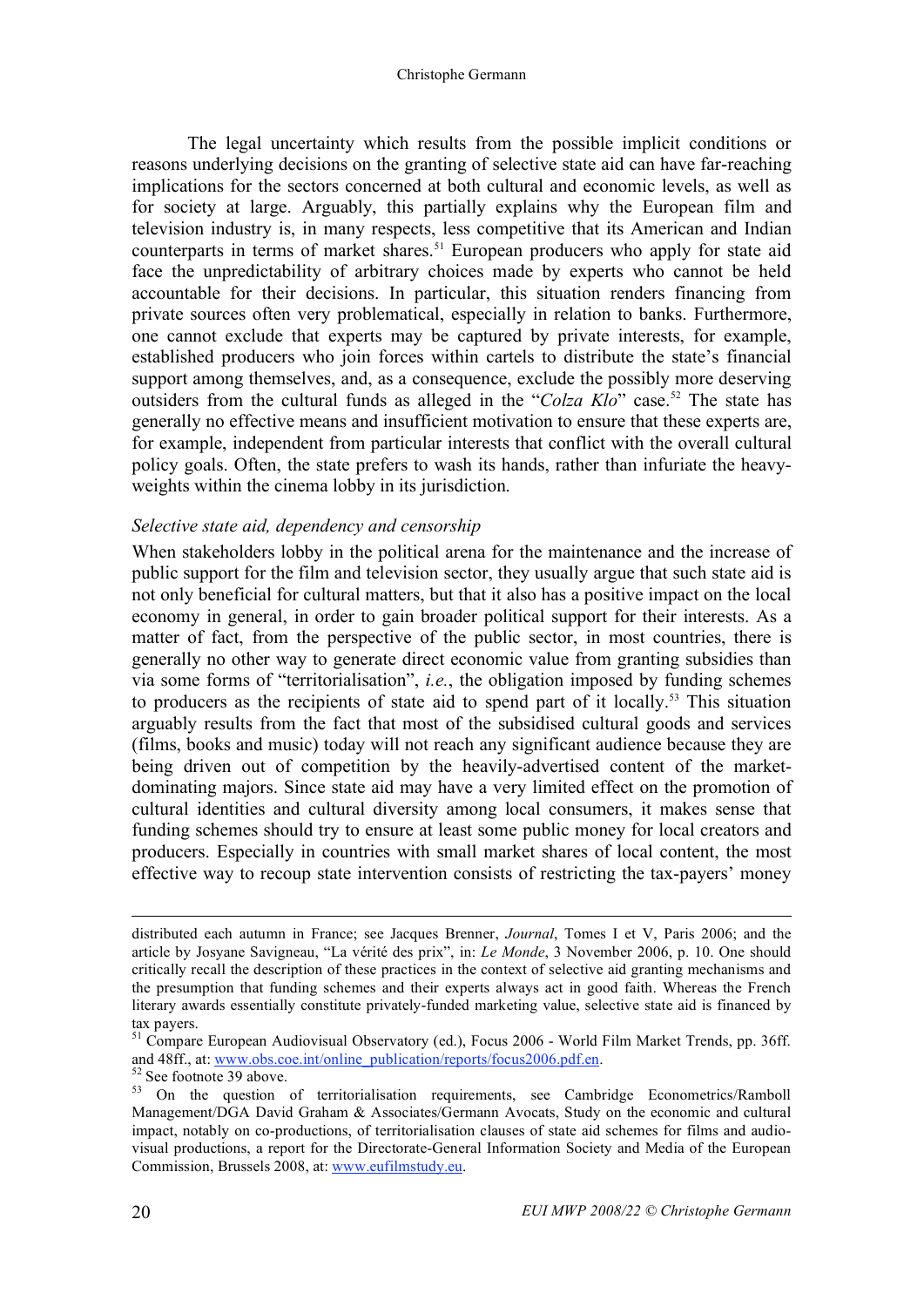to being disbursed abroad as much as possible. This behaviour arguably qualifies as industrial policies disguised as cultural ones. Thus, one cannot fully exclude that selective state aid granting procedures contribute to the implementation of such territorialisation requirements, especially in the absence of the relevant case law. Since creators and producers have, in most jurisdictions, no alternative to public financing, public funding schemes are able to impose their own conditions. This situation also increases the dependency of the recipients of subsidies *vis-à-vis* the state. Besides implicit local-spending obligations, the state can also request, through implicit selective aid criteria, that the subsidised content does not deliver a negative picture of the public authorities and their actions. According to this hypothesis, the state generally subsidises projects that benefit the local economy and are not critical towards the ruling politicians and their politics. In the worst case scenario, the selective decision-making procedures constitute a way of practising censorship without formally involving the state, since they rely on the opinions and recommendations of experts who, as individuals acting in their personal capacity, are legally independent from the public authorities. I suspect that most selective state aid funding scheme would have refused to fund a critical and polemical film such as "*Fahrenheit 9/11*" by Michael Moore. The problem that is common and intrinsic to all selective state aid systems is that nobody can verify this hypothesis.<sup>54</sup> One can only blindly trust the state that it does not abuse the selective aid system for censorship purposes, but is that enough? As a matter of fact, there are no legal safeguards against state control over selectively subsidised content in order to guarantee freedom of expression and opinion.

When film producers cannot rely on predictable rules, they may tend to proactively avoid submitting unconventional or critical projects in order not to infringe imagined or real "silent" expectations from funding schemes, *i.e.*, so-called "implicit", "*de facto*" or "implied" conditions. This behaviour may result from groundless speculation on the practice of the funding schemes, and can rationally only be explained by the desire to "stay on the safe side". In particular, when producers have to apply to different funding schemes in order to finance their project, they will usually try to sell content that presumably appeals to the current mainstream and meets the lowest common standards. This reality damages freedom of speech, wastes state resources, destroys creativity, originality and entrepreneurial spirit among talented stake-holders, and tends to favour those who are mediocre, conformists, opportunists and rent-seekers at the expenses of the tax-payers and the public at large. In this system, as a creator, one must either be a rich heir or look for another job in order to survive according to one's convictions.

I conclude that the most efficient way to control the content generated by local cultural industries is public assistance via selective state aid combined with the state's passivity towards anti-competitive practices of market-dominating players. From this perpective, intellectual property protection plays a double game: On the one hand, it shields local creators from the risk of state censorship induced by dependence upon subsidies. On the other, it drives these same creators out of competition by granting

<sup>&</sup>lt;sup>54</sup> An industry of consultants and advisors that is often itself subsidized appeared in the last decades to train creators and producers on the right way to "draft", "format" and "structure" their content and submissions. For example, US screenplay gurus teach European film makers "story telling", "dramaturgy" or "script doctoring" for all genres of film. Under cover of mere formal guidance, this "narrative technology transfer" arguably conditions contents towards cultural uniformisation.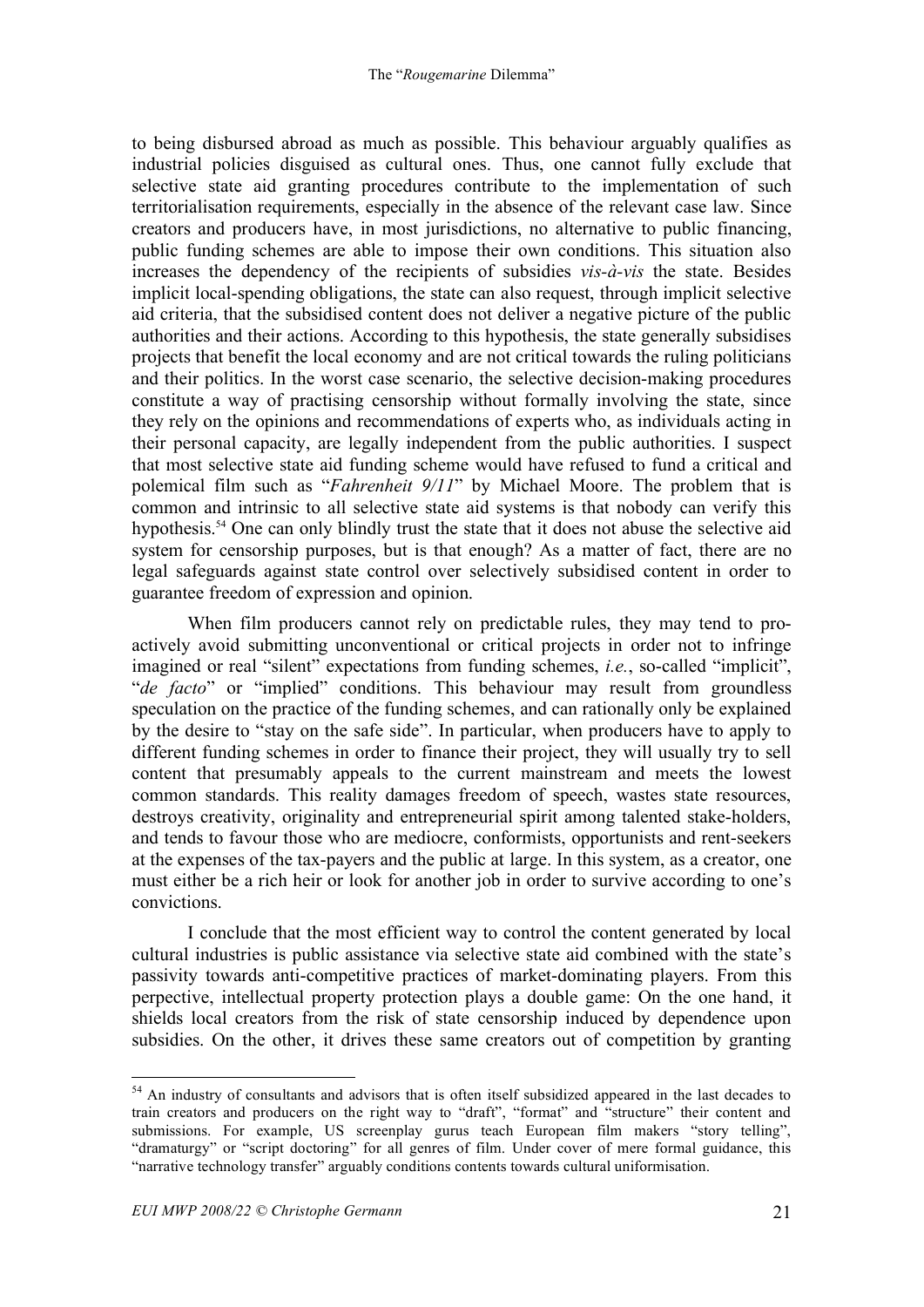excessive copyright and similar forms of protection to marketing investments for the content distributed by market-dominating players.<sup>55</sup>

Ultimately, this situation can be highly detrimental to essential values such as freedom of opinion and expression. The Commission articulated these values in its statement of 1999 which highlighted the particular meaning of the audiovisual sector as follows:

"The audiovisual media play a central role in the functioning of modern democratic societies. Without the free flow of information, such societies cannot function. Moreover, the audiovisual media play a fundamental role in the development and transmission of social values. This is not simply because they influence to a large degree which facts about and which images of the world we encounter, but also because they provide concepts and categories political, social, ethnic, geographical, psychological and so on - which we use to render these facts and images intelligible. They therefore help to determine not only what we see of the world but also how we see it.

The audiovisual industry is therefore not an industry like any other and does not simply produce goods to be sold on the market like other goods. It is in fact a cultural industry *par excellence*. It has a major influence on what citizens know, believe and feel and plays a crucial role in the transmission, development and even construction of cultural identities. This is true above all with regard to children<sup>"56</sup>

### *Proposed solutions*

In this context, one must recall that state intervention in the audiovisual sector via subsidies and quotas arguably has - among its primary objectives - the promotion of cultural identities, and, resulting from there, cultural diversity.

The main alternative to selective state aid schemes are "automatic" ones. One can argue against automatic state aid in that it favours established producers to the disadvantage of new entrants, since the box-office results of already existing films trigger the subsidies. Automatic aid, arguably, also tends to promote more conservative works that often essentially imitate mainstream content imposed by market-dominating players rather than favouring "cultural originality" which departs from the dominant and repetitive patterns. This is the case when producers believe that imitating commercially successful films is more likely to perform well at the box office and, accordingly, obtain more automatic support. Selective aid-granting mechanisms, on the other hand, can favour artistically more innovative and ambitious works when the experts' decisions rely upon these criteria. In France, for example, the main funding body, CNC, grants a relatively small part of the state aid on a selective basis, mainly for the films of newcomers and so-called "difficult films", *i.e.*, artistically more challenging and

 <sup>55</sup> See Christophe Germann, *Diversité culturelle et libre-échange à la lumière du cinéma – Réflexions critiques sur le droit naissant de la diversité culturelle sous les angles du droit du commerce* 

<sup>&</sup>lt;sup>56</sup> Communication of 14 December 1999 from the Commission to the Council, the European Parliament, the Economic and Social Committee and the Committee of the Regions: Principles and guidelines for the Community's audiovisual policy in the digital age [COM (1999) 657 final - not published in the Official Journal], p. 7-8 (see: http://eur-lex.europa.eu/LexUriServ/site/en/com/1999/com1999\_0657en01.pdf).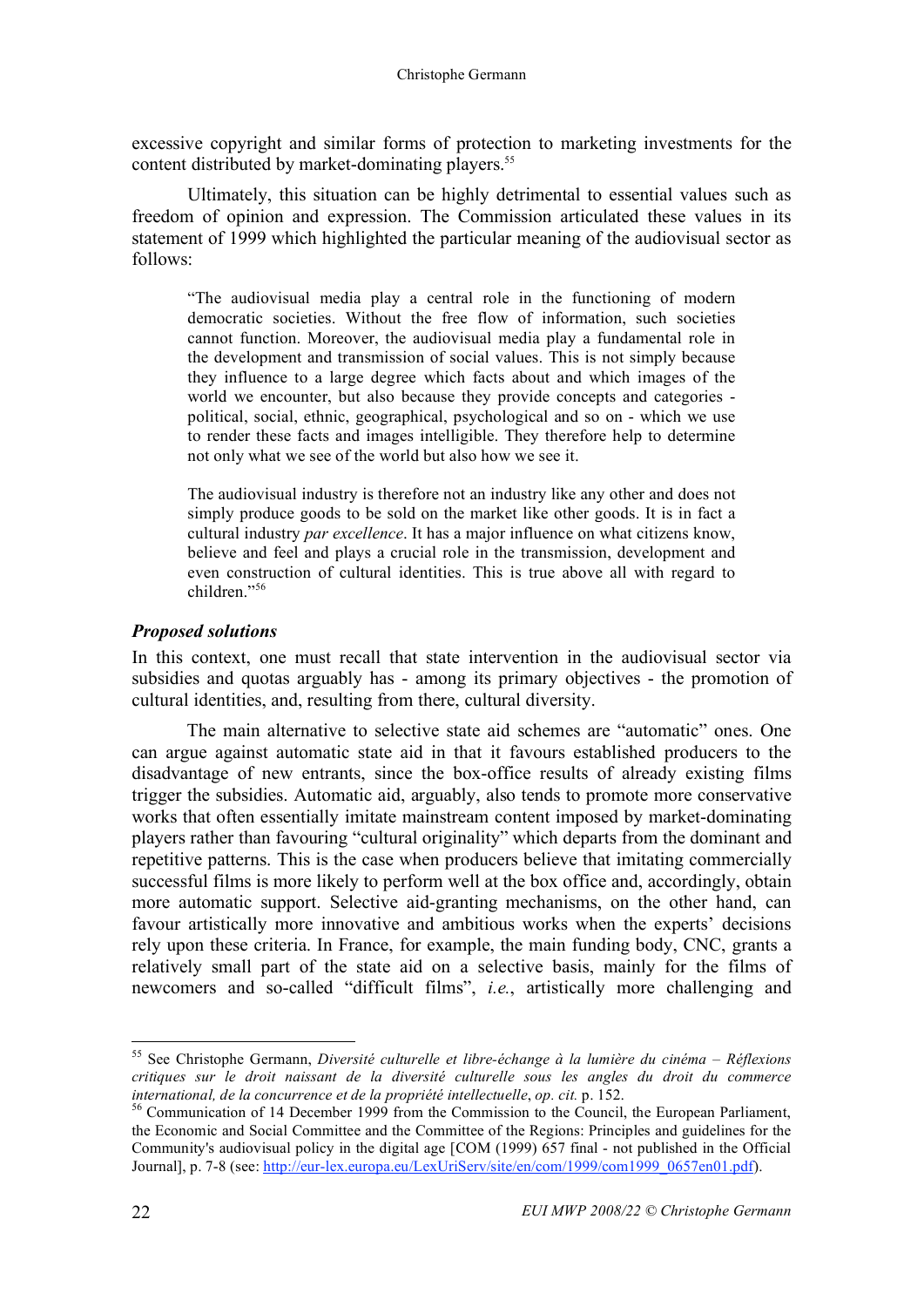pioneering works, while it awards a major part of the subsdies via automatic mechanisms combined with a nationality check ("procédure d'agrément").<sup>57</sup>

Automatic schemes and tax incentive schemes are can fail to achieve the cultural purposes and goals underlying state intervention in the film and television sectors, *i.e.*, primarily, the protection and promotion of cultural identities and cultural diversity. Such blind public-financing of the creation, production and distribution of cultural goods and services may only serve the interests of commercial private players. It can result in mere "cultural mimetism" of the largely homogeneous content that the Hollywood majors dictate to the audience via their marketing hammer. Clearly, it is not the task of cultural policies to encourage this type of activities.

As a response, one could elaborate a kind of test to assess the contribution of projects to the promotion of cultural identities and diversity. In comparison to the evaluation of projects based upon the quality and originality criteria, such an assessment would be more objective and more likely to generate case law. Similar legal approaches have been tested in various fields of law such as intellectual property, competition and international trade. For example, in order to claim copyright protection, a right-holder must prove that the alleged infringer imitated his or her work. In such a case, the court compares the original work with the alleged imitation. A comparable procedure applies for litigation relating to trademarks in which the court must decide whether two words or logos are similar in a way that can trigger confusion as to the origin of the products or services at stake.<sup>58</sup> In order to obtain patent protection, the registration office checks whether the application meets the conditions of novelty and takes an/makes an inventive step by making reference to the state of the art.

I submit that these legal approaches could inspire a test on the contribution to cultural identities and cultural diversity that would avoid all the negative features of the selective state aid criteria and procedures discussed in this paper. In a nutshell, a project is either identical or confusingly similar to the mainstream content imposed by the market-dominating players, or it contributes to the promotion of cultural identities and cultural diversity. In both cases, the project can be "good" or "bad", "original" or not. These criteria, however, would remain irrelevant in the proposed test. I advocate that state intervention in the field of cultural industries should not control "quality", "originality" and similar values, since it is technically impossible to implement satisfactory legal safeguards against abuses of state power that take the form of hidden censorship and favoritism. Concretely, a funding scheme can refuse to grant automatic state aid or tax benefits to a project which constitutes mere imitation ("mimetism") of the mainstream films imposed by marketing. In all other cases, the applicant is entitled to support without further state control, with the exception of content that is not consistent with human rights and human dignity. In contrast to the "*Pro Helvetia*" case law discussed above, this test, that can be compared to the French "*procedure d'agrément*", would apply exclusively in the context of automatic aid. This means that

<sup>&</sup>lt;sup>57</sup> See figures in Table 3.9 and the Synthesis Sheet for France, digital attachment to Part A of the Study on the economic and cultural impact, notably on co-productions, of territorialisation clauses of state aid schemes for films and audio-visual productions, a report for the Directorate-General Information Society and Media of the European Commission (www.eufilmstudy.eu and www.germann-avocats.com). In fact, this nationality check comes close to an assessment of the cultural origin of the projects. 58 During the registration phase, the trademark office rejects *ex officio* application of signs for the same

categories of products or services that are identical to earlier registered trademarks.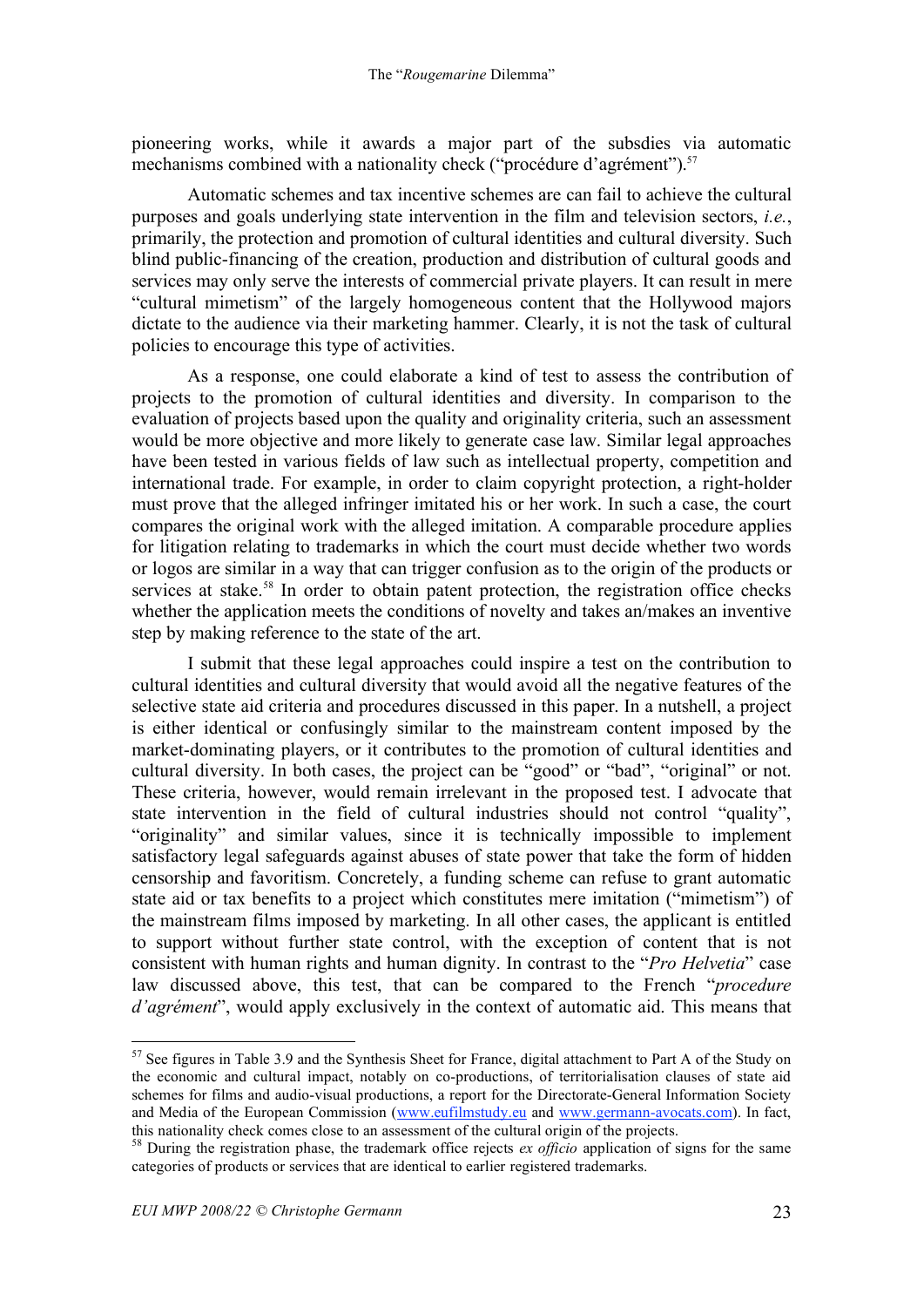an applicant will already have a right to subsidies when the funding body checks its contribution to the promotion of cultural identities and cultural diversity. If a given project constitute mere imitation, the producer keeps the right to state aid for other projects that fulfill the cultural diversity criterion. In this sense, it serves only and specifically as a legal safeguard against the use of state aid that is not consistent with the cultural policies in question.

#### *Conclusions: separation between the state and the culture*

Selective aid criteria usually refer to undetermined concepts such as quality, originality and cultural value of film projects. For this reason, they leave a broad margin of interpretation and, accordingly, much discretion to both the funding schemes and the experts in charge of evaluating such projects. As a consequence, they are hardly suitable for judicial scrutiny, a fact that can partially explain the lack of reported practice.

Implicit reasons that remain outside the domain of legal scrutiny may provide a claim-proof hideout for abuses, which include censorship and corruption. Selective aid mechanisms may function as a disincentive to creation and innovation when abuse harms talented artists and entrepreneurs by hindering them from obtaining such aid in a situation where no sufficient private sources of financing are available because the state neglects to keep such alternative sources open through an appropriate implementation of competition law.

I conclude that selective aid-granting procedures provide excessive decisionmaking power to funding schemes without any serious legal safeguards. For this reason, and because state aid inherently distorts competition and trade, the allocation of public support ought not to be conditioned, under the misleading cover of apparently impartial considerations of quality, by particular interests or private purposes that are not founded on legitimate grounds of cultural policy, *i.e.*, the general interest of the creators and their audience in artistic freedom and, more broadly, freedom of opinion and expression. In summary, I recommend the reduction of the selective state aid schemes to a minimum, and that automatic state aid schemes be used, instead. However, this approach would require elaborating legal safeguards in order to insure that the subsidies fullfill cultural diversity policies. For this purpose, I suggest that the contribution of the project to promoting cultural identity and diversity be taken as a main reference ("cultural identity and diversity criterion") to allocate state aid.<sup>59</sup>

In summary, I advocate elaboration and implementation - in *both* international law *as well as* at the level of national constitutions – of the principle of a clear separation between culture and the state that is not merely formal, but also substantive, by analogy to the principle of the separation between the church and the state. The "*principe de laïcité*" constitutes an essential building-block of modern liberal democracies based upon the rule of law. Since religion and culture have - to some extent

<sup>&</sup>lt;sup>59</sup> For smaller jurisdiction, automatic state aid would require a regrouping of the resources, for example, via supra-national funding schemes. In *Diversité culturelle et libre-échange à la lumière du cinéma*, *op. cit*., Chapter III, I further proposed to make better use of competition law by taking into due consideration the economic specificities of cultural industries, *i.e.*, by defining "competitive relationships" upon the basis of marketing investments, to concentrate intellectual property rights funded by state aid within management structures that are commited to act in compliance with public policies aimed at promoting cultural diversity.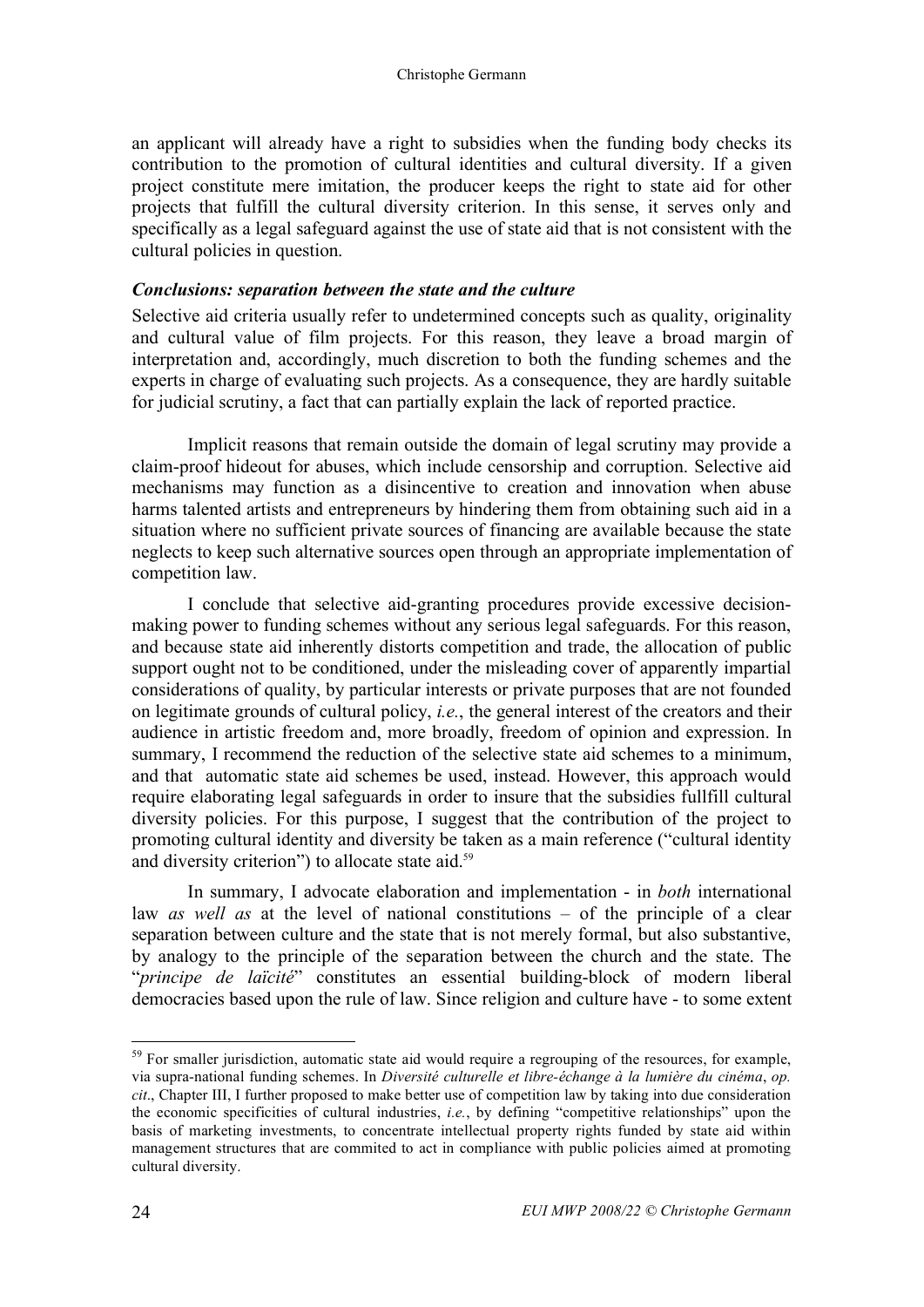- comparable symbolic meanings for society, the interaction between the state and the culture should be legally structured in a way that preserves reciprocal autonomy. While the "*principe de laïcité*" preserves the state from the church, its application by analogy to the cultural domain would preserve culture from the state.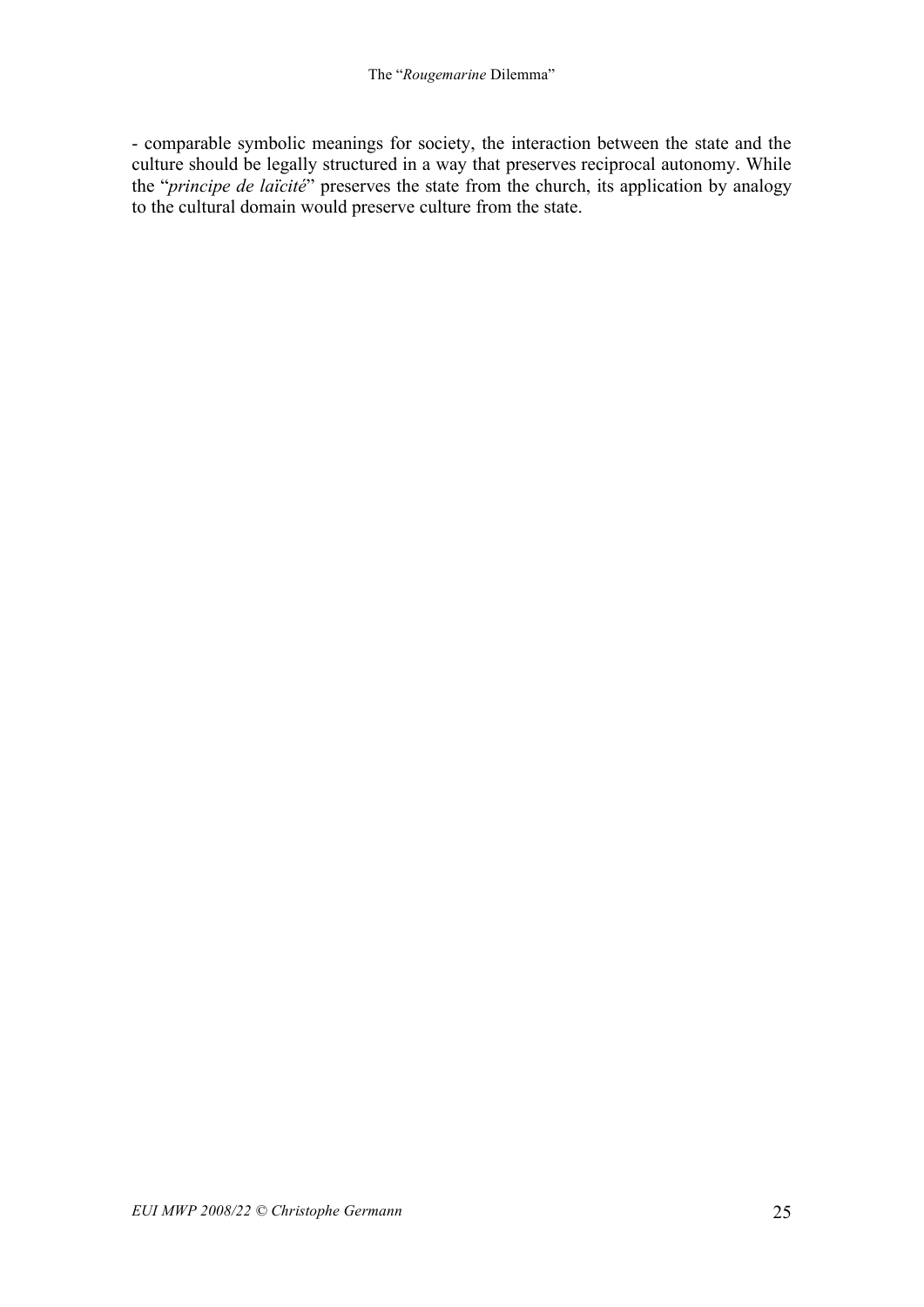Christophe Germann

*Attachment: Excerpts from the brief for "Colza Klo"*

Departement fédéral de l'Intérieur Channel de Genève, le 14 novembre 2003

## **RECOURS**

pour

**boheme.net films production**, association de droit suisse, (…) Genève, représentée par Christophe Germann (…)

(ci-après "Boheme Films")

contre

**Office fédéral de la culture, section du cinéma,** (…) Berne, représenté par M. Marc Wehrlin, Chef de la section du cinéma

(ci-après "Section du cinéma")

concernant

la décision de la Section du cinéma du 20 octobre 2003 refusant la demande pour la prime à la qualité et la prime d'étude du 11 décembre 2002 pour le long métrage de fiction COLZA KLO de Chris Dejusis produit par Boheme Films et violant ainsi l'article 10 de la Convention Européenne des Droits de l'Homme (CEDH), les articles 2, 16, 21 et 71 de la Constitution fédérale et la Loi fédérale sur le cinéma (…).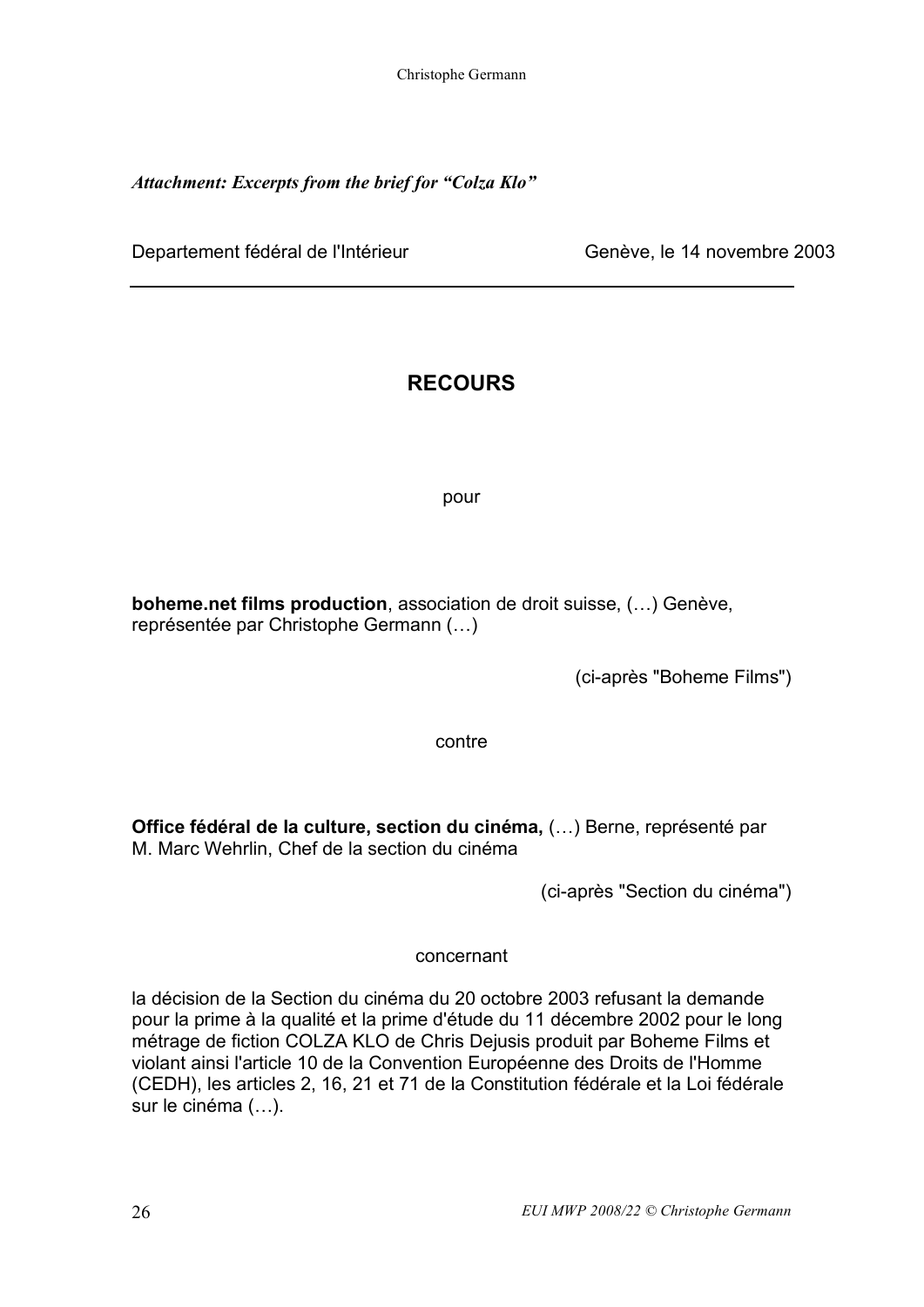### **I. EN FAIT**

Boheme Films conteste par avance tous les allégués de la Section du cinéma qui ne seraient pas strictement conformes aux siens ou expressément admis par elle, et expose au surplus ce qui suit :

### A. OBJET DU RECOURS

1. Boheme Films dépose le 11 décembre 2002 une demande pour une prime d'étude ou à la qualité concernant le long-métrage COLZA KLO de Chris Dejusis. Par courrier du 16 septembre 2003, la Section du cinéma informe Boheme Films que le Jury des primes recommande par 6 vois contre 0 de rejeter cette demande. En outre, la Section du cinéma informe Boheme Films de la possibilité de demander la notification d'une décision motivée pouvant faire l'objet d'un recours.

(Pièce 1)

2. Par fax du 28 septembre 2003, Boheme Films exige une décision motivée de la part de la Section du cinéma. Celle-ci notifie une décision par lettre signature du 20 octobre 2003. Cette décision fait l'objet du présent recours.

(Pièces 2 et 3)

3. Le jury des primes motive sa décision négative comme suit :

"La facture de ce film, tant sur le plan de la maîtrise technique que narrative, ne parvient pas à atteindre un niveau qualitatif suffisant pour justifier l'attribution d'une prime."

- Direction des acteurs insuffisante
- Montage, découpage et traitement des images ne sont pas satisfaisants
- Son mauvais
- Le projet donne l'impression d'être une expérience faite pour les auteurs mais pas destiné à un public."

<sup>&</sup>quot;- Scénario confus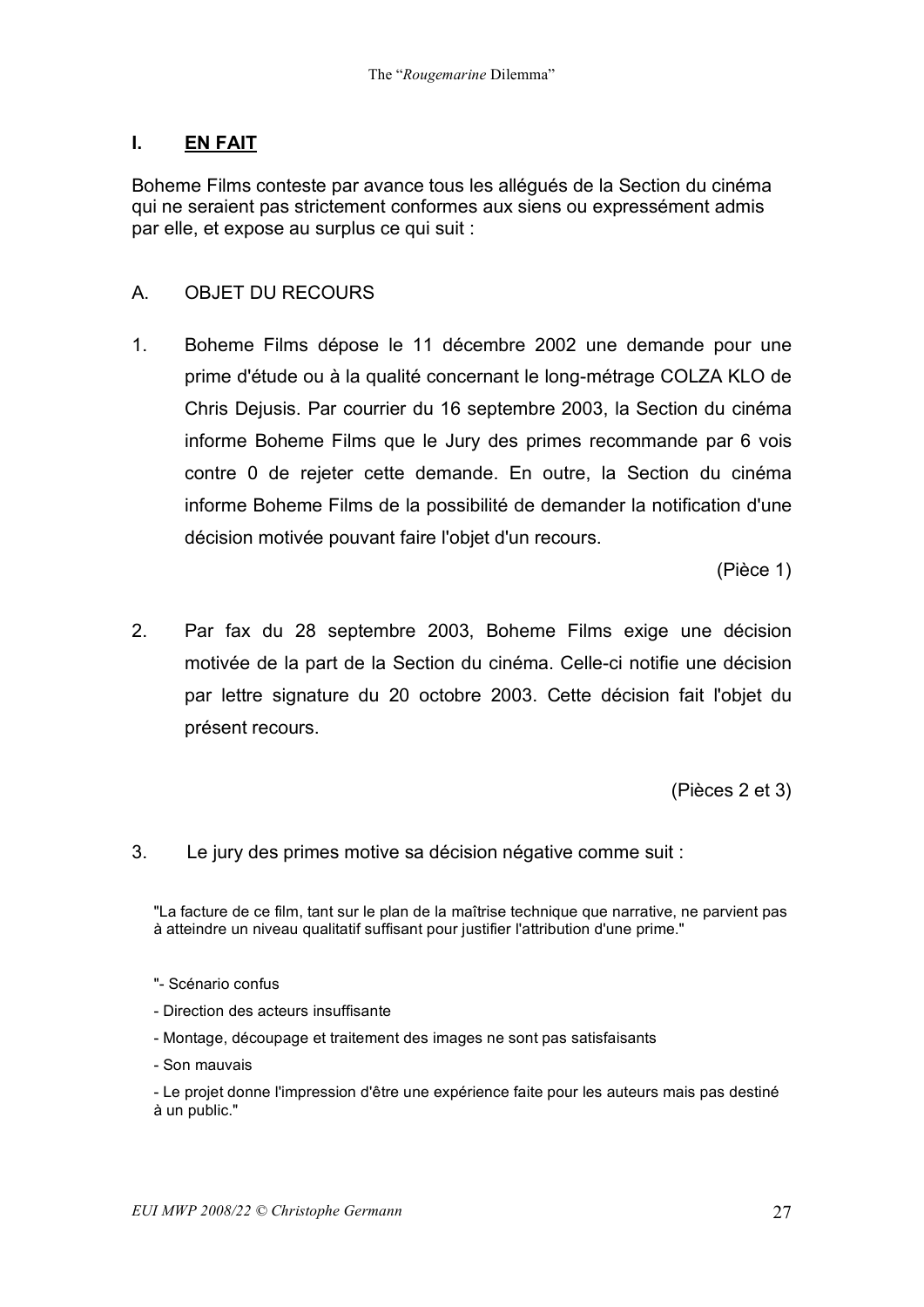### B. LE LONG METRAGE "COLZA KLO" : UN MANIFESTE CONTRE LE CINEMA ALIENANT

4. Le long-métrage de fiction COLZA KLO a été tourné de manière totalement improvisée en un seul après-midi. Par la suite, il a fait l'objet d'un travail de montage qui a duré six mois. (…)

5. La télévision suisse alémanique SF, la chaîne la plus importante en Suisse en terme de taux d'écoute, a décidé de le diffuser en 2004.

6. Les artistes et techniciens suivant ont contribué à la réussite artistique et technique de ce film :

| Acteurs :               | Dominique Gubser, Fabienne Thonney, Pietro Musillo                                        |
|-------------------------|-------------------------------------------------------------------------------------------|
| Ecrivain:               | Patrick Weidmann                                                                          |
| Musique:                | Jérôme Ogier, Paul Courlet, Stephan Mauclaire                                             |
| Montage:                | Damien Plandolit (montages préalables : Jeannetta<br>Ionescu, Dani Rytz et Chris Dejusis) |
| Son:                    | Federica Rossi                                                                            |
| Mixage:                 | Maurice Engler                                                                            |
| Conseils techniques :   | Dani Rytz                                                                                 |
| Conseils artistiques :  | Piotr Jaxa                                                                                |
| Réalisation et caméra : | <b>Chris Dejusis</b>                                                                      |
| Production:             | Federica Rossi et Christophe Germann pour boheme.net<br>films production                  |

(Pièce 6)

7. COLZA KLO refuse par sa forme et par son contenu le diktat d'un cinéma aliénant imposé par l'abus de position dominante de l'oligopole des grands studios d'Hollywood (ci-après "Corporate Hollywood"). COLZA KLO est ainsi un acte de résistance contre la *censure privée* pratiquée par "Corporate Hollywood" sur les marchés audiovisuels de la planète.

(Pièces 5 et 7)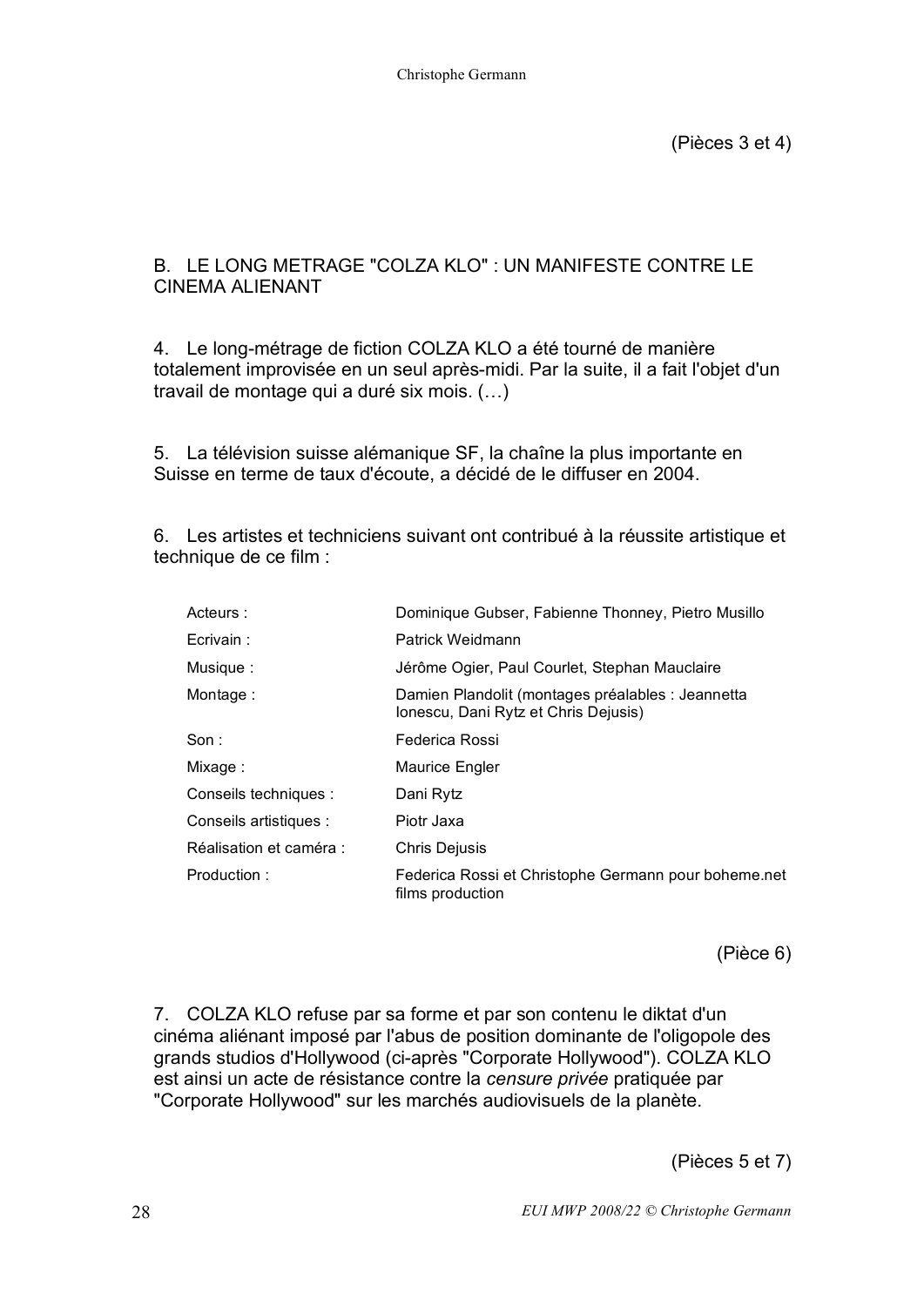8. En même temps, COLZA KLO est un acte de résistance contre la *censure publique* exercée de manière camouflée par la Section du cinéma au moyen du système de l'aide sélective selon l'article 8 de la Loi fédérale sur la culture et la production cinématographique du 14 décembre 2001 (RS 443.1 ; ci-après "Lcin"). Selon cette disposition, les critères sur la base desquels les aides financières sont allouées par la Confédération à la production nationale relèvent soit de la qualité (aide sélective) soit du succès (aide liée au succès).

9. COLZA KLO est ainsi une manifestation politique qui a été réalisé dans le cadre de l'action "doegmeli – résolution 261" en juin 2001 :

"Doegmeli a tenu son pari: 30 films tournés en 4 mois

Le cinéma suisse devrait se souvenir de cet été 2001 comme d'une commotion. Lui qui ronronne depuis si longtemps à une dizaine de longs métrages de fiction par an et à peine davantage de documentaires, se retrouvera bientôt avec trente nouveaux films. Trente réalisations à l'économie, qui se sont épargné l'enfer des subventions grâce à la légèreté des caméras DV. Quatre mois après son lancement, l'opération Résolution 261 a porté ses fruits.

Doegmeli.00, ce regroupement des cinéastes de la relève fondé à Locarno en août dernier, est l'origine de la Résolution 261. Lancée le 26 janvier (26.1), lors des Journées cinématographiques de Soleure (LT du 27 janvier), cette action s'achève officiellement aujourd'hui (2.6.1) et bousculera, comme il était prévu, le monde du cinéma suisse, ainsi que le système de répartition de l'aide au cinéma. Selon celui-ci, en effet, le réalisateur qui n'a pas deux longs métrages à son actif reste confiné à l'aide la plus ténue: celle allouée à la relève (25% du budget).

Dans le tract distribué à Soleure, les signataires de Doegmeli (plus de 200 cinéastes répartis dans toute la Suisse) décidaient, littéralement, de quitter l'appellation «relève» dans les plus brefs délais. Il suffit, disait le texte, de tourner deux longs métrages pour échapper à la commission responsable des débutants et rejoindre celle, mieux dotée, qui distribue l'argent aux «auteurs confirmés». «Nous n'avons pas de temps à perdre, écrivaient-ils, ni l'envie de faire la queue... Nous n'acceptons pas de quitter la relève à 50 ans!»

#### Se faire violence

Passée la prime provocation, il fallait encore que plusieurs «Doegmeli» passent à l'acte. Deux films en quatre mois: le pari allait d'abord leur faire violence à eux-mêmes. Or leur nombre – une trentaine – est déjà un succès quantitatif dont la mesure qualitative pourra être estimée pour la première fois lors d'un «salon vernissage». Ce sera à Locarno, durant le Festival du film, du 2 au 12 août. L'équipe de Doegmeli a déjà fixé les dates de l'événement (du 8 au 11) et la liste des films, qui donne la mesure du succès de la Résolution, est consultable sur Internet (www.doegmeli.ch/Pages/261/liste261.html).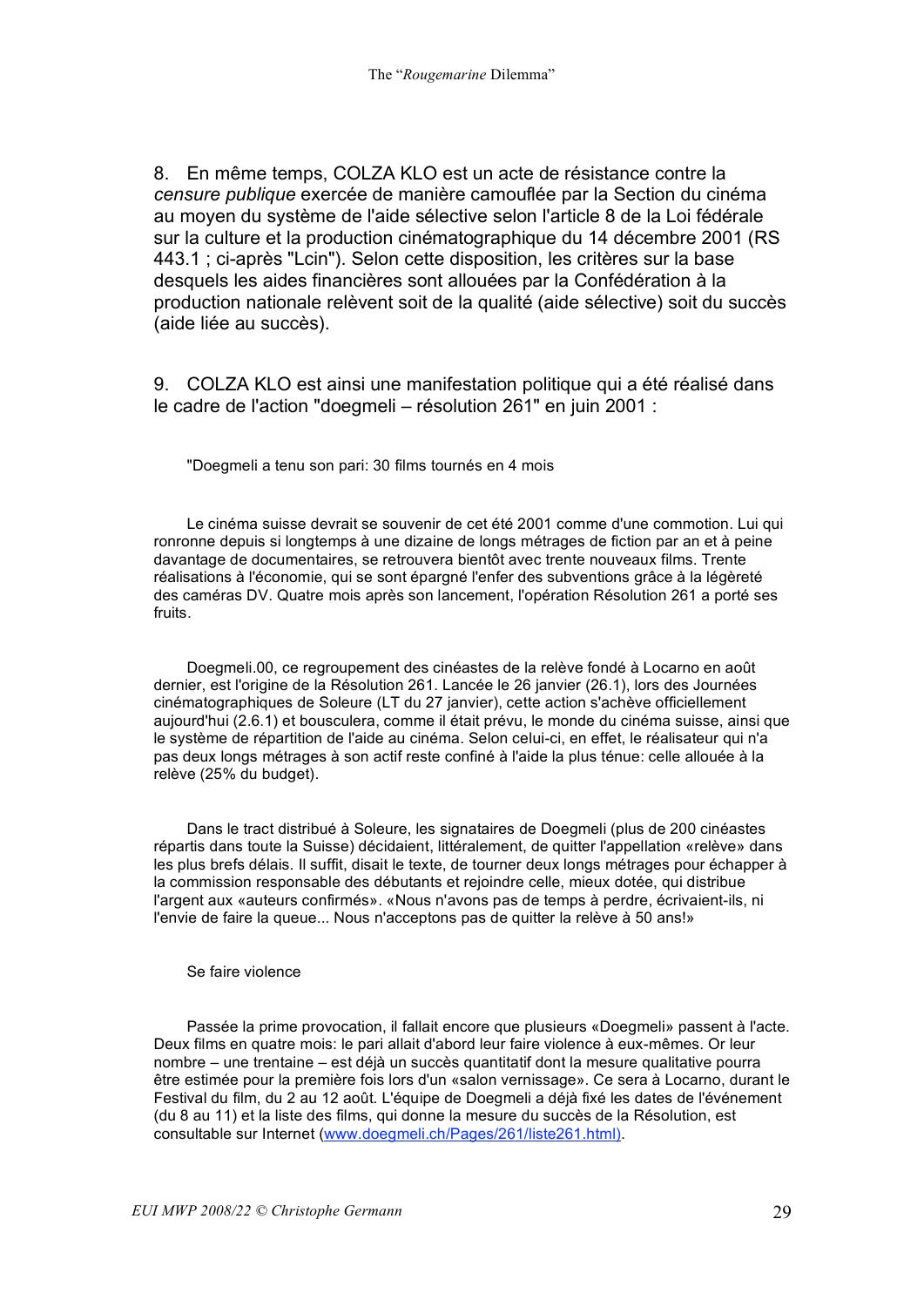#### Christophe Germann

L'idée d'un vernissage collectif au Tessin réconcilie Doegmeli avec le Festival, qui a d'abord craint que les cinéastes noient le comité de programmation sous des dizaines de films. «Ils ont vu ça d'un mauvais œil», se souvient Vincent Pluss, l'un des principaux animateurs du mouvement, également réalisateur de deux films pour la Résolution 261. «Et puis, ajoute-t-il, nous nous sommes dit que l'important, dans cette idée, était son aspect productif. Pourquoi parasiter un Festival de Locarno contre lequel nous n'avons aucune animosité? L'idée première, c'est de diffuser nos films simultanément sur dix ou vingt moniteurs. L'exercice nous a tous poussés à prendre des risques et j'anticipe, sans avoir vu les films des autres, des fragments de moments magiques. Il faut que ces instants-là apparaissent comme une fresque d'images, comme l'état des lieux d'une nouvelle vague du cinéma suisse.»

Nouvelle vague... L'expression n'est pas trop forte. Les cinéastes se sont rapprochés, ont parfois collaboré et tirent déjà un premier bilan de l'aventure. «Nous nous sommes vus il y a quinze jours pour faire le point, raconte Vincent Pluss. L'expérience semble avoir produit une excitation, une qualité désinhibitrice. La Résolution aura été le parcours Vita d'une communauté de cinéastes à laquelle il faut donner l'occasion de se montrer.»

Montrer, projeter: c'est là l'autre souci des cinéastes suisses. Doegmeli y a pensé. Avec le projet locarnais, le mouvement prévoit déjà une édition vidéo des trente films. Et puis, coïncidence absolument pas fortuite, l'un des initiateurs de la Résolution, le Lausannois Laurent Toplitsch, est également le président de Microciné. Cette association inaugurait, hier soir à Lausanne, la salle indépendante Zinéma (LT du 25 mai). «Après Locarno, nous diffuserons très certainement les films issus de la Résolution, jubile Toplitsch. Doegmeli.00, la Résolution 261 et le Zinéma sont issus d'un même mouvement.»

«Nous offrons un cadeau à la nation!»

Au-delà de la provocation, l'urgence a poussé les cinéastes vers une nouvelle pratique de l'esthétique.

«Lorsque la Résolution 261 a été lancée, rappelle le réalisateur Vincent Pluss, nous avons appris que l'Office fédéral de la culture s'est attendu à recevoir des centaines de demandes d'aide. La Section cinéma n'avait pas compris que nous allions travailler sans aide. L'idée, c'était de prendre l'outil caméra DV et de presser le tube pour voir ce qui en sort.»

A quoi ressemblent deux longs métrages tournés en quatre mois seulement? La Résolution 261, en raison de son urgence, pouvait laisser entendre que les cinéastes mettraient leur ambition entre parenthèses. Un a priori que Vincent Pluss nuance: «Je n'ai pas vu les films des autres. Mais ce dont je suis certain, c'est que nous avons réalisé là des ouvrages complémentaires des films que nous aurions envie de faire avec plus d'écriture et de moyens. Nous disons: «Voilà les esquisses de notre volonté créatrice. Voilà pourquoi nous sommes cinéastes.» C'est un geste fort... Un cadeau à la nation! Un cadeau brut, qui va peut-être aboutir à un cinéma plus vivant que la production suisse de ces dernières années.»

Poussés par l'aspect libérateur d'une expérience qui n'exigeait pas que les films soient minutieusement aboutis, seize cinéastes se sont prêtés au jeu: Hélène Faucherre, Elena Hazanov, Céline Macherel, Tania Zambrano-Ovalle, Julien Basler, Francesco Cesalli, Chris Dejusis, David Epiney, Ulrich Fischer, Frédéric Landenberg, Pascal Magnin, Stéphane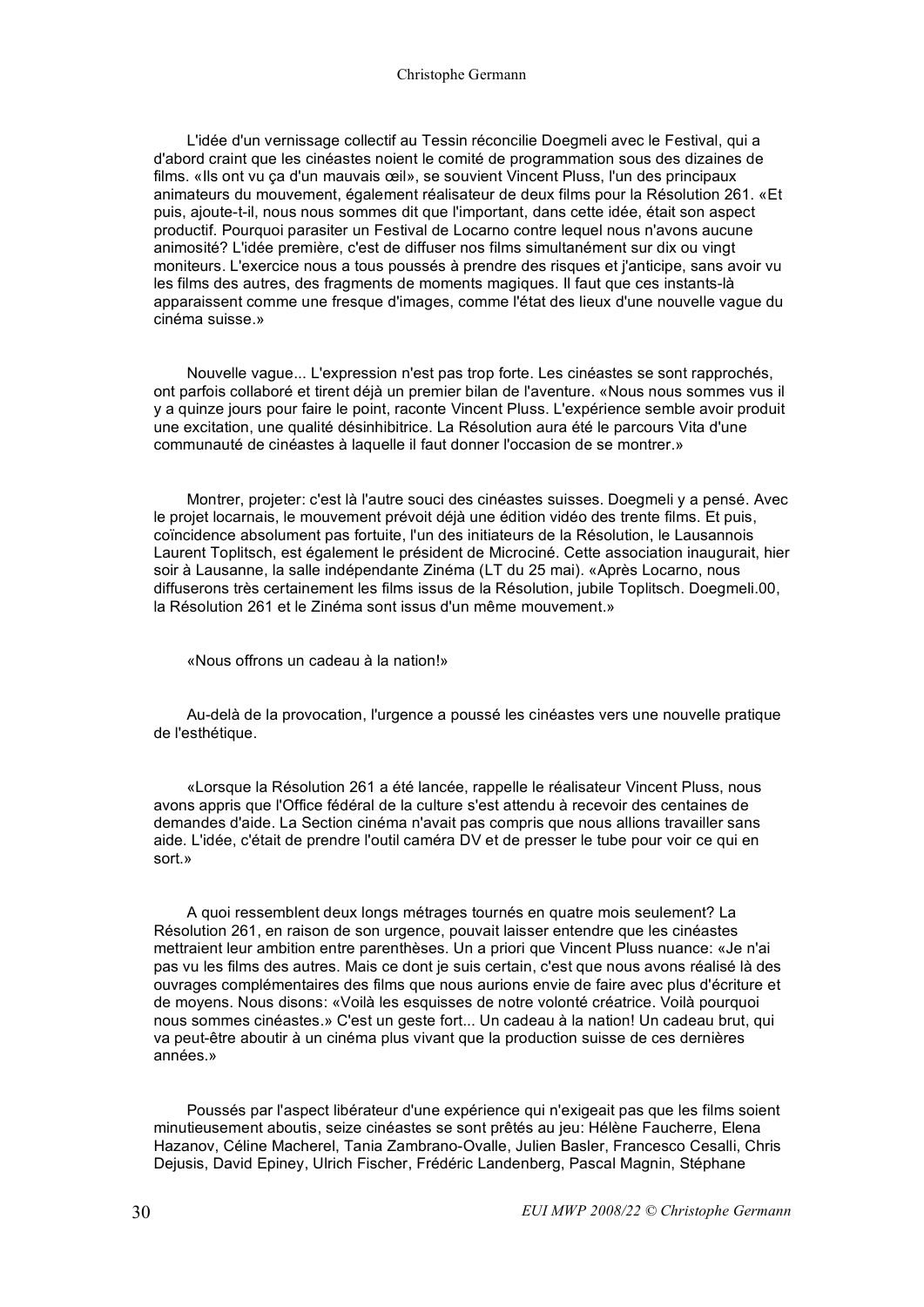Mitchell, Luc Peter, Antoine Plantevin et Vincent Pluss. Ainsi que Laurent Toplitsch qui, lui, parle de «cinéma travaillé-bâclé» pour sa propre expérience. Ainsi son documentaire Reusser, Sandoz, Yersin et moi, qu'il décrit comme «l'histoire du cinéma suisse pour les nuls»: «C'est le fruit d'une rencontre avec le cinéaste Claude Champion, commente-t-il. J'ai eu l'idée de filmer les questions d'un jeune réalisateur vaudois – moi-même – à un collègue vaudois qui a débuté dans les années 60. Le parallèle est frappant: sa génération avait pu émerger grâce à l'accès économe à la caméra 16mm et à l'absence de tournages dans cette région; aujourd'hui, nous avons la caméra vidéo numérique, mais nous devons nous battre, au contraire, contre une culture cinématographique moribonde.»

Le cinéma suisse se réveille secoué

Doegmeli est né il y a moins d'un an. A l'époque, cette réunion agitée de la relève du cinéma suisse faisait tout au plus ricaner. Puis le mouvement a grandi, passant de 86 signataires à plus de 200. Mais les sarcasmes des professionnels ne faiblissaient pas: génération action, d'accord, mais où est la génération idée?

Aujourd'hui, Doegmeli sort du terrain de la provocation. Grâce à une Résolution 261 qui incitait ses membres à réaliser deux longs métrages en quatre mois seulement, il s'apprête à lâcher trente films d'un coup sur un cinéma suisse assoupi. Le mouvement a permis au milieu d'affronter des questions aussi essentielles que l'attribution des subventions ou le népotisme du système. Et voilà qu'il possède aujourd'hui une existence concrète. Remise en question de l'exercice du cinéma, rassemblement des forces créatrices. Le pas est énorme. Le défi avait l'air simple. Il ne l'était pas: le cinéma suisse s'est endormi, après l'électrochoc des années 60, quand la plupart des réalisateurs confirmés se sont tissé des cocons institutionnels. C'étaient, croyaient-ils, la seule manière de survivre dans un système d'aides pingre et sélectif qui n'encourage que l'individualisme. Doegmeli prouve le contraire."

Thierry Jobin, Doegmeli a tenu son pari: 30 films tournés en 4 mois, dans : Le Temps, 2 juin 2001.

10. (…)

11.  $(...)$ 

12.  $(...)$ 

### C. LA "REVUE DES PAIRS" ET SES "EXPERTS"

13. Le Jury des prime qui a décidé de refuser une prime à la qualité ou d'une prime d'étude au long-métrage "Colza Klo" lors de la séance 5/2003 était constitué de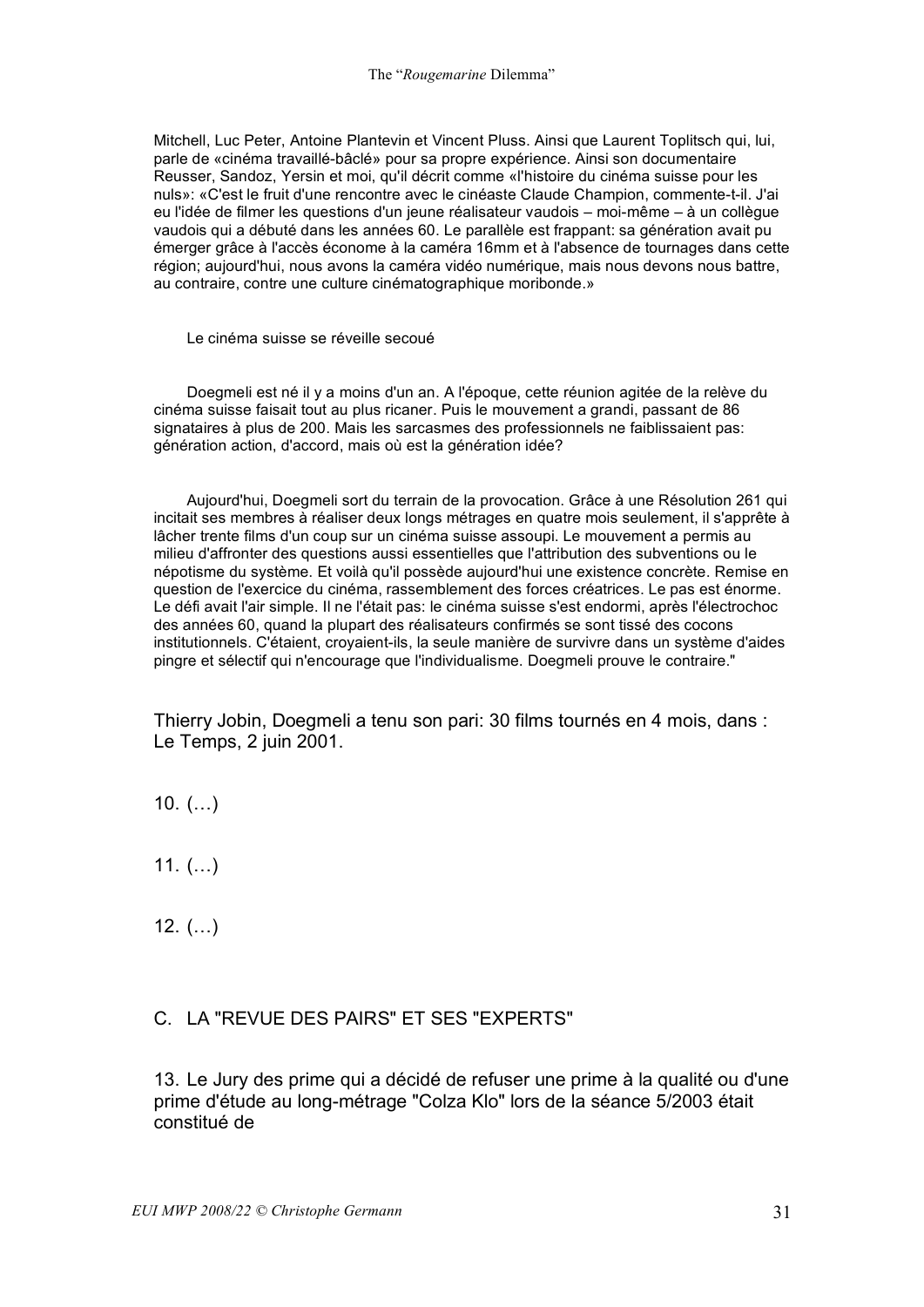- Gérard Ruey, producteur hautement subventionné (présidence) ;
- Alberto Chollet, responsable de la fiction à la Télévision Suisse Italienne, chaîne subventionnée ;
- Peter Liechti, réalisateur subventionné ;
- Alexandra Schneider, profession inconnue (une recherche sur internet par "Google" mène sur le site www.amazon.com où Alexandra Schneider figure comme l'auteur d'un livre à paraître "Bollywood – Das indische Kino und die Schweiz" – s'il s'agit de la même personne, il est probable qu'il s'agisse d'une critique de cinéma subventionnée) ;
- Elizabeth Waelchli, monteuse subventionnée ;
- Yves Yersin, réalisateur subventionné.

(Pièce 4)

14. Ce qui frappe tout d'abord, c'est le manque total de compétence artistique et technique de ces "experts" au regard des films subventionnés qu'ils ont fait ces dix dernières années (cf. recherche sur Internet par "Google" avec les noms de ces "experts" comme mots-clé).

15. En effet, tous les films de ces "experts" des dix dernières années sont mauvais du point de vue du scénario, de la direction des acteurs, du montage, du découpage, du traitement des images et du son ; au vu de leurs résultats au box office, ils donnent l'impression d'avoir été une expérience (lucrative, car généreusement financée par les contribuables) pour les auteurs, mais pas destiné à un public. L'absence de succès de ces films le démontre. En résumé, la facture de ses films, tant sur le plan de la maîtrise technique que narrative, ne parvient pas à atteindre un niveau qualitatif suffisant pour justifier le titre d'"expert" attribué par la Section du cinéma à ces producteurs, réalisateurs et monteurs.

(Offre de preuve :

Visionnement des films en question par des experts compétents)

16. En outre, tous ces films ont été faits grâce à des subventions importantes, contrairement à COLZA KLO qui a été produit sans argent public.

17. La prime à la qualité et la prime d'étude sont des subventions octroyées par la Confédération après l'achèvement d'un film de fiction ou d'un film documentaire. Le but des aides étatiques au cinéma est de corriger un dysfonctionnement du marché afin de réaliser l'identité et la diversité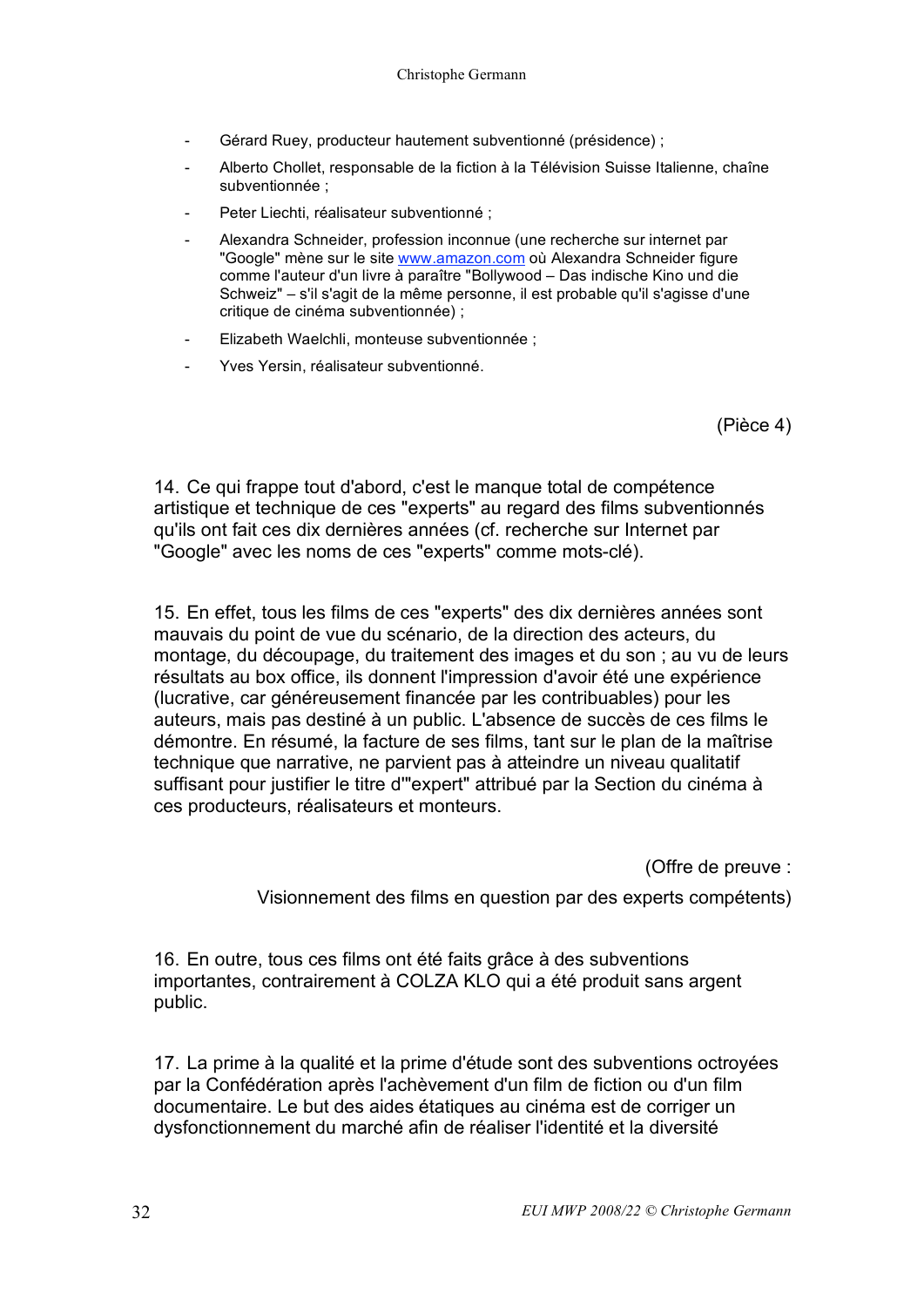culturelle dans le domaine audiovisuel. Sans subventions, la production cinématographique n'est pas économiquement viable en Suisse.

(Pièces 5 et 7)

18. Les modalités pour distribuer les deniers des contribuables par l'aide dite "sélective" se basent essentiellement sur l'opinion d'"experts", (…). L'aide financière liée au succès, par contre, se calcule sur la base des entrées enregistrées par les cinémas. Elle est ainsi "automatique", c'est-à-dire elle ne repose pas sur une évaluation subjective d'"expert". En Suisse, l'aide sélective et l'aide liée au succès sont généralement être cumulées. En effet, l'aide liée au succès est insuffisante sans l'aide sélective. La prime à la qualité et la prime d'étude relève de l'aide sélective. Depuis 2003, cette forme d'aide est remplacée par une aide sélective plus importante intitulée "récompense" selon l'article 7 Lcin.

(Pièce 8)

19. En 2001, les aides publiques au secteur cinématographique en France s'élevaient à EURO 438'680'000 au niveau national et à EURO 14'404'170 au niveau régional, tandis que cette aide se limitait en Suisse à EURO 12'399'170 au niveau fédéral. L'aide suisse se répartit de la manière suivante :

EURO 651'320 au développement, EURO 8'707'240 à la production et EURO 1'184'210 à la distribution, soit EURO 9'006'580 sous forme d'aide sélective et EURO 2'514'300 sous forme d'aide liée au succès (cf. Annuaire de l'Observatoire européen de l'audiovisuel 2002, Volume 3, Strasbourg, 97, 101 et 102).

(Pièce 5)

### D. CENSURE DU CONTENU SOUS COUVERT DE CENSURE DE LA FORME

20. L'aide sélective se base sur l'appréciation d'"experts" qui jouissent d'une très grande marge d'appréciation. L'Etat se décharge ainsi de la tâche d'octroyer directement les deniers publics, cela pour éviter d'être accusé de censure, tout en se réservant une intervention pour certains cas politiquement sensibles. Cette délégation de compétences n'est pas audessus de tout soupçon : Bien qu'il existe des règles sur la récusation, les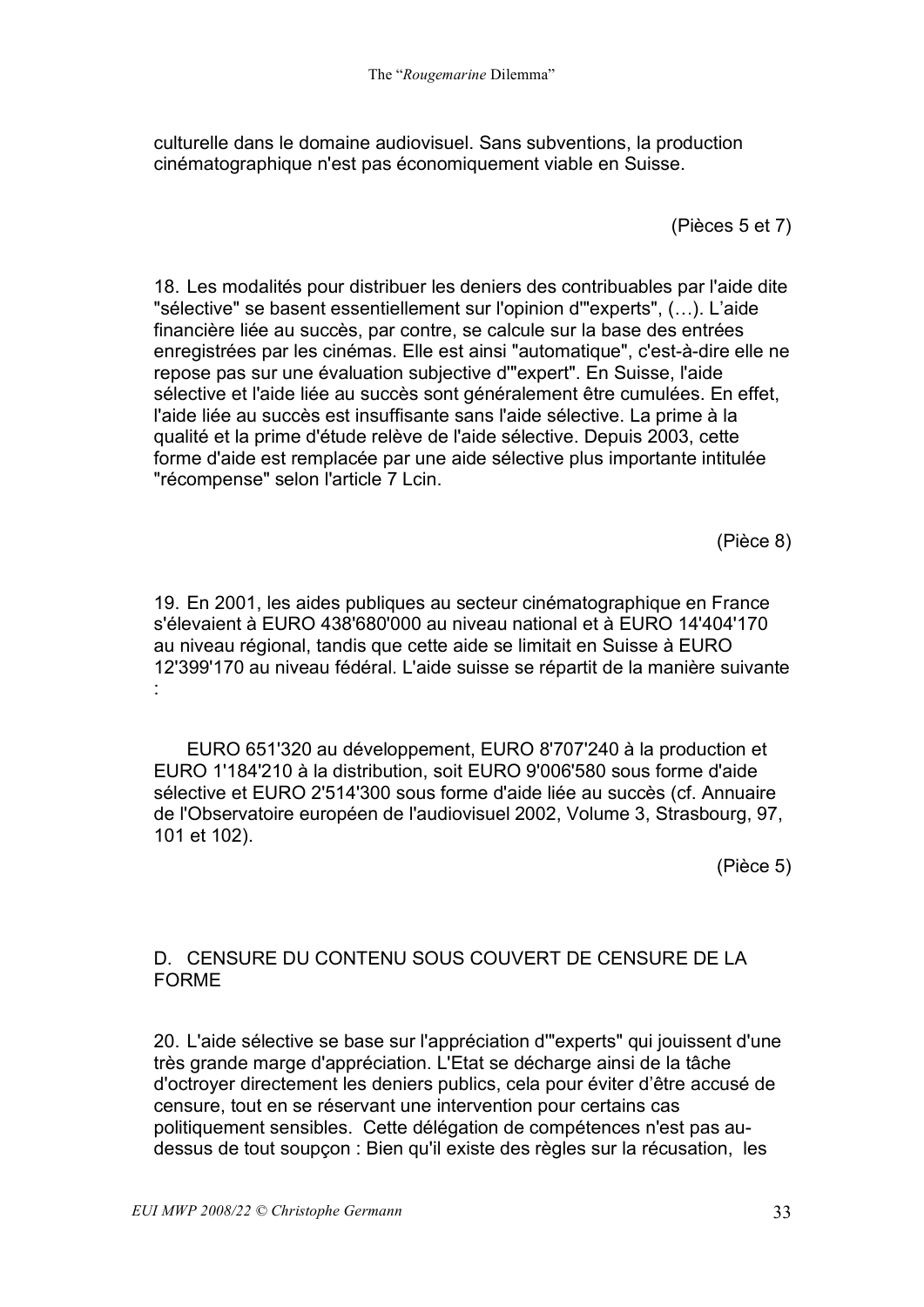"pairs" établis peuvent se regrouper en une sorte de cartel et exclure les nouveaux venus de cette aide. En pratique, il est très difficile de prouver l'existence de tels cartels, qui peuvent prendre des formes allant d'une répartition des parts selon un système de quotas («entente») à un trafic d'influence (par exemple, le troc d'un vote favorable pour un certain projet contre des avantages liés à d'autres projets).

21. (…)

22. Indéniablement, il s'agit là d'un sujet largement tabou, qui pourtant mine la création cinématographique dans les Etats intervenant sur le marché dans le but de poursuivre une politique d'encouragement à la diversité culturelle. L'aide sélective repose essentiellement sur une appréciation subjective de la qualité. Cette appréciation consacre l'arbitraire le plus total.

(Pièce 9)

(cf. également Thierry Jobin, Doegmeli a tenu son pari: 30 films tournés en 4 mois, dans : Le Temps, 2 juin 2001)

23. Pratiquée sans encadrement juridique efficace assurant une égalité de traitement au départ et une sélection basée sur le talent à l'arrivée, elle devient un terreau fertile pour le clientélisme, le népotisme et autres formes de corruption. Ce dysfonctionnement aboutit à une forme de censure exercée par les "pairs", qui est générée et soutenue par l'Etat, (…). Il en résulte une économie de rentes, nuisant à la qualité et à la popularité de la production audiovisuelle. C'est la raison principale pourquoi les films suisses de qualité ont été pratiquement absents de la scène nationale et internationale depuis plus d'une décennie, à savoir des "pairs" incompétents, dépendants et partiaux qui censurent les créateurs de talent pour préserver leurs parts du gâteau des subventions.

(Pièce 5)

24. Dès lors, il est possible de mieux comprendre la position actuelle des Etats-Unis à l'OMC, qui est dictée par "Corporate Hollywood", selon laquelle toute aide étatique substantielle fausse la concurrence et cause ainsi une distorsion dans le commerce international, tandis qu'une aide minimale demeure acceptable :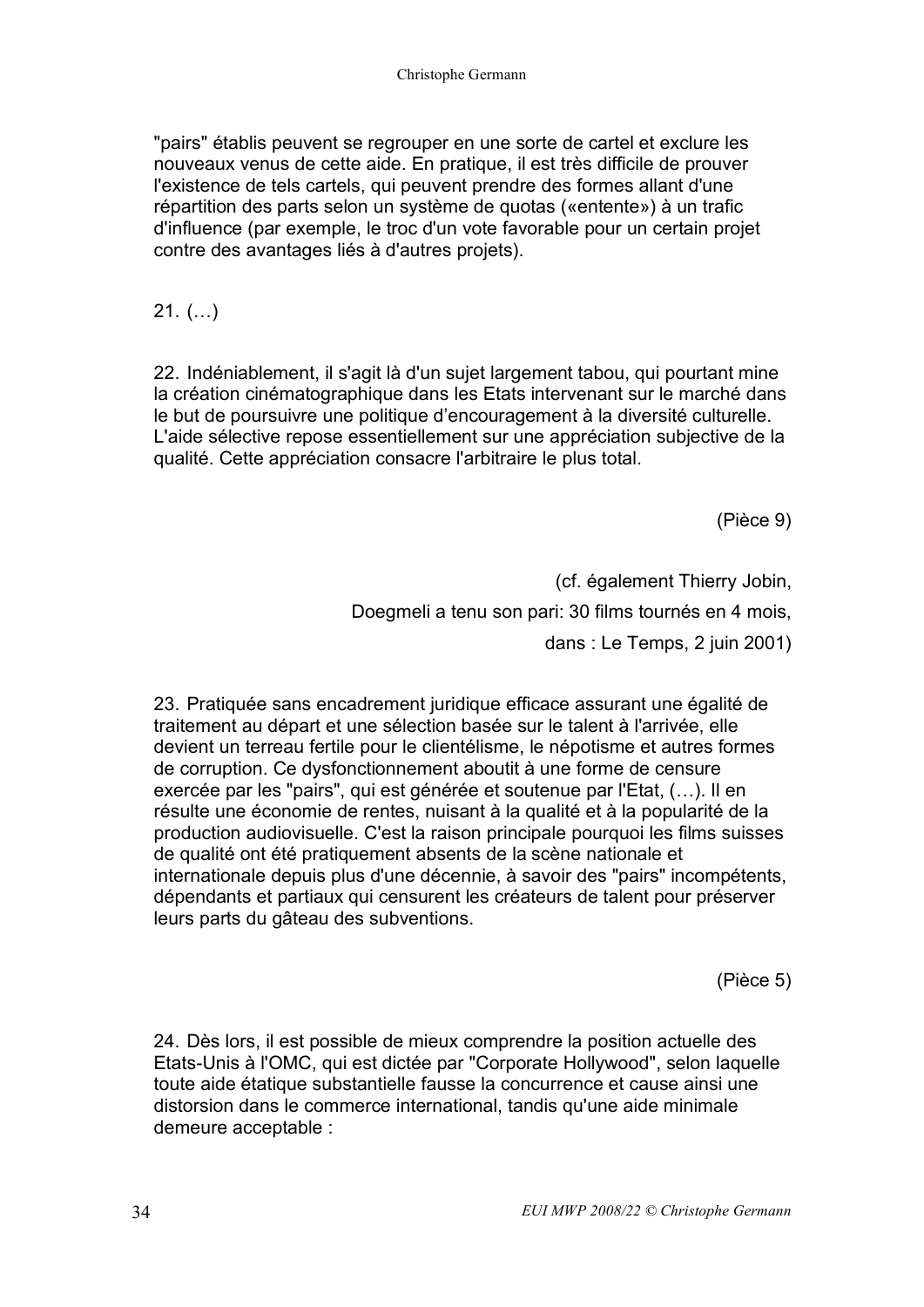"In conjunction with negotiated commitments for audiovisual services, Members may also want to consider developing an understanding on subsidies that will respect each nation's need to foster its cultural identity by creating an environment to nurture local culture. To this end, many Members subsidize theatrical film production. There is a precedent in the WTO for devising rules which recognize the use of carefully circumscribed subsidies for specifically defined purposes, all the while ensuring that the potential for trade distortive effects is effectively contained or significantly neutralized."

(Pièce 5)

25. En effet, les régimes d'aides substantielles tels que pratiqués par la France (EURO 438'680'000 en 2001) ont un impact réel sur les parts de marchés, tandis que les aides minimales selon le modèle suisse (EURO 12'399'170 en 2001) contribuent, plus qu'autre chose, à fausser la concurrence entre les artistes d'un même pays, soit entre les artistes de mèche avec la bureaucratie culturelle et ceux qui ne le sont pas. Ceci contribue à saboter la création cinématographique locale et ainsi à faire l'affaire de "Corporate Hollywood".

(Pièce 5)

26. La Section du cinéma s'est montrée incapable de faire augmenter les aides au cinéma afin qu'ils atteignent une masse critique. (…)

27. La Section du cinéma prétend corriger le dysfonctionnement du marché notamment par l'aide sélective au cinéma. Ce système repose sur l'arbitraire. Les juristes Rolf H. Weber et Rena Zulauf soulèvent les insuffisances de ce système comme suit :

Eine Durchsicht des Anhanges zur FiFV («Filmförderungskonzepte 2003 bis 2005») lässt unmittelbar erkennen, dass Dutzende von Wunschvorstellungen vorhanden sind. Die Umschreibung der Förderungsziele erfolgt regelmässig mit dem Wort «sollen» (zwölfmal allein in Ziff. 2.1.1 zur Produktionsförderung), teilweise auch mit der Umschreibung «es ist anzustreben» (Ziff. 2.1.1 lit. c). Die Zahl der zu verfolgenden Ziele ist zudem so umfangreich, dass sich Widersprüche oder zumindest Spannungsverhältnisse nicht ausschliessen lassen. Ziff. 1 lit. b der «Filmförderungskonzepte 2003 bis 2005» bekennt zwar, dass die Förderungsziele die «gewünschte Wirkung in der Filmkulturpolitik» umschreiben, doch erscheint der Begriff «gewünscht» unter rechtsstaatlichen Gesichtspunkten als nicht ganz unproblematisch. Die Ausrichtung einer staatlichen Leistung muss nämlich nach allgemeinen verwaltungsrechtlichen Prinzipien auf einer gesetzlichen Grundlage beruhen, und zwar gemäss ständiger Rechtsprechung und Lehre auf einer genügend bestimmten generellabstrakten Norm. Prüfungskriterien im Einzelfall sind somit (1) das Vorhandensein der gesetzlichen Grundlage und (2) deren ausreichende Bestimmtheit.

Das Kriterium der gesetzlichen Grundlage ist für die selektive und die erfolgsabhängige Filmförderung erfüllt (Art. 8 FiG, Art. 4/5 FiFV). Als fraglich erscheint hingegen, ob die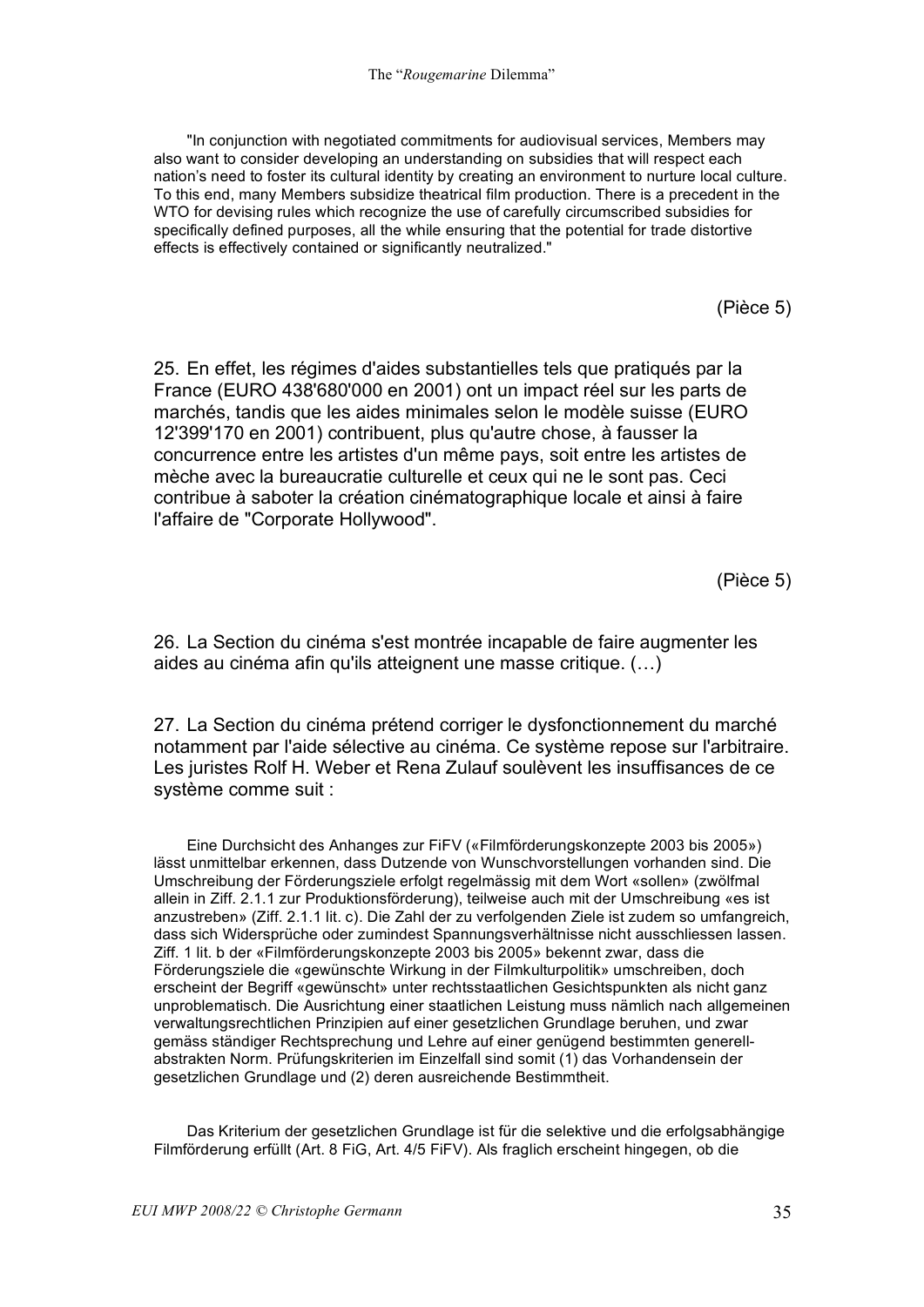gesetzlichen Anordnungen ausreichend bestimmt sind. Diesbezüglich geht das Bundesgericht davon aus, das Legalitätsprinzip diene «einerseits dem demokratischen Anliegen der Sicherung der staatlichen Zuständigkeitsordnung, andererseits dem rechtsstaatlichen Anliegen der Rechtsgleichheit, Berechenbarkeit und Vorhersehbarkeit des staatlichen Handelns». Teilweise verlangt die Rechtsprechung sogar eine klare und ausdrückliche Regelung.

Das Erfordernis der ausreichenden Bestimmtheit einer gesetzlichen Anordnung zwingt zu einer Folgenabschätzung mit Bezug auf die Auswirkungen gesetzgeberischer Anordnungen. Zwar hat die Bundesgerichtspraxis in der Vergangenheit keine sehr hohen Anforderungen an die Bestimmtheit von Normen gestellt und eine relativ weite Formulierung genügen lassen; immerhin lässt sich die Frage stellen, ob die Anordnungen im Filmrecht zur Filmförderung nicht etwas gar offen geblieben sind.

Rolf H. Weber / Rena Zulauf, Filmförderung und Recht – Schwierige Ausbalancierung von Anforderungen, dans : Jusletter du 14 avril 2003, notes 13 - 15 (sans notes de bas de page)

28. Dans sa réplique à l'article de Weber / Zulauf, la Section du cinéma admet implicitement le caractère foncièrement arbitraire de l'aide sélective, sans pour autant le justifier valablement :

Pour opérer leur sélection, les experts s´appuient d´une part sur les critères mentionnés à l´art. 4 al. 2 OECin. Ces critères ont avant tout une nature qualitative (voir l´art. 8 LCin : « qualité »). Il s´agit d´examiner les aspects conceptionnels d´un projet (par ex. intérêt de la matière, qualité de la dramaturgie et des dialogues), mais également ses aspects financiers (financement prévu, collaborateurs et industries envisagés). Dans ce contexte, les appréciations et les interprétations des experts sont inévitablement empreintes de subjectivité, car il y a au fondement de toute appréciation qualitative une certaine subjectivité résultant des sentiments, de la sensibilité, des perceptions et des évaluations de chacun. Par conséquent, afin de rendre compréhensibles les raisons pour lesquelles un projet est retenu ou rejeté, les experts s´efforcent d´objectiver leur subjectivité, ce qu´il font à travers la rédaction d´un procès-verbal contenant les arguments favorables et défavorables (art. 23 al. 5 OECin). Dans le cadre de leur mandat, les experts doivent d´autre part garder à l´esprit les objectifs arrêtés par les Régimes d´encouragement pour la période considérée et suivre les directives fixées, à tout le moins lorsque ces dernières sont directement applicables (par ex. soutenir au maximum 2 courts métrages par cinéaste de la relève, ch. 2.2.4 let. g ou favoriser les films de télévision qui « investissent » dans la relève, ch. 2.2.5 let. e). Ces lignes de conduites doivent également être observées par l´OFC.

Nathalie Zufferey, Section du cinéma, Encouragement du cinéma en Suisse, dans : Jusletter du 7 juillet 2003, note 7.

29. Le Conseil fédéral refusé en 1976 la prime à la qualité au film documentaire "Die Erschiessung des Landesverräters Ernst. S." de Niklaus Meienberg et Richard Dindo pour des raisons liées au contenu : Ce film traite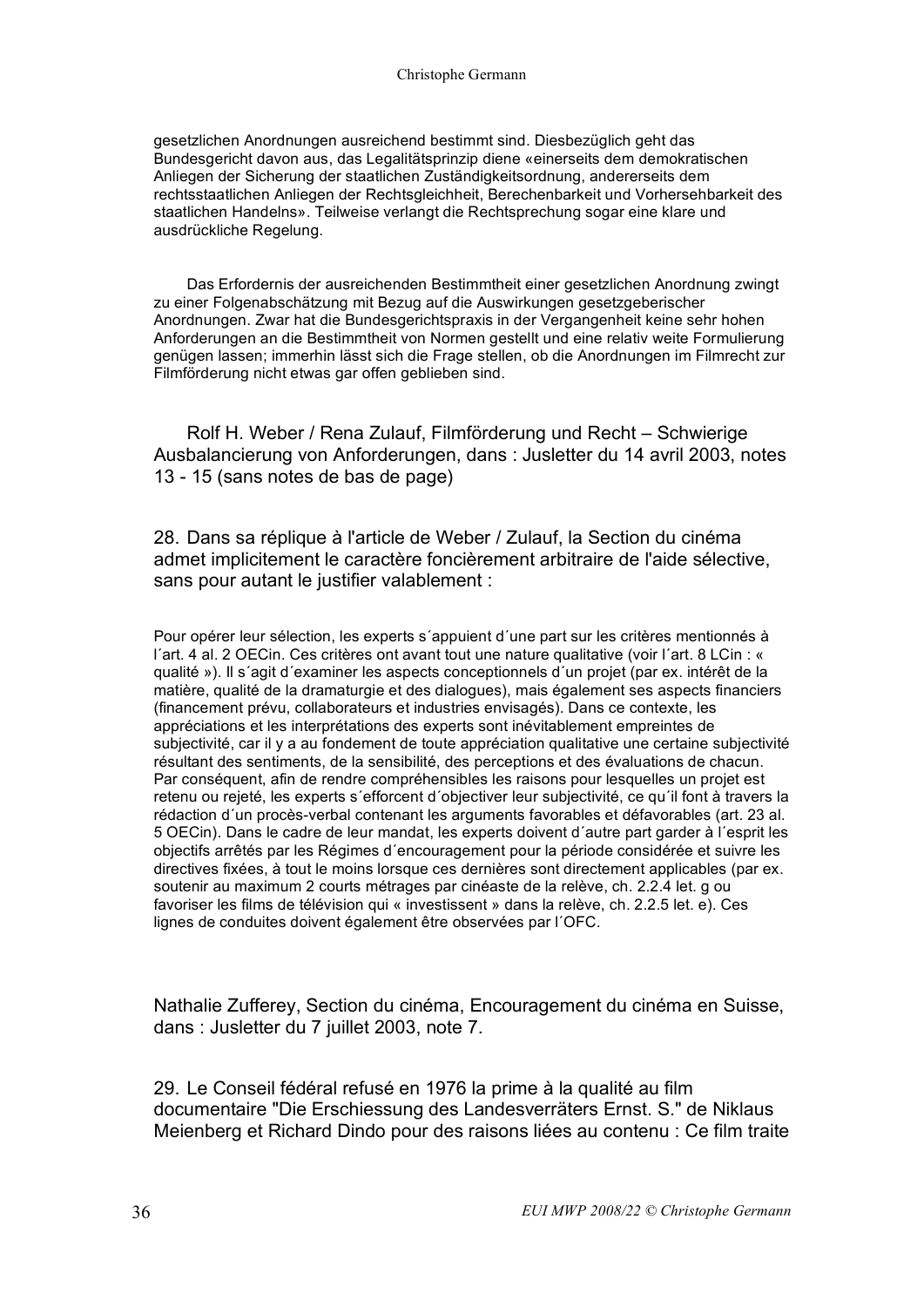de manière critique du passé helvétique durant la deuxième guerre mondiale. Ce refus a suscité des protestations virulentes.

(Pièce 5)

30. La Confédération a tiré une leçon de ces protestations : Elle se sert aujourd'hui de l'aide sélective comme un mécanisme de censure des plus sophistiqués et des plus pervers. En effet, la censure publique portant sur les contenus se fait aujourd'hui au moyen de la censure sur les formes. L'Etat se sert d'"experts", de "professionnels de la profession" dépendants, partiaux et intéressés, qui censurent leurs collègues par une "revue des pairs".

(cf. Thierry Jobin,

Doegmeli a tenu son pari: 30 films tournés en 4 mois,

dans : Le Temps, 2 juin 2001)

31. Ainsi, un réalisateur "expert" se prononcera sur une demande de subvention déposée par un autre réalisateur. Il évitera de remettre le contenu en question - tout soupçon de censure portant directement sur le contenu doit être évité afin de ne pas tomber sous le coup de l'article 10 CEDH. Pour surmonter cet interdit, l'"expert" refusera un projet sur la base d'une évaluation de la forme. Par exemple, on l'entendra dire pour refuser une demande de prime d'étude ou de qualité : "*La facture de ce film, tant sur le plan de la maîtrise technique que narrative, ne parvient pas à atteindre un niveau qualitatif suffisant pour justifier l'attribution d'une aide sélective. Ce film a un scénario confus, la direction des acteurs est insuffisante, le montage, découpage et traitement des images ne sont pas satisfaisants, le son est mauvais, le projet donne l'impression d'être une expérience faite pour les auteurs, mais pas destiné à un public.*"

(Pièces 1 et 4)

32. Par contre, si l'"expert" donne une suite favorable à une demande - sans doute pour rendre un service intéressé à un proche - il motive de manière tout aussi arbitraire sa décision en invoquant la forme : "*La facture de ce film, tant sur le plan de la maîtrise technique que narrative, parvient à atteindre un niveau qualitatif suffisant pour justifier l'attribution d'une aide sélective. Ce film a un scénario structuré selon les recettes des gourous de l'écriture du scénario à la mode, la direction des acteurs est suffisante, le montage, découpage et traitement des images sont satisfaisants, le son est léché, le projet donne l'impression d'être un blockbuster destiné à un public aliéné.*"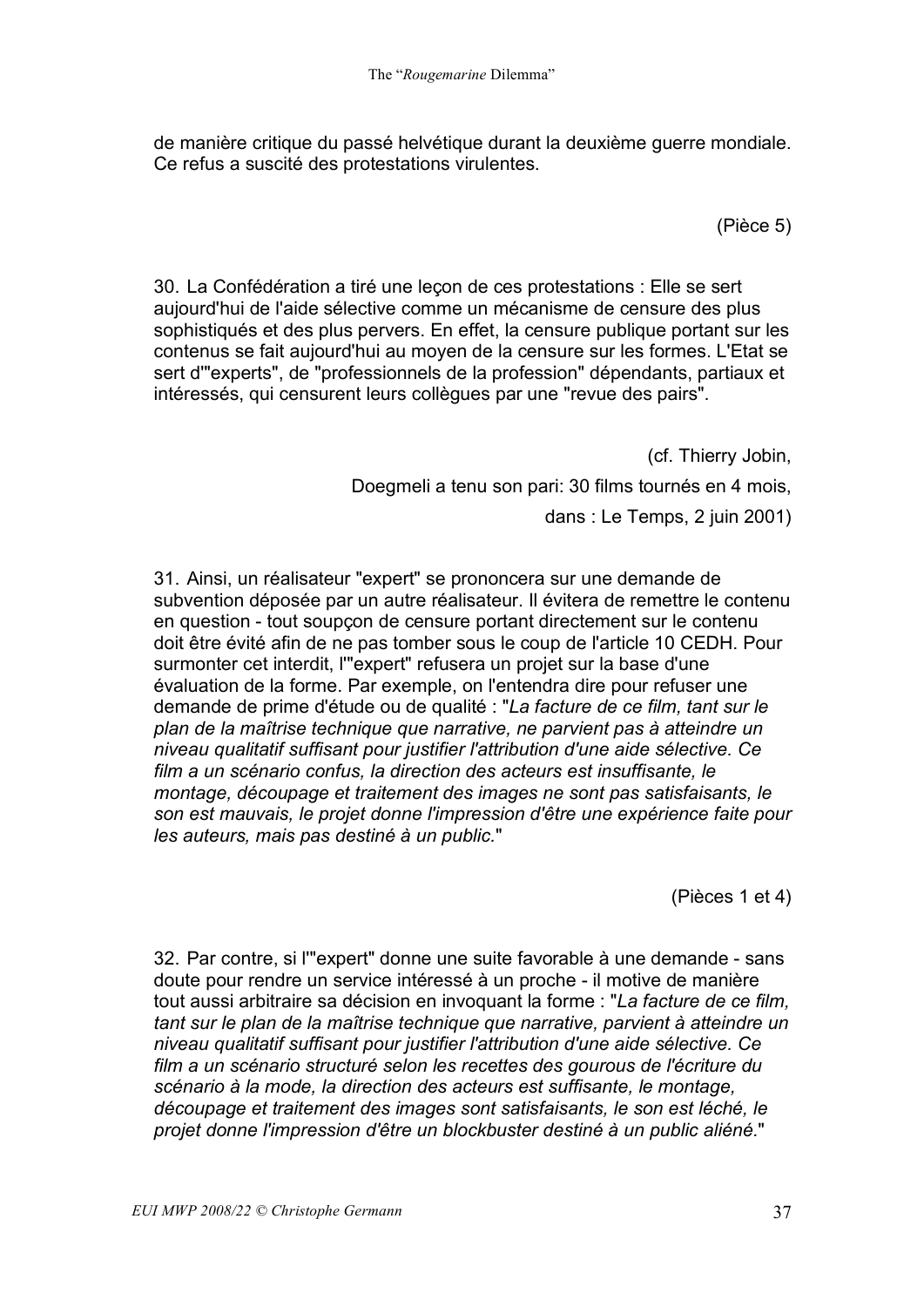(Pièce 9)

33. Ainsi, l'Etat se lave les mains : Ce n'est pas lui qui censure, ce sont les "collaborateurs" de la profession ; et ceux-ci ne censurent pas des contenus, mais des formes. Celles-ci sont indiscutables, car on ne discute pas des goûts et des couleurs. Ce système aussi sophistiqué que pervers mis en place par la Section du cinéma est corrompant et corrompu.

### E. INCOMPETENCE, PARTIALITE, DEPENDANCE ET CONFLITS D'INTERET DES "EXPERTS"

34. Selon Weber / Zulauf, le bon fonctionnement de l'aide sélective et son acceptation par les administrés exigent des "experts" compétents, indépendants et libres de conflits d'intérêt :

Die Schwierigkeit, justiziable Massstäbe im Kulturbereich einzuführen und den Begriff der Vielfalt positiv zu umschreiben, ist nicht zu unterschätzen. Ähnliche Probleme zeigen sich auch bei der Verwirklichung des publizistischen Wettbewerbs zwischen den Kommunikatoren in den Medien. Dennoch darf der Gesetzgeber die Aufgabe der Regelsetzung nicht allzu stark an den Rechtsanwender delegieren. Gerade das Ziel, die Unterstützung des Schweizer Films zu verstärken, sollte nicht durch das Risiko diskretionärer Entscheide gefährdet werden.

Im Lichte der Tatsache, dass selbst im Falle der Eliminierung gewisser Widersprüche und der Konkretisierung der Zielvorgaben auf wenige, aber genauer identifizierte Zwecke eine gewisse Offenheit der Normierung im Kulturbereich nicht auszuschliessen ist, bleibt doch die Anforderung im Raum, dass angesichts dieser Offenheit die (personellen) Entscheidungskörper eine sehr hohe persönliche und sachliche Integrität aufweisen müssen16 [*note de bas de page 16* : Angesichts der erschwerten Justiziabilität der Filmförderungskriterien ist die Beschwerdemöglichkeit an das Eidg. Departement des Innern eine stumpfe Waffe (Art. 14 FiG)]. Bei der Bestellung der Mitglieder der zuständigen Kommissionen, welche die Förderungsbeiträge zusprechen, ist durch den Bundesrat und das Bundesamt für Kultur besonders im Auge zu behalten, dass Interessenkollisionen und Abhängigkeiten keine Rolle spielen dürfen, und zwar über die allgemeine Ausstandsregel von Art. 24 FiFV hinaus. Nur wenn es gelingt, eine hohe Akzeptanz mit der Zuweisung von Förderungsbeiträgen in der Filmbranche zu erreichen, wird das heutige Förderungskonzept überlebensfähig bleiben.

Rolf H. Weber / Rena Zulauf, op. cit., notes 22 – 23.

35. Ces exigences ne sont pas remplies dans le cas concret. Tous les "experts" qui ont refusé la prime à la qualité et la prime d'étude à COLZA KLO sont, à la lumière de la mauvaise qualité de leurs films des dix dernières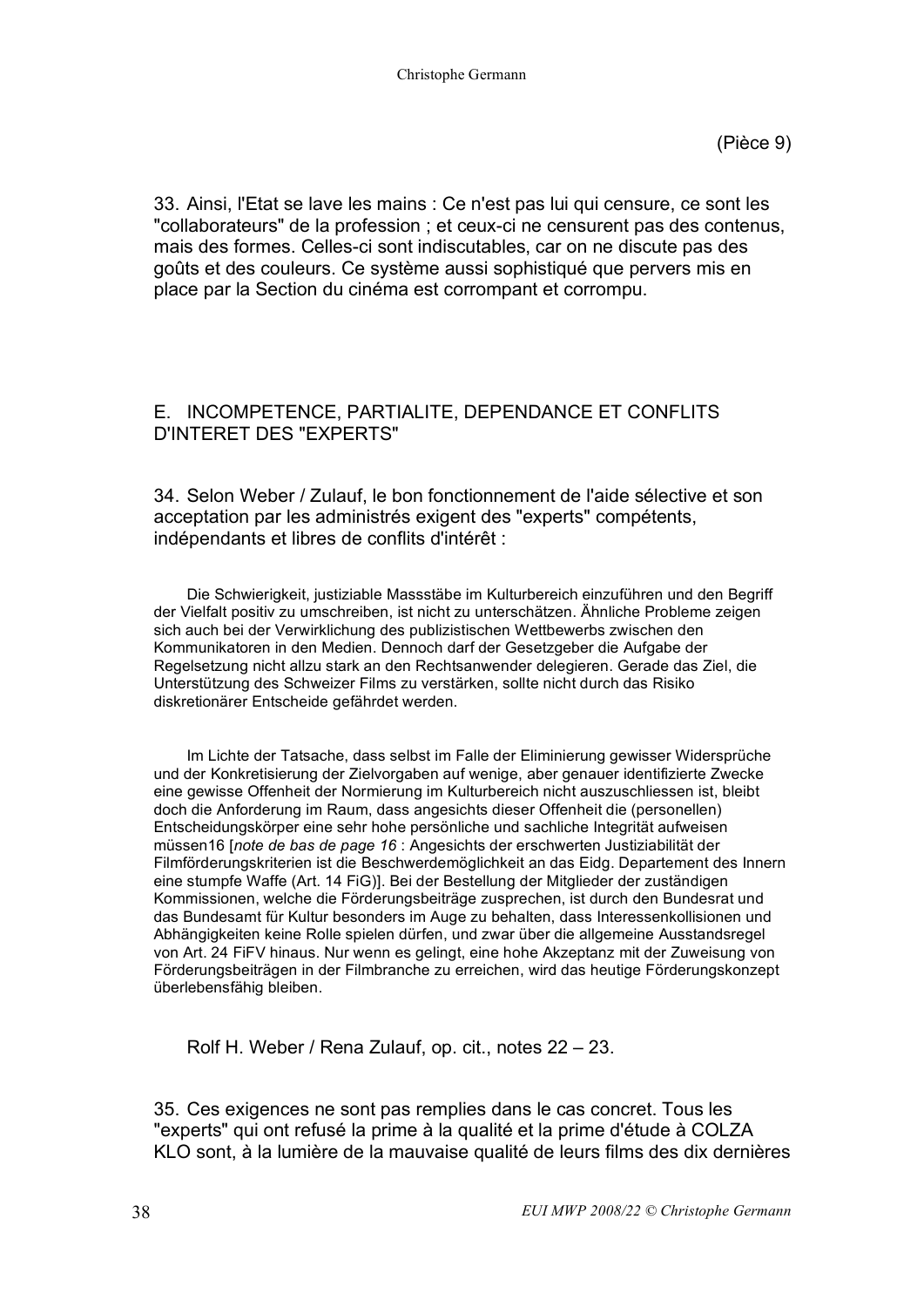années, incompétents pour émettre un jugement crédible sur la qualité artistique et technique de COLZA KLO.

36. En outre, nous constatons que le jury est composé de personnes qui contrôlent depuis maintenant plus de dix ans la distribution des deniers publics censés promouvoir la création cinématographique en Suisse.

(Offre de preuve : Audition de la Section du cinéma)

37. A juger la faillite du cinéma suisse sur le plan international aujourd'hui, il sied de se poser de sérieuses questions sur la compétence des personnes qui monopolisent actuellement l'octroi des subventions.

38. Nous mettons ainsi en doute la crédibilité du système actuel. Celui-ci a notamment fait l'objet de critiques sévères dans le cadre du mouvement "doegmeli". Le système actuel repose sur la cooptation et le copinage.

> (cf. Thierry Jobin, Doegmeli a tenu son pari: 30 films tournés en 4 mois, dans : Le Temps, 2 juin 2001)

39. De nombreux indices laissent présumer une entente entre les "experts", en particuliers entre les producteurs établis, pour se partager le "gâteau" des subventions, à l'exclusion des nouveaux talents. Ces subventions deviennent alors des rentes que les producteurs établis s'attribuent entre eux, (…). Tout porte à croire qu'il existe un cartel de rentiers très dommageable au cinéma suisse. Par conséquent, nous demandons à l'instance de recours d'auditionner la Section du cinéma pour obtenir des clarifications concernant les questions suivantes :

- Quelles sont les modalités, lignes directrices, normes dont se sert la Section du cinéma pour recruter les "experts" censés formuler des opinions dans le cadre de l'aide sélective?
- Quels sont les garde-fous juridiques contre le clientélisme, le népotisme, la corruption, le "copinage" et le trafic d'influence que la Section du cinéma met en place dans le cadre de l'aide sélective ?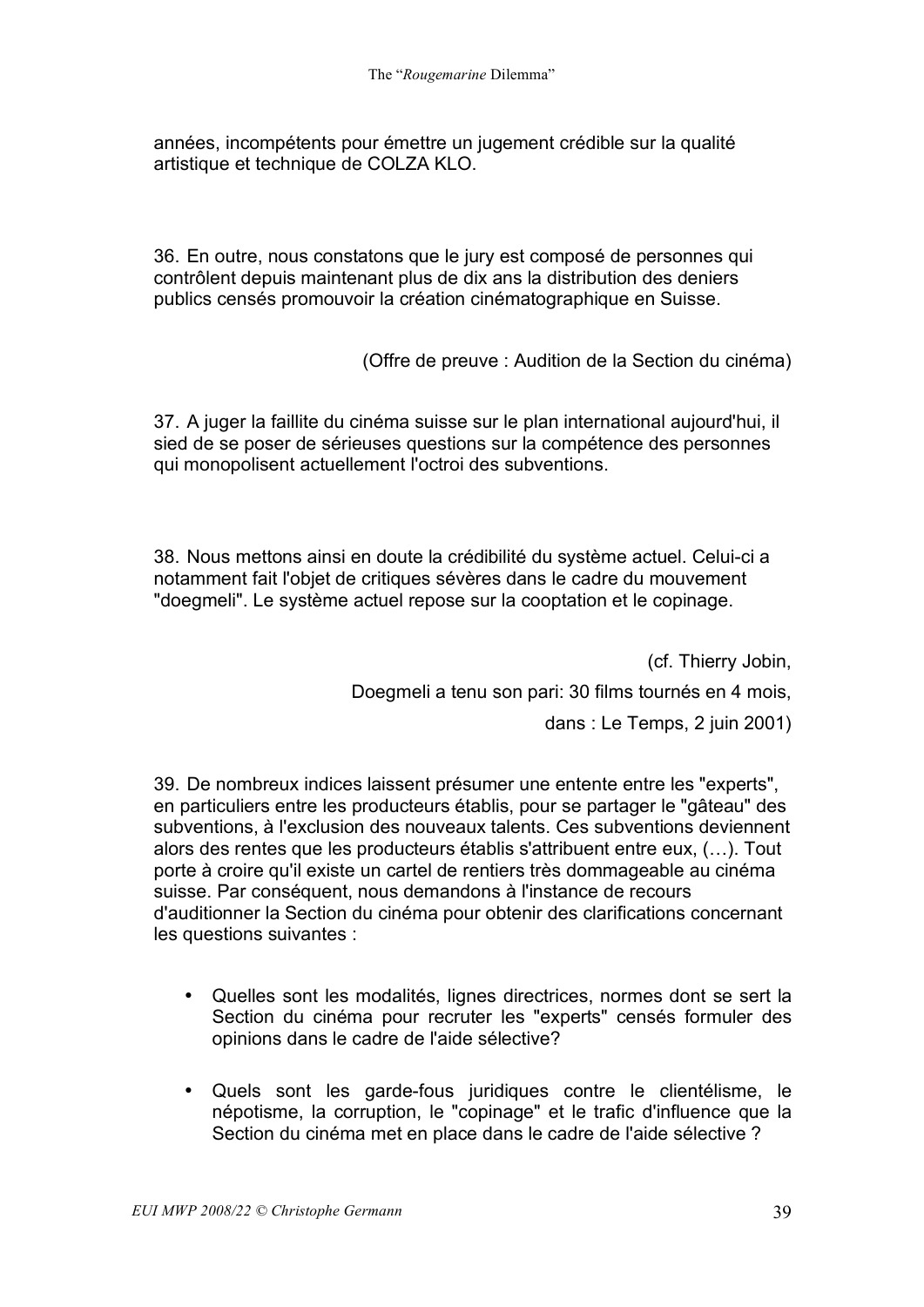- Comment la Section du cinéma empêche-t-elle les ententes entre "experts" visant à exclure de l'aide les demandeurs ne faisant pas partie du "cartel" ?
- Est-ce que la Section du cinéma dispose-t-elle de données statistiques confirmant l'absence d'un tel "cartel" ?
- Est-ce que la Section cinéma pratique-t-elle une censure des contenus sous couvert d'une censure quant à la qualité formelle des projets, cela par procuration au moyen de la "revue des pairs" ?
- Dans la négative, est-ce que la Section du cinéma peut-elle prouver que le reproche de censure est infondé ?

40. Les membres du cartel des rentiers monopolisent depuis plus de dix ans l'octroi des subventions fédérales et, dans certains cas, cantonales en matière de cinéma, sans pour autant contribuer à la qualité de celui-ci.

41. Le cinéma suisse n'est presque plus visible sur la scène internationale depuis plus d'une décennie et n'est pas capable, sur le plan national, d'obtenir une augmentation substantielle de l'aide fédérale à la création ("Quantensprung"). Cette débâcle du système doit être assumée par les bénéficiaires actuels de celui-ci. Pour les victimes de ce système, il faut admettre un grave problème de confiance, qui implique la responsabilité de la Section du cinéma. Celle-ci a contribué à pervertir la "Filmförderung" en une "Produzentenförderung".

- 42. (…)
- 43. (…)

43. Finalement, une recherche sur Internet révèle l'existence d'au moins un lien de dépendance rendu public, à savoir celui entre le producteur subventionné X et le réalisateur subventionné Z, qui collaborent ensemble au développement des projets "A" et "B".

(Pièce 11)

44. Ce lien de dépendance entre l'employeur X (producteur subventionné) et l'employé Z (réalisateur subventionné) suffit pour annuler la décision du 20 octobre 2003.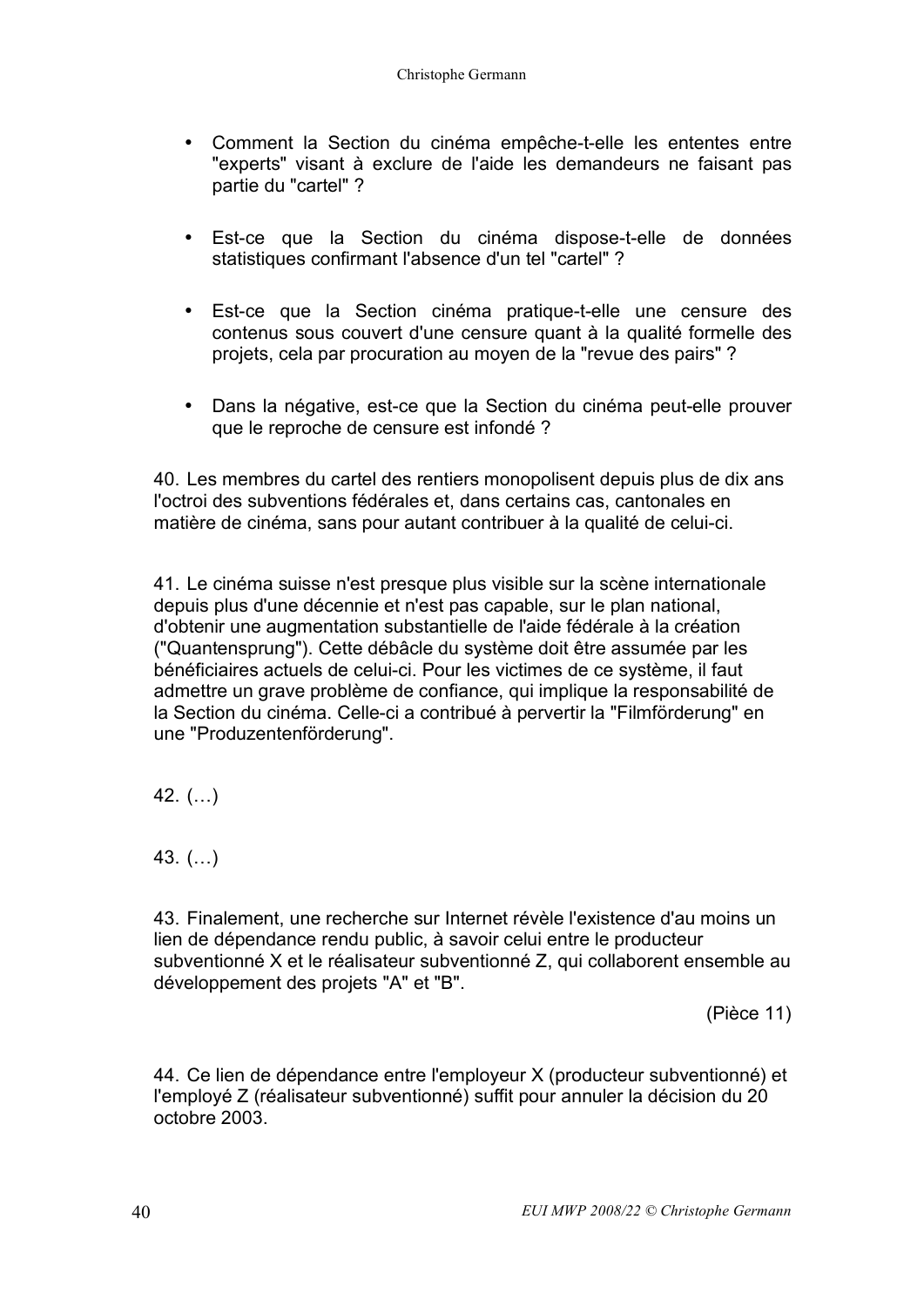45. (…)

46. L'aide sélective de la Section du cinéma a fait l'objet de critiques virulentes dans le cadre du mouvement "doegmeli" (cf. groupe de discussion www.doegmeli.ch). Ces critiques ont notamment soulevé un sérieux problème de confiance. Il incombe à la Section du cinéma de prendre enfin ces critiques au sérieux et de démanteler le cartel des rentiers. Il en va de la survie d'un cinéma suisse de qualité.

> (cf. Thierry Jobin, Doegmeli a tenu son pari: 30 films tournés en 4 mois, dans : Le Temps, 2 juin 2001)

47. Sur la base de ces considérations, nous estimons que les "experts" qui ont refusé la prime à la qualité et la prime d'étude à COLZA KLO n'ont pas les qualités de compétence, d'indépendance et d'impartialité suffisante pour émettre un jugement de valeur artistique et technique crédible sur ce film.

48. (...)

### F. POLITIQUE INDUSTRIELLE SOUS COUVERT DE POLITIQUE CULTURELLE

49. La Section du cinéma privilégie un groupe de producteurs établis, cela en violation de ses obligations constitutionnelles et légales. Les raisons sociales des maisons de production concernées ressortent des statistiques fédérales en matière d'aide sélective.

(Pièces 9 et 10)

50. Ainsi, au lieu de pratiquer la promotion culturelle du cinéma ("Filmförderung"), la Section du cinéma pratique, dans les faits, la promotion économique d'un petit groupe de producteurs établis ("Produzentenförderung").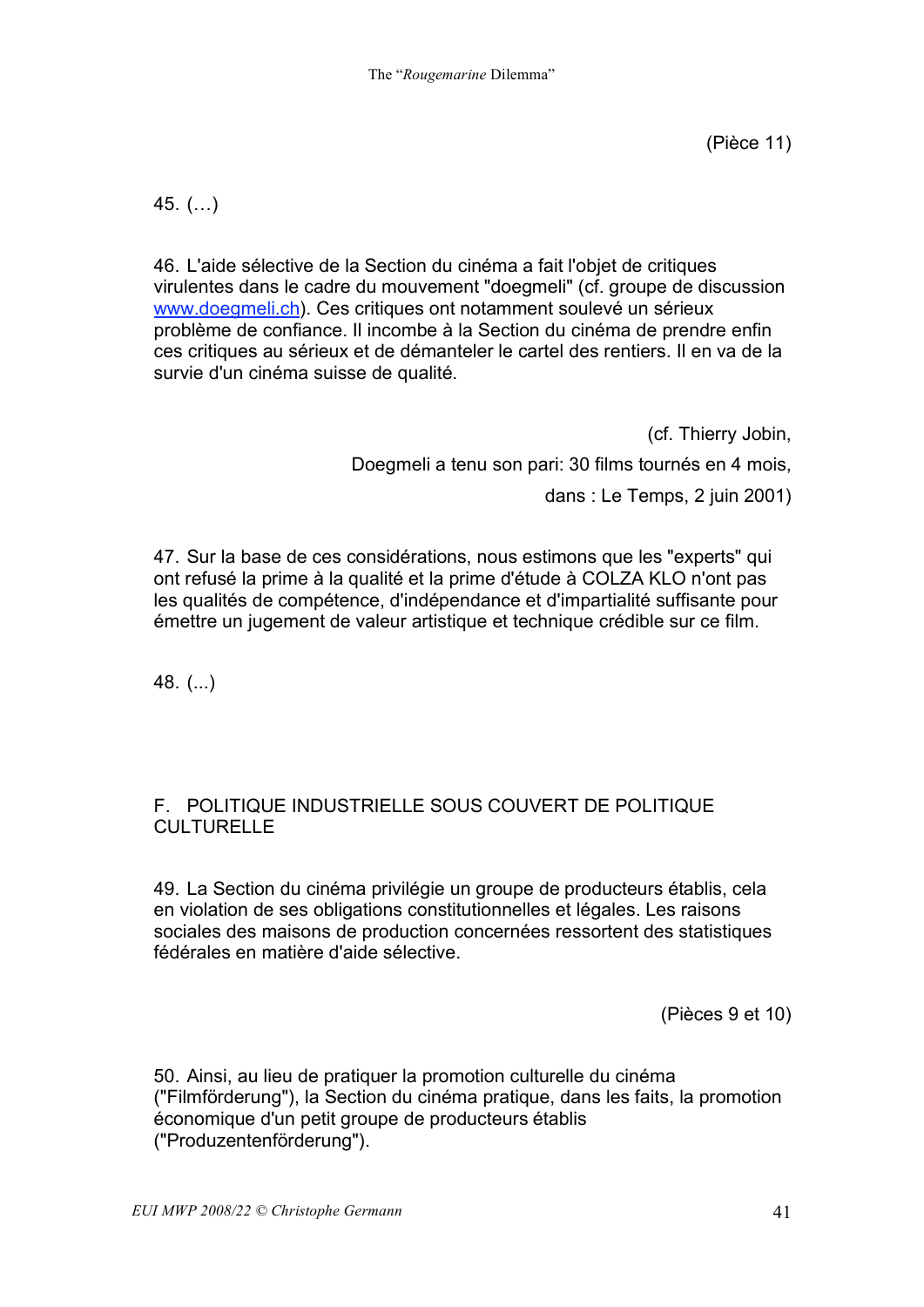51. Ces producteurs sont devenus la plaque tournante du système mis en place par la Section du cinéma. Ils encaissent régulièrement une rente prélevée sur l'aide sélective qu'ils s'auto-attribuent chaque année au moyen de la "revue des pairs". Au lieu d'agir comme des entrepreneurs, ils se bornent à remplir des formulaires d'aide sélective, qui, dans leurs cas, s'avère automatique grâce à la "revue des pairs" qu'ils contrôlent de manière ferme.

(Pièces 9 et 10)

52. Sur le plan juridique, les producteurs agissent comme employeurs (ou mandants) des artistes et techniciens et comme cessionnaires des droits d'auteur et des droits voisins générés par la création cinématographique. Comme partenaires contractuels des bailleurs de fonds publics et des opérateurs de la chaîne d'exploitation (distributeurs, télévisions et vidéos), ils squattent une position de pouvoir qui n'est pas légitimée dans un système de subventions (…)

53. La "Produzentenförderung" de la Section du cinéma se fait au détriment des créateurs cinématographiques, des artistes et des techniciens. La Section du cinéma agit ainsi au détriment de la qualité du cinéma suisse. Le jugement porté sur ce cinéma à l'étranger est révélateur à ce sujet : Les films subventionnés en Suisse sont largement absents au niveau international depuis maintenant plus de dix ans.

(Pièce 12)

54. En pratiquant de la "Produzentenförderung" en lieu et place d'une véritable "Filmförderung", en tolérant et en favorisant le cartel des rentiers et ses pions, la Section du cinéma pratique de la politique économique en lieu et place d'une politique culturelle exigée par la Constitution fédérale et la Loi sur le cinéma. La Section du cinéma nuit ainsi gravement à la culture, à l'identité et à la diversité culturelle cinématographique en Suisse.

(Pièce 12)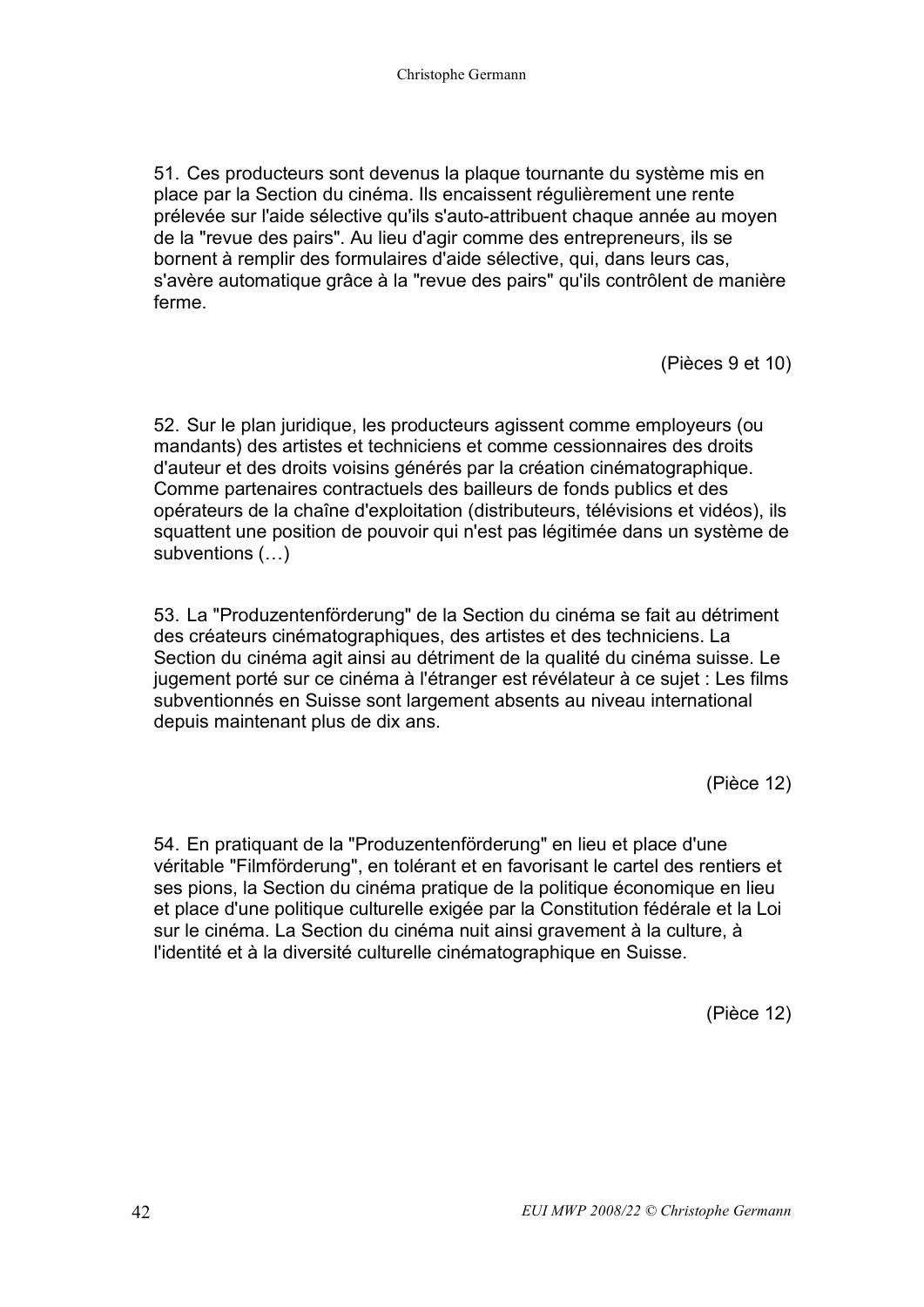### **II. EN DROIT**

### Recevabilité

 $(\ldots)$ 

B. Bien-fondé du recours

### Au fond

### 1. Violation de la liberté d'expression

L'article 10 de la Convention européenne des droits de l'Homme (CEDH) garantit la liberté d'expression. Cette disposition a la teneur suivante :

Article 10

1 Toute personne a droit à la liberté d'expression. Ce droit comprend la liberté d'opinion et la liberté de recevoir ou de communiquer des informations ou des idées sans qu'il puisse y avoir ingérence d'autorités publiques et sans considération de frontière. Le présent article n'empêche pas les Etats de soumettre les entreprises de radiodiffusion, de cinéma ou de télévision à un régime d'autorisations.

2 L'exercice de ces libertés comportant des devoirs et des responsabilités peut être soumis à certaines formalités, conditions, restrictions ou sanctions prévues par la loi, qui constituent des mesures nécessaires, dans une société démocratique, à la sécurité nationale, à l'intégrité territoriale ou à la sûreté publique, à la défense de l'ordre et à la prévention du crime, à la protection de la santé ou de la morale, à la protection de la réputation ou des droits d'autrui, pour empêcher la divulgation d'informations confidentielles ou pour garantir l'autorité et l'impartialité du pouvoir judiciaire.

L'article 16 de la nouvelle Constitution fédérale (RS 101) garantit cette liberté aux articles 16 (libertés d'opinion et d'information) et 21 (liberté de l'art) :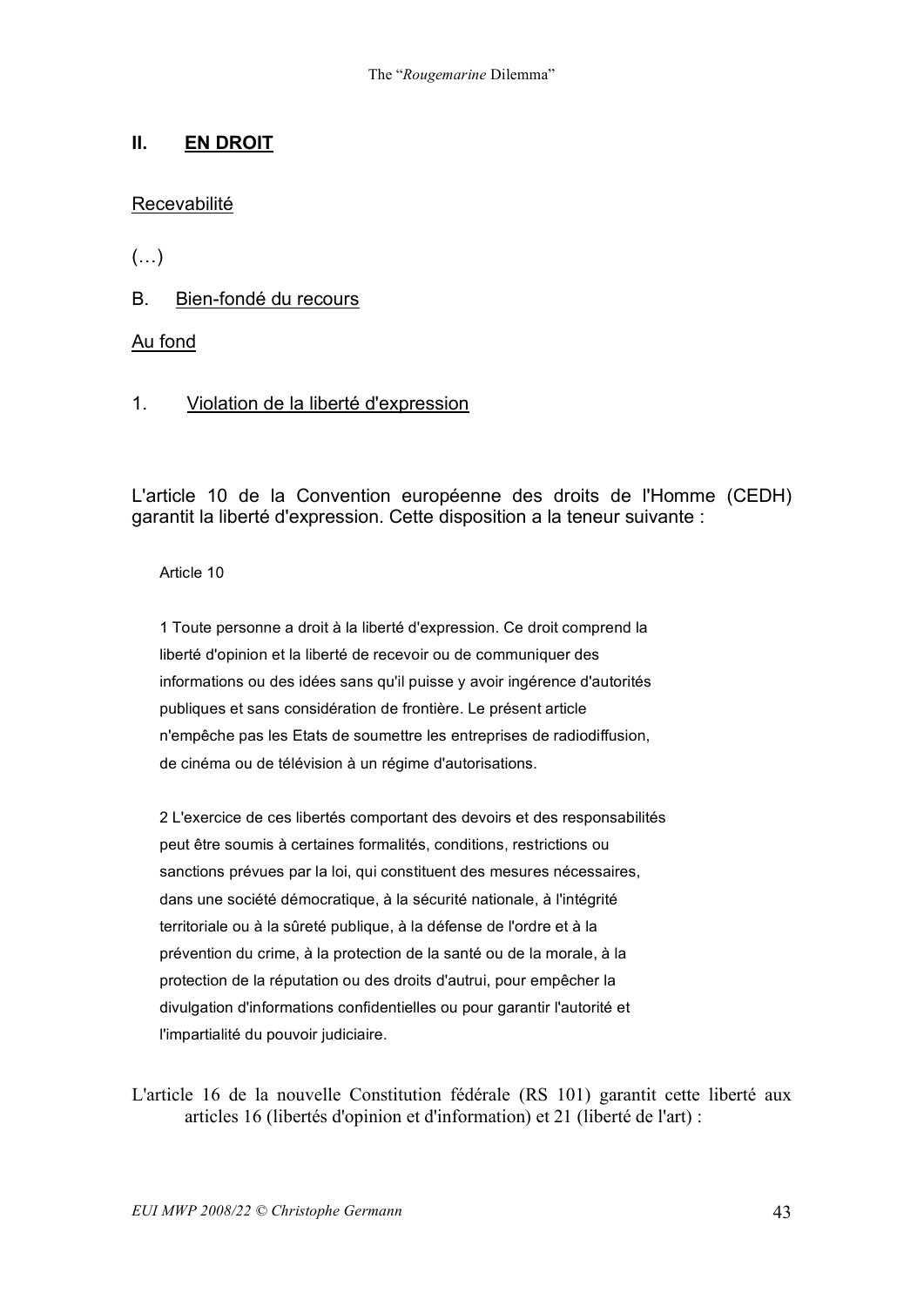#### Article 16

1 La liberté d'opinion et la liberté d'information sont garanties.

2 Toute personne a le droit de former, d'exprimer et de répandre librement son opinion.

3 Toute personne a le droit de recevoir librement des informations, de se les procurer aux sources généralement accessibles et de les diffuser.

Article 21

La liberté de l'art est garantie.

Sur la base des données statistiques disponibles, la majeur partie de l'aide sélective est annuellement octroyée au même petit groupe de producteurs, cela à l'exclusion systématique des artistes, techniciens et entrepreneurs du cinéma suisse ne faisant pas partie de ce groupe. Les membres de ce cartel jouissent ainsi d'une rente qu'ils s'auto-octroient *par le biais* d'"experts" autoproclamés.

Depuis plus d'une décennie, les abonnés actuels aux subventions fédérales n'ont jouit d'aucune consécration véritable aux niveaux national et international qui confirmerait la qualité artistique de leurs œuvres. Le cinéma suisse subventionné est largement absent de la scène nationale et internationale. On peut parler d'une débâcle artistique résultant d'une entente entre les abonnés actuels aux subventions, à savoir le cartel des rentiers et de leurs pions. Ce cartel étouffe la création cinématographique dans ce pays.

L'aide sélective pratiquée par la Section du cinéma doit être qualifiée d'instrument de censure. En effet, au lieu de lutter de manière efficace contre les abus de position dominante de "Corporate Hollywood" sur le marché du cinéma suisse, la Section du cinéma intervient sur ce marché en octroyant de modestes subventions qui faussent la concurrence entre cinéastes locaux subventionnés et non-subventionnés.

L'aide sélective fausse la concurrence non pas entre "Corporate Hollywood" et les cinéastes locaux, mais entre cinéastes locaux, à savoir entre les cinéastes que la censure finance et ceux que la censure cherche à détruire économiquement.

Cette censure publique est conditionnée par la censure privée résultant d'un abus de position dominante sur le marché du cinéma pratiqué par "Corporate Hollywood". Au lieu de sanctionner cet abus par le droit de la concurrence et le droit de la propriété intellectuelle et par les autres domaines du droit susceptibles de remédier au problème (droit fiscal, droit du commerce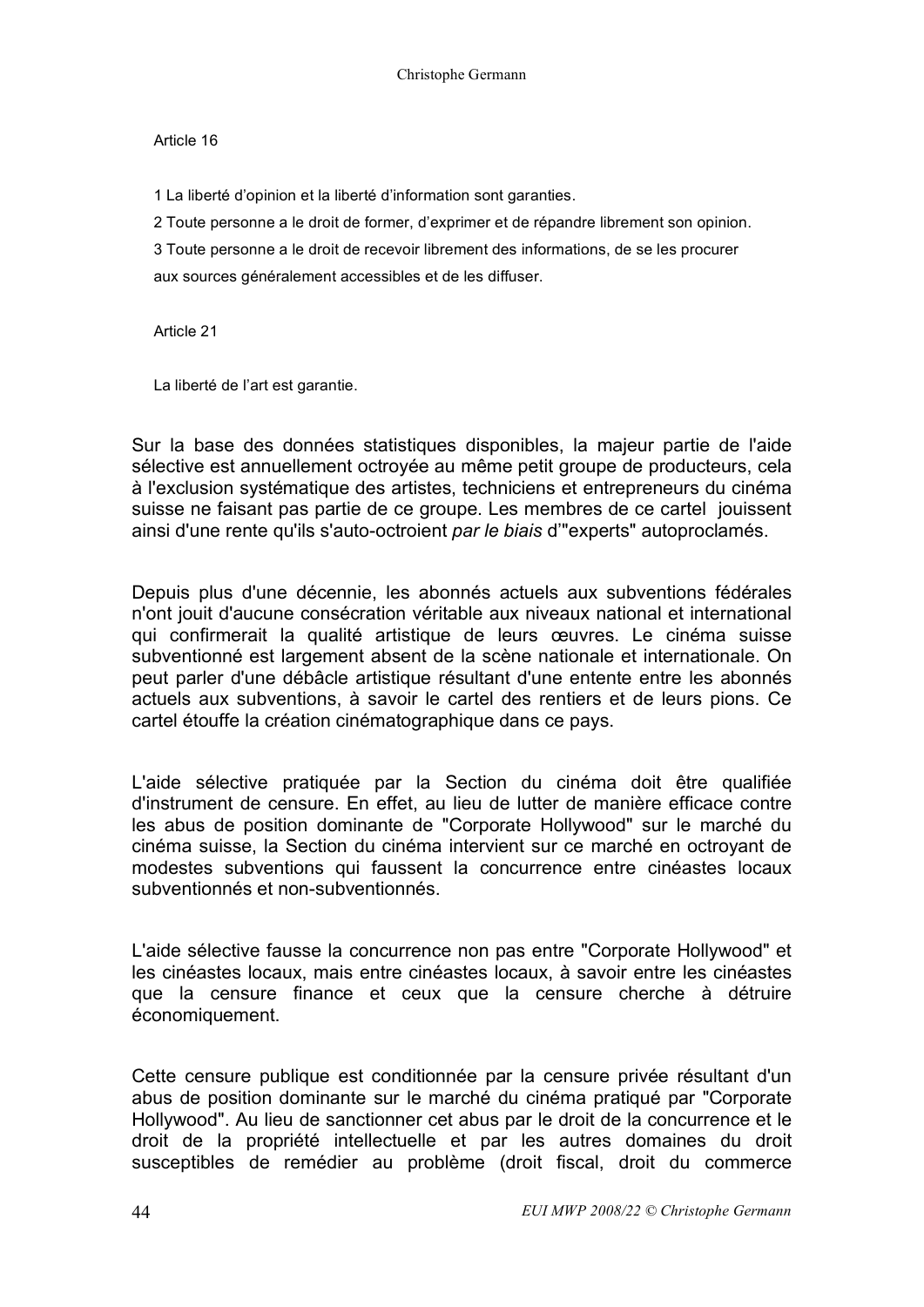international, etc.), la Confédération pratique de la censure au moyen d'une aide sélective basée sur le clientélisme, le népotisme et le trafic d'influence. Par-là, l'Etat fait le jeu de "Corporate Hollywood" et favorise un cinéma aliénant et uniformisant.

Sous couvert d'une censure portant sur la qualité des formes, la Section du cinéma censure par procuration - par le "revue des pairs" - les contenus, cela en violation de l'article 10 CEDH et des articles 16 et 21 de la Constitution fédérale. Dans les faits, ce procédé empêche les cinéastes qui ne font pas partie du cartel des rentiers d'exercer leur liberté d'expression.

Les auteurs et producteurs de COLZA KLO sont victimes de cette violation du droit.

L'aide sélective serait admissible si elle était pratiquée de manière transparente et conforme au droit, à savoir sur la base d'une appréciation de la qualité des projets par des experts compétents, impartiaux et désintéressés, cela conformément à l'opinion de Weber / Zulauf citée ci-dessus. On ne peut pas raisonnablement affirmer que les "experts" de la Section du cinéma remplissent ces critères. En tant que "professionnels de la profession" subventionnés, ils sont par définition partiaux et intéressés. A la lumière de la mauvaise qualité de leurs films des dix dernières années, ils sont en outre incompétents pour émettre un jugement de valeur artistique et technique crédible. En maintenant l'aide sélective telle qu'elle est pratiquée actuellement, la Section du cinéma viole les principes généraux du droit administratif.

La Section du cinéma se lave les mains alors que les "experts" se répartissent le modeste gâteau entre eux. Pour devenir "expert", il faut passer par le chemin humiliant du "copinage" : Il faut se créer un réseau ("network") qui permette de survivre dans un système essentiellement basé sur le clientélisme et le trafic d'influence. Cette appréciation de la situation est largement partagée par les professionnels de la profession. Toutefois, elle fait l'objet d'un tabou sujet à la loi du silence : Ceux qui profitent du système n'ont aucun intérêt à le changer et ceux qui n'en profitent pas encore espèrent en profiter un jour.

En l'espèce, il faut admettre une ingérence de la Section du cinéma au moyen d'une aide sélective effectuée par des "experts" dénués de compétence, d'indépendance et d'impartialité. Cette aide sélective apparaît comme être biaisée par le clientélisme, le népotisme, la corruption et le trafic d'influence. Par conséquent, la Section du cinéma viole la liberté d'expression des producteurs, auteurs et collaborateurs de COLZA KLO en faussant la concurrence entre ceux-ci et les membres du cartel des rentiers.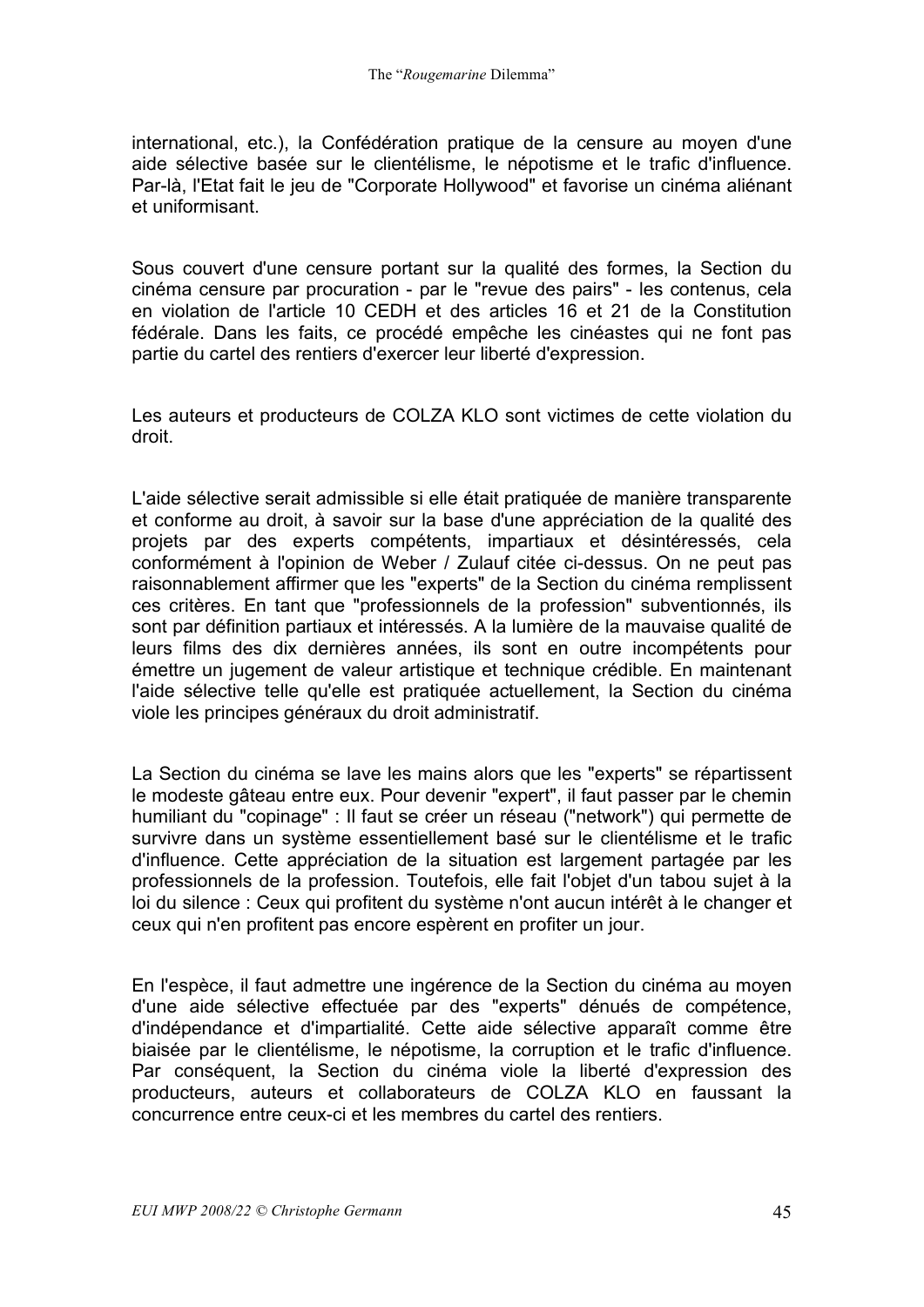### 2. Violation de l'obligation de promouvoir le cinéma

La Section du cinéma dans sa composition actuelle est notoirement hostile aux créateurs cinématographiques. Ses interlocuteurs privilégiés sont les intermédiaires, à savoir les producteurs subventionnés. Contrairement aux créateurs, qui assument une véritable responsabilité artistique, les producteurs subventionnés n'assument aucune responsabilité entrepreneuriale digne de ce nom : Il leur suffit d'être membre du cartel des abonnés aux subventions et de remplir les formulaires d'aide au cinéma pour percevoir des rentes.

Sous couvert de politique culturelle la Section du cinéma pratique en réalité une politique économique en faveur du cartel des producteurs abonnés à l'aide sélective.

Cette pratique sabote le cinéma indépendant dans ce pays et viole ainsi le mandat constitutionnel et légal de promouvoir un cinéma de qualité ainsi que l'identité et la diversité culturelle dans le domaine audiovisuel.

 $(\ldots)$ 

### **III. CONCLUSIONS**

Par ces motifs et tous autres à développer ultérieurement s'il y a lieu;

vu les faits de la cause;

vu les pièces produits;

vu en droit les articles 10 CEDH, 16, 21 et 71 de la Constitution fédérale, 1 ss. Lcin et 1 ss. PA et toute autre disposition applicable ainsi que les principes généraux du droit administratif,

Boheme Films conclut à ce qu'il

### **PLAISE AU DEPARTEMENT FEDERAL DE L'INTERIEUR (DFI)**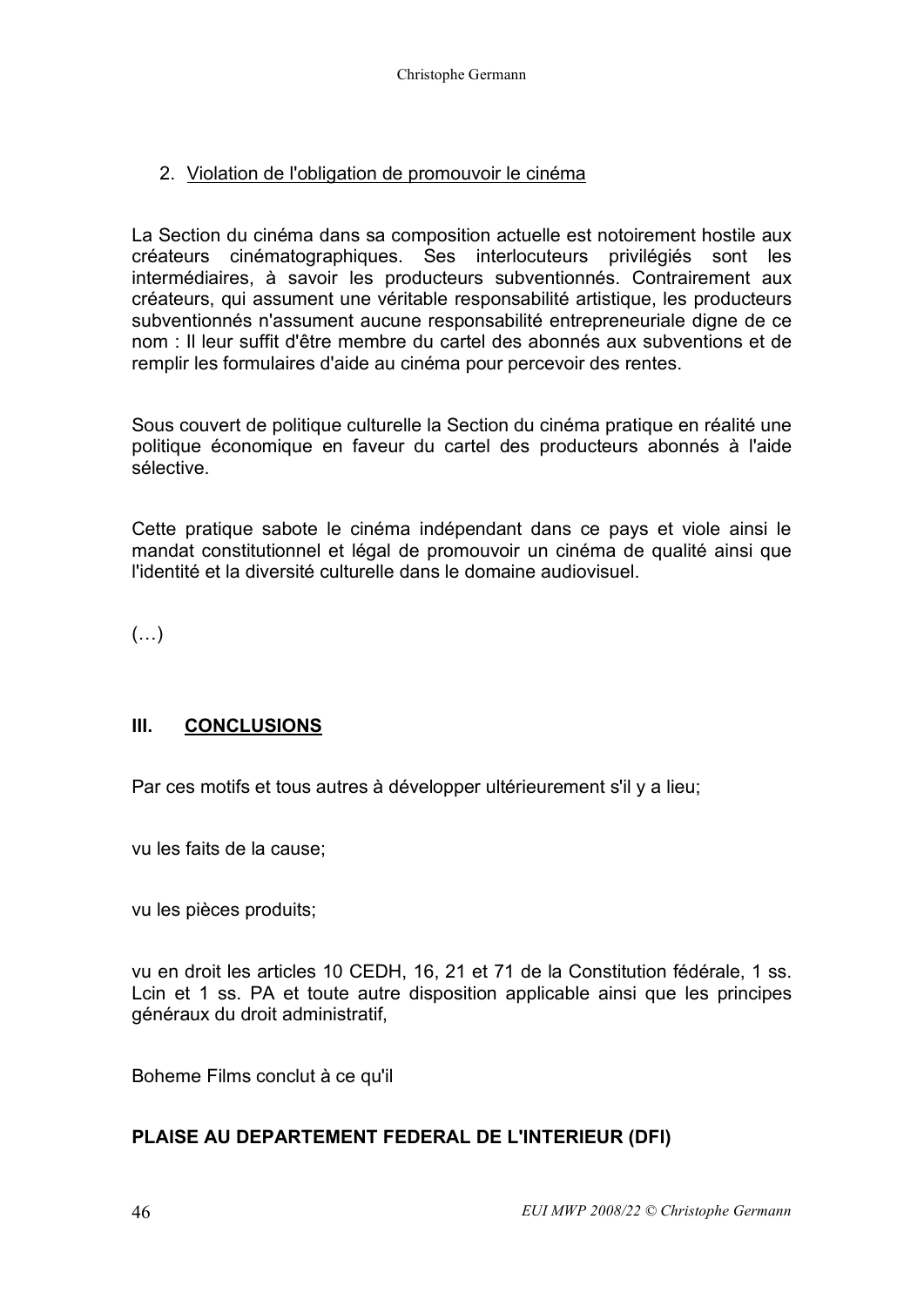### Préalablement

Déclarer recevable le présent recours.

Dispenser Boheme Films du paiement des frais de la présente procédure.

### Principalement

Interdire à la Section du cinéma de pratiquer de la censure au moyen de l'aide sélective et violer ainsi la liberté d'expression.

Interdire à la Section du cinéma de pratiquer de la politique économique au lieu de la politique culturelle dans le domaine du cinéma.

Annuler la décision de la Section du cinéma du 20 octobre 2003 concernant le refus d'octroyer une prime à la qualité et une prime d'étude au film COLZA KLO de Chris Dejusis.

### Ceci fait

Condamner la Section du cinéma à soumettre la demande de Boheme Films du 11 décembre 2002 concernant la prime à la qualité et la prime d'étude pour le long métrage COLZA KLO à l'examen d'un jury constitué de membres compétents, indépendants, impartiaux et libres de conflit d'intérêt.

Condamner la Section du cinéma en tous les dépens de l'instance qui comprendront une équitable indemnité de procédure valant participation aux honoraires d'avocat de nom.

### Subsidiairement

Acheminer Boheme Films à prouver par toute voie de droit utile les faits allégués par la présente sous les chiffres 1 à 54.

### En tout état de cause